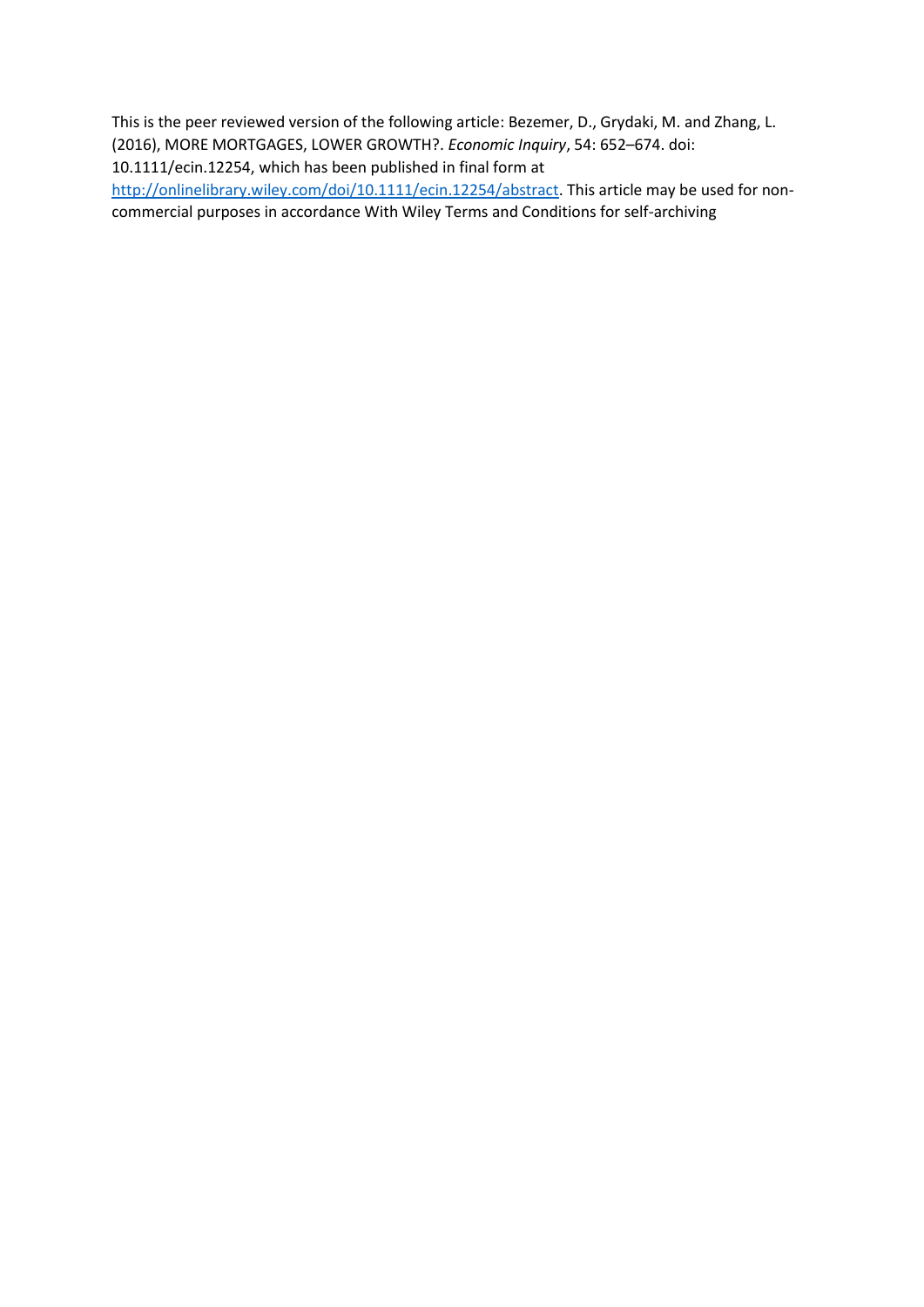# More Mortgages, Lower Growth?<sup>\*</sup>

Dirk Bezemer<sup>a,∗</sup>, Maria Grydaki<sup>b</sup>, Lu Zhang<sup>a</sup>

*<sup>a</sup>Faculty of Economics and Business, University of Groningen, 9747 AE Groningen, The Netherlands <sup>b</sup>Division of Economics, University of Stirling, Stirling FK9 4LA, UK*

# **Abstract**

In newly collected data on 46 economies over 1990-2011, we show that financial development since 1990 was mostly due to growth in credit to real estate and other asset markets, which has a negative growth coefficient. We also distinguish between growth effects of stocks and flows of credit. We find positive growth effects for credit flows to nonfinancial business but not for mortgage and other asset market credit flows. By accounting for the composition of credit stocks and for the effect of credit flows, we explain the insignificant or negative growth effects of financial development in recent times. What was true in the 1960s, 1970s and 1980s when the field of empirical credit-growth studies blossomed, is no longer true in the 1990s and 2000s. New bank lending is not primarily to nonfinancial business and financial development may no longer be good for growth. These trends predate the 2008 crisis. They prompt a rethink of the role of banks in the process of economic growth.

*Keywords:* credit, growth, stocks, flows, dynamic panel analysis *JEL:* E44, O16, O40, C33

<sup>✩</sup>For helpful comments on earlier drafts of this paper we thank the editor Ola Olsson, two anonymous referees and seminar participants in the June 2013 EWEPA conference in Helsinki, the September 2013 2nd IES seminar in Prague, the October 2013 IMK conference in Berlin, the October 2013 NED conference in Amsterdam, November 2013 research seminars in Groningen and Stirling, and the April 2014 Royal Economic Society conference in Manchester. Thanks especially to Joeri Schasfoort and Anna Samarina for help in organizing the data. Any remaining errors or omissions are ours. We acknowledge financial support from the Equilibrio Foundation and the Institute for New Economic Thinking.

<sup>∗</sup>Corresponding author.

*Email addresses:* d.j.bezemer@rug.nl (Dirk Bezemer), maria.grydaki@stir.ac.uk (Maria Grydaki), lu.zhang@rug.nl (Lu Zhang)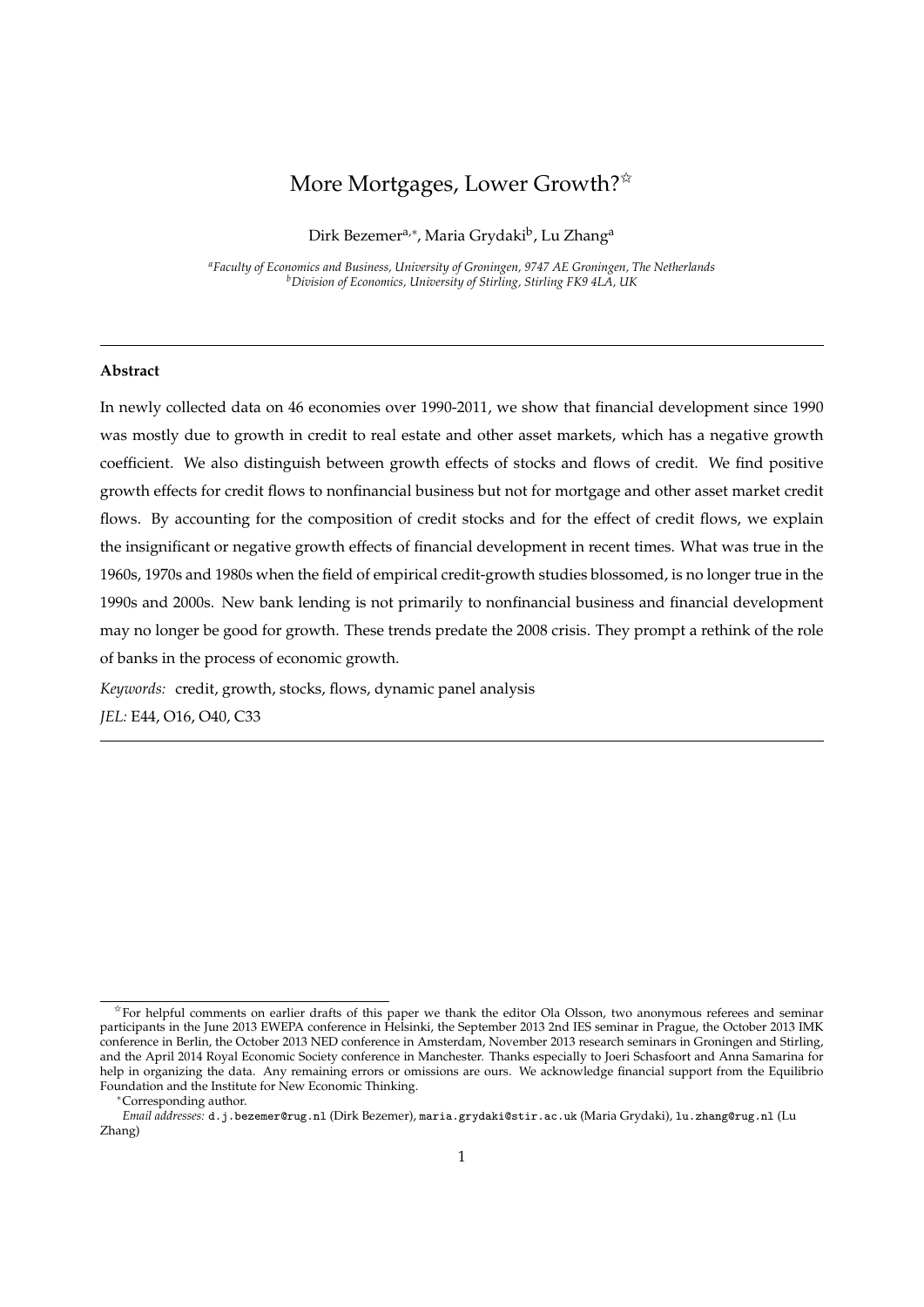## **1. Introduction**

A large empirical literature had established the positive effects of the growth in bank credit on output growth, in data from the 1960s until the mid 2000s.<sup>1</sup> Recent research however shows that above a threshold level, a high credit-to-GDP ratio may slow down rather than boost growth (Shen and Lee, 2006; Rousseau and Wachtel, 2011; Arcand et al., 2012; Cecchetti and Kharroubi, 2012; Beck et al., 2012; Manganelli and Popov, 2013; Valickova et al., 2013). To illustrate, Figure 1 shows the unconditional growth correlation of bank credit stocks scaled by GDP across 50 economies since the 1970s. The correlation of credit to output growth was not significantly different from zero in the 1990s and 2000s. This motivates our paper.



Figure 1: The cross-country credit-growth correlation, 1971-2011

Note: This figure plots the coefficient estimate of a univariate regression of the private-credit-to-GDP ratio on the real GDP per capita growth rate for a balanced panel of 50 countries over 1971-2011, using 5-year non-overlapping averages. The countries included are listed in Table A.3 in the Appendix. Credit data are from the Financial Development and Structure Dataset (Beck et al., 2010). Data on real GDP per capita growth are from the World Development Indicators. The solid line plots the point estimates and the dashed lines the boundaries of the 95 percent confidence interval.

Different explanations have been proposed. Wachtel (2011) questions the interpretation of credit/GDP ratios as indicating financial deepening, and notes it may also indicate increasing financial fragility. Beck et al. (2014) and Beck et al. (2012) identify the growth in non-intermediation activities and in non-enterprise

<sup>&</sup>lt;sup>1</sup>This literature builds on Schumpeter (1934), Schumpeter (1939), Goldsmith (1969), McKinnon (1973) and Shaw (1973). Levine (2005) and Ang (2008) provide overviews. The latest year analyzed in this literature is 2005.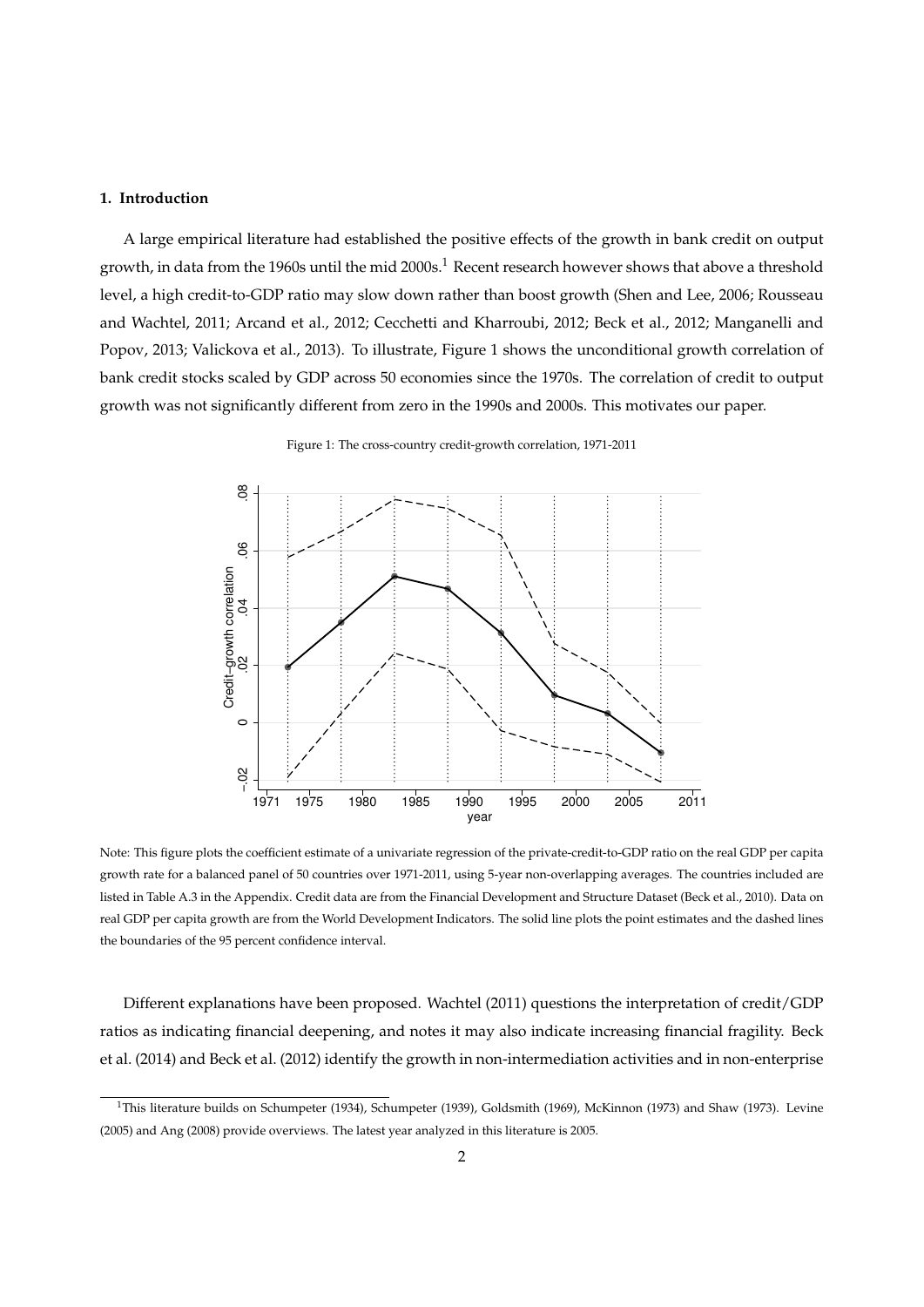credit, respectively, as causes of the weakening growth effectiveness of the financial sector. Rousseau and Wachtel (2011) suggest that since the 1990s, many countries liberalized their financial markets before the associated legal and regulatory institutions were sufficiently well developed, undermining the positive impact of financial deepening on growth. Arcand et al. (2012) develop a model in which the expectation of a bailout may lead to a financial sector which is too large with respect to the social optimum. Cecchetti and Kharroubi (2013) present evidence that skilled labor is drawn away from R&D intensive industries into finance during a credit boom, so that the financial sector may grow at the expense of the real sector. Earlier, Stockhammer (2004) analyzed a causal relation for selected OECD economies between expanding asset markets and a slowdown in investment.

In this paper, we analyze newly collected data originally reported in national central bank statistics on four categories of bank credit, for 46 economies over 1990-2011, with country coverage and time period dictated by data availability. As in several other papers (Beck et al., 2012; Arcand et al., 2012; Cecchetti and Kharroubi, 2012), we observe high growth of credit relative to GDP in this new sample. We also see a rapid increase of the share of household mortgage debt in total debt, again in line with Beck et al. (2012) and also with recent findings reported in Bezemer (2014) and Jordà et al. (2014). In Figure 3 in the next section, we observe in a cross section of countries over 1990-2011 that total domestic bank debt rose from below 80% to over 120% of GDP, with mortgage credit rising from 20% to 50% and credit to nonfinancial business remaining stable around 40% of GDP. Credit booms in the 1990 and 2000s caused credit to asset markets to become a large (in some countries, the largest) part of bank credit. For instance, in the Netherlands, credit to asset markets (mostly, household mortgage credit) accounted for 70% of outstanding loans in 2011, up from less than 50% in 1990.<sup>2</sup>

The reasons for the disproportional growth and then defaults in mortgage lending since the 1990s have been explored in several recent studies. They include policy preferences for increased home ownership and relaxation of mortgage lending rules(Jordà et al., 2014; Dell'Ariccia et al., 2012), credit market deregulation (Favara and Imbs, 2015), and financial innovations such as new forms of securitization (Jiminez et al., 2014) as part of the the originate-to-distribute model of lending (Purnanandam, 2011). Softening of loan standards and securitization were amplified by low policy rates (Maddaloni, 2011), while house price declines and deteriorating underwriting standards triggered the exceptional rise in defaults from 2007 (Mayer et al., 2009). In this paper we do not research these and other causes of mortgage credit expansion, but analyze its effect on output growth. We hypothesize that the use of credit matters to its growth effectiveness. The distinction is that credit supporting asset transactions may have weaker or negative growth effects compared

 $^2$ In our dataset, there are seven countries for which we have data going back substantially before 1990: Switzerland, Chile, Germany, Hong Kong, Japan, Portugal and the United States. We plot the development of credit composition in these countries in Figure A.1 and Figure A.2 in the Appendix. In each of them, the stock of mortgage credit rose faster than the stock of nonfinancial-business credit especially since the 1990s and except for Hong Kong, this decline occurred mostly in the 2000s.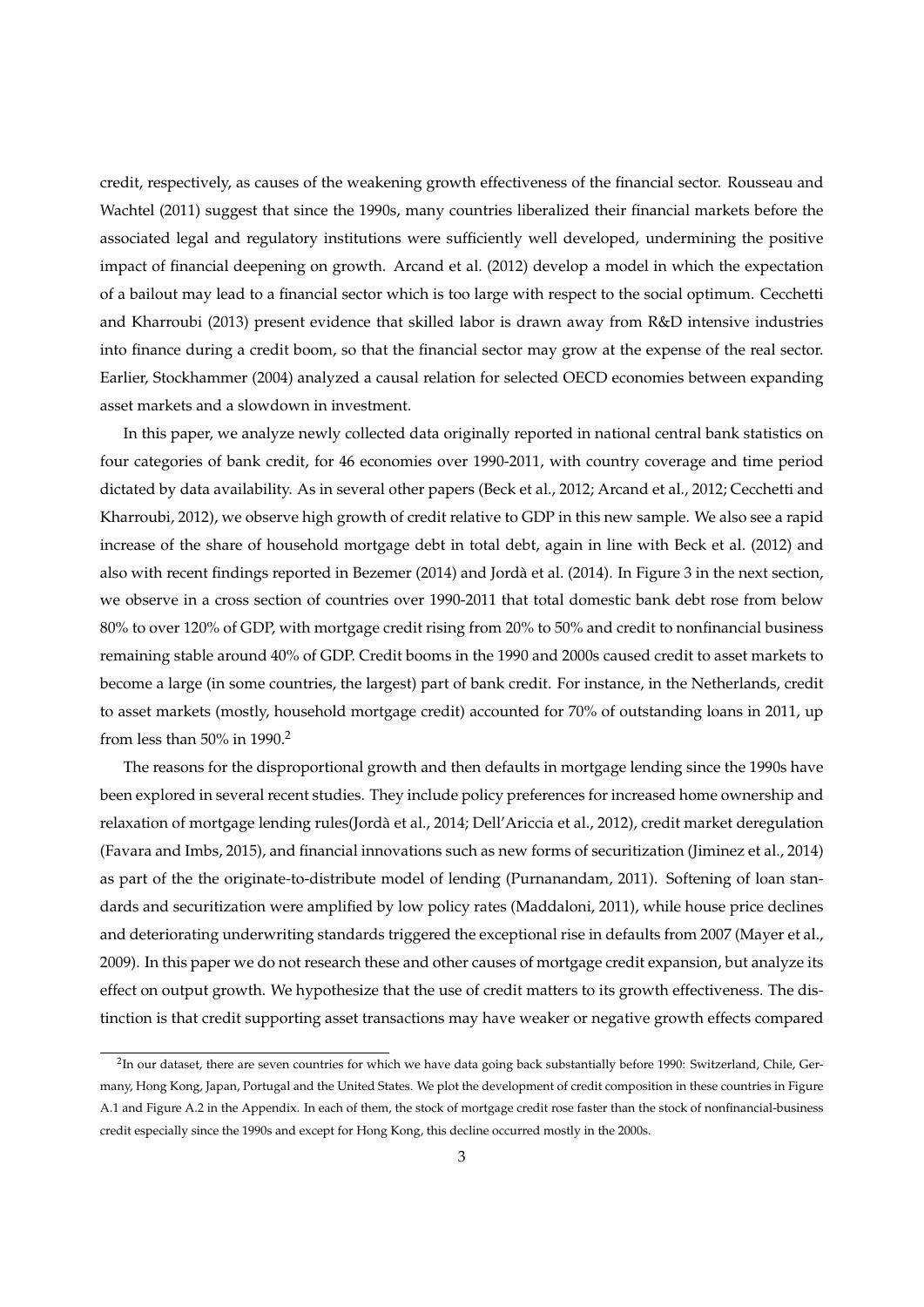to credit supporting transactions in goods and services, as suggested by Werner (1997, 2012). Werner (1997) applied this insight to data on Japan for the 1980s and 1990s. In this paper we extend this disaggregation to a large panel of countries.

Our paper is closely related to Beck et al. (2012). This paper was the first, to our knowledge, to decompose bank credit into enterprise credit and household credit. They examined the different effects of these two types of credit on real sector outcomes for 45 countries over 1994-2005. They show that enterprise credit is positively associated with growth, whereas household credit is not. The present paper is different in several respects. Compared to Beck et al. (2012) who investigate a number of real sector outcomes, we focus on growth only. While Beck et al. (2012) analyze one aggregate household credit category, we separate mortgage and consumption credit. The distinction appears important: our results are driven by mortgage credit, not consumer credit. Further, we observe each credit category independently as reported in central bank statistics.<sup>3</sup> And while Beck et al. (2012) use a cross-section of data, we build a panel data set for four credit categories over a longer time-period. While this allows for more efficient estimates, our findings broadly confirm those of Beck et al. (2012).

Our paper also relates to Beck et al. (2014), where the activities of banks are differentiated according to whether banks intermediate or undertake other, non-intermediation activities. They contrast the credit-to-GPP-ratio (as proxy for intermediation activities) and the value-added share of the financial sector (as proxy for size) and find that intermediation activities are positively associated with growth whereas an increase in size is not. We corroborate their main finding that more finance is not necessarily better. Instead of using the total-credit-to-GDP ratio to measure the financial intermediation, we focus on how the composition of financial intermediation activities matters for growth. To do so, we use disaggregated credit-to-GDP ratios for different credit categories. We now motivate this distinction.

In most of the credit-growth literature to date, 'credit' is tacitly interpreted as credit to the nonfinancial sector, supporting production of goods and services (for recent exceptions, see Beck et al., 2012, 2014; Bezemer, 2014; Jordà et al., 2014). Biggs et al. (2010) show that with only nonfinancial-sector credit, the dynamics of credit, debt and capital are identical, so that the growth effect of credit can indeed only be positive. The depth of financial markets can then be viewed simply as a measure of economies' productive absorption capacity (Masten et al., 2008) and negative growth coefficients present a puzzle.

In contrast, if credit which finances transactions in assets (rather than in goods and services) is included in the analysis, the growth coefficient need not be positive. Credit growth may now inflate asset markets rather than leading to growth in GDP. This by itself decreases the credit-growth correlation. It also increases growth of the credit-to-GDP ratio, since credit stocks grow without (or with much less) growth in GDP.

Why would financial deepening, measured by credit stocks, have a negative impact on output growth?

 $3$ We provide a more detailed discussion in the Data Appendix.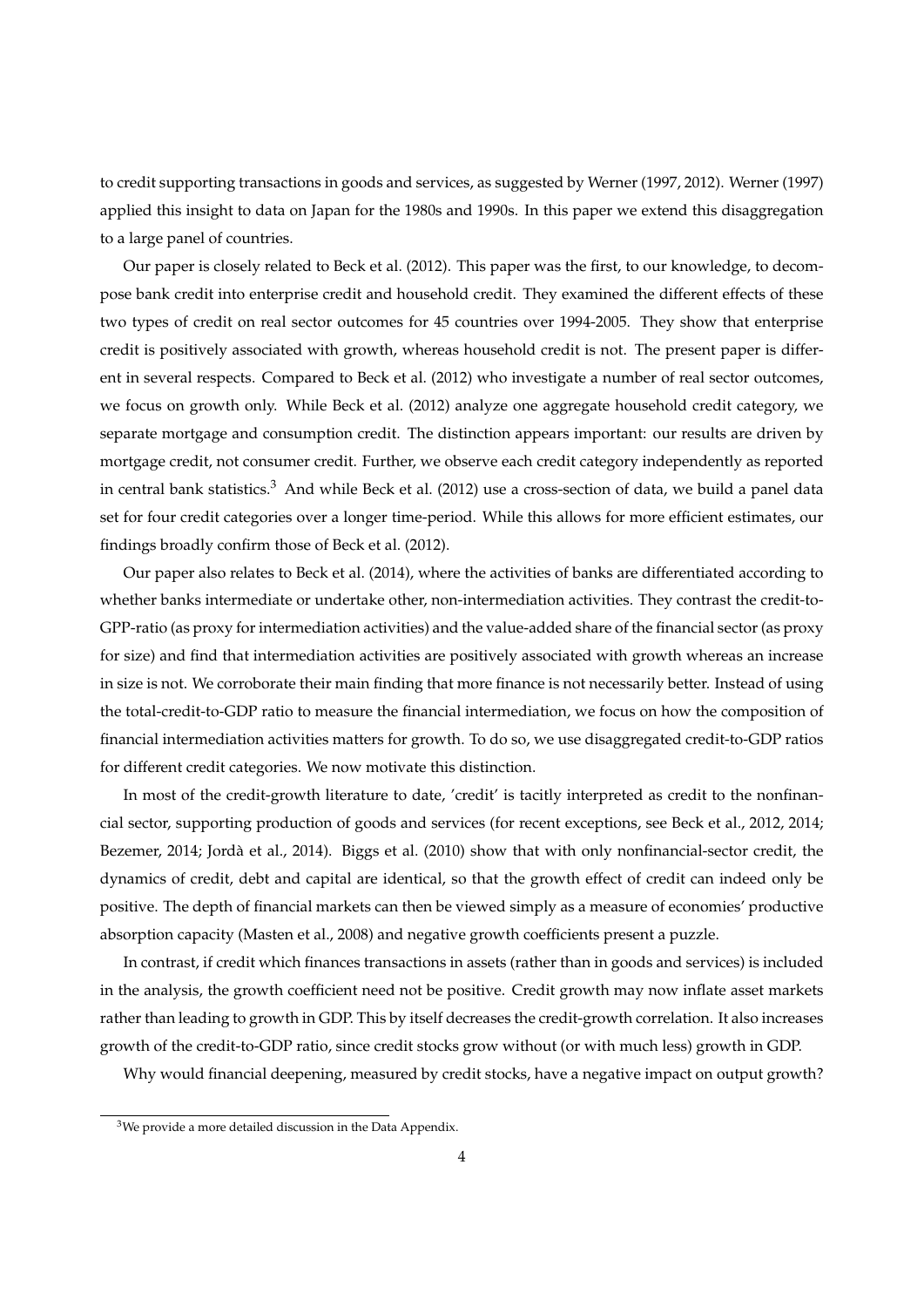Credit stock measures capture agents' ability to use finance to reallocate factors of production, which may support growth. This is the traditional, positive 'financial development' effect on growth (King and Levine, 1993). But credit stocks are also debt stocks, which may depress growth through more financial fragility and larger uncertainty, through larger debt servicing out of income, through a debt overhang effect, or through a negative wealth effect on consumption. Theoretically, the growth effect of credit stocks is therefore ambiguous; with large credit stocks, it may well be negative. What matters is "how large a credit boom [is] relative to the possibilities of productive uses for loans."(Lorenzoni, 2008; Boissay et al., 2015). Credit growth in support of other outcomes than production by nonfinancial business (such as investment in existing real estate) will result in smaller growth coefficients than credit growth to nonfinancial business. At high levels of debt, the effect may be negative: a rise in overall debt levels has been widely noted as a growth retarding factor (Radelet and Sachs, 1998; Wachtel, 2011; Rousseau and Wachtel, 2011; Lorenzoni, 2008; Barajas et al., 2013; Reinhart, 2010; Schularick and Taylor, 2012; Jordà et al., 2013; Boissay et al., 2015).

To the extent that credit for real estate transactions is household mortgage credit, this argument is reinforced by the literature on household credit and growth. Jappelli and Pagano (1994) argue that more household credit leads to lower private savings and so slower economic growth. Beck et al. (2012) show that credit to households (most of which is mortgages, in most economies) has negligible growth effects. Earlier, Xu (2000) had identified business investment, not household spending, as the channel through which financial development affects growth. Büyükkarabacak and Valev (2010) and Büyükkarabacak and Krause (2009) find that countries with more household credit have higher probabilities of crisis and weaker external balances. Jappelli et al. (2008), Barba and Pivetti (2009) and Sutherland et al. (2012) find positive crisis and recession effects of the expansion of household credit, respectively. Mian and Sufi (2014) show the close relationship between the severity of a recession and the build-up of household debt that preceded it. In the present paper we go beyond this: we find a negative growth coefficient *on average*, not just during recessions.

We find that the growth coefficient of total bank credit stocks, traditionally used to measure financial development, was insignificant or negative in fixed-effect panel regressions over the sample period - also before the 2008 crisis and also when controlling for the level of credit-to-GDP ratios, for institutions, and for financial crises. In GMM estimations, this appears to be due primarily to the negative growth coefficient for credit to asset markets, predominantly household mortgages. These findings hold up in regressions with Rajan and Zingales (1998)'s methodology, and in a battery of robustness checks. The negative growth coefficient of mortgage credit - and of bank credit to asset markets generally - helps clarify why financial development was not good for growth in our 1990-2011 sample.

While this is our main contribution, we augment the analysis with the distinction between stocks and flows of credit (Biggs et al., 2010). The rationale for this distinction is that credit flows are a stimulus to growth due to more spending, different from the traditional reallocation effect of more financial develop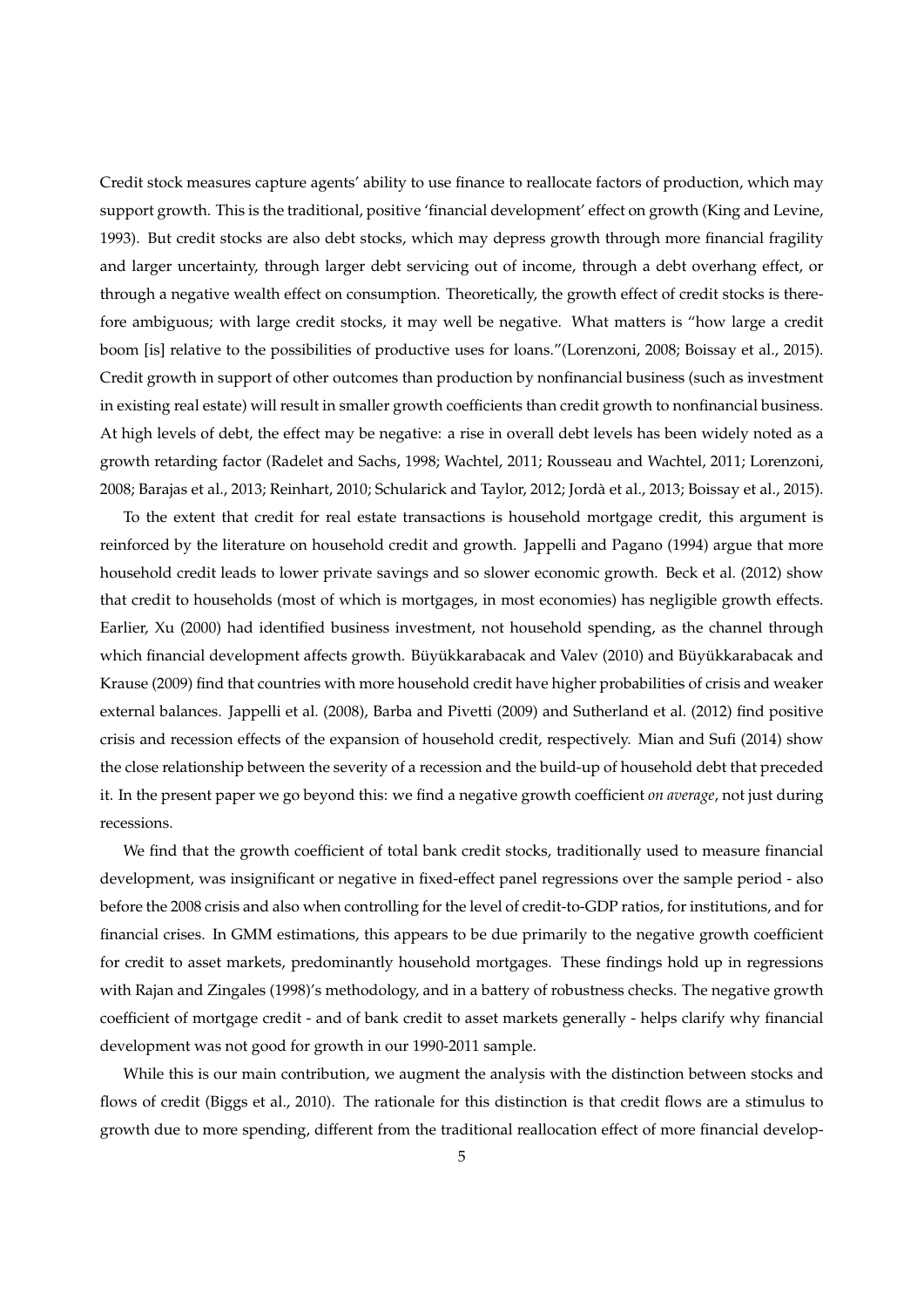ment. Credit flows increase agents' ability to finance expenditures. This is a direct short-term 'liquidity effect' on output, since "[l]oans cause deposits and those deposits cause an expansion of transactions" (Caporale and Howells, 2001; Borio and Lowe, 2004, p. 555). This 'expansion of transactions' will be GDP growth insofar transactions of goods and services (not of assets) are involved. Without this distinction, we might overestimate financial development effects, which are credit stock effects.

This stock-flow distinction is new to the empirical credit-growth literature, but there is a clear parallel in the fiscal macro literature. Flows of government deficit spending may boost growth in the short term, but by simultaneously raising stocks of public debt they may decrease longer term growth. The (positive) impact of deficits differs from the (negative) impact of debt. What goes for public debt, goes for private debt. We therefore analyze credit stocks and credit flows separately. We find more negative growth effects of financial development (measured by credit stocks scaled by GDP) when controlling for the positive effect of credit flows.<sup>4</sup> Note that our main argument does not depend on the stock-flow distinction.

Our paper provides evidence for the argument made in Bezemer (2014) that the empirical credit-growth literature inspired by Schumpeter (starting with King and Levine (1993)) needs to take differentiation of credit into account. A "[d]istinction between debts according to purpose, however difficult to carry out", as Schumpeter (1939, p. 148) wrote, may help understand changes in the growth-effectiveness of credit. In the next section we present the new data. Sections 3 and 4 present the methodology and empirical findings. Section 5 concludes the paper with a summary, discussion and conclusion.

# **2. Data**

We collected data from the consolidated balance sheets of monetary financial institutions in central bank sources, for 46 countries over 1990-2011. On the asset side of the balance sheet, loans to nonbanks are reported separately as mortgages to households, household consumption credit, credit to nonfinancial business, and credit to financial business (insurance, pension funds, and other nonbank financial firms).<sup>5</sup> To the best of our knowledge, no data with similar detail has been collected and reported before.<sup>6</sup> In the Data Appendix we report sources and compare our data to other data sets. In this section we introduce definitions for the key variables in the analysis: stocks and flows of credit categories. We discuss their development over time and across countries.

<sup>4</sup>We follow the traditional measure for credit stocks, which is the summation of current and past credit flows (equation (1) below). Therefore the growth coefficient for credit stocks includes the growth effect of current credit flows. In the analysis we will account for this effect by including credit flows as a separate variable.

<sup>5</sup>A fifth category is bank lending to government, which is however often not reported and in any case mostly small.

 $6R$ elated data sets are in Beck et al. (2012) (which ends in 2005 and does not have 15 countries included in our data) and BIS (2013) which include both bonds and bank credit and does not differentiate bank credit. We refer to the Data Appendix for a comparative discussion.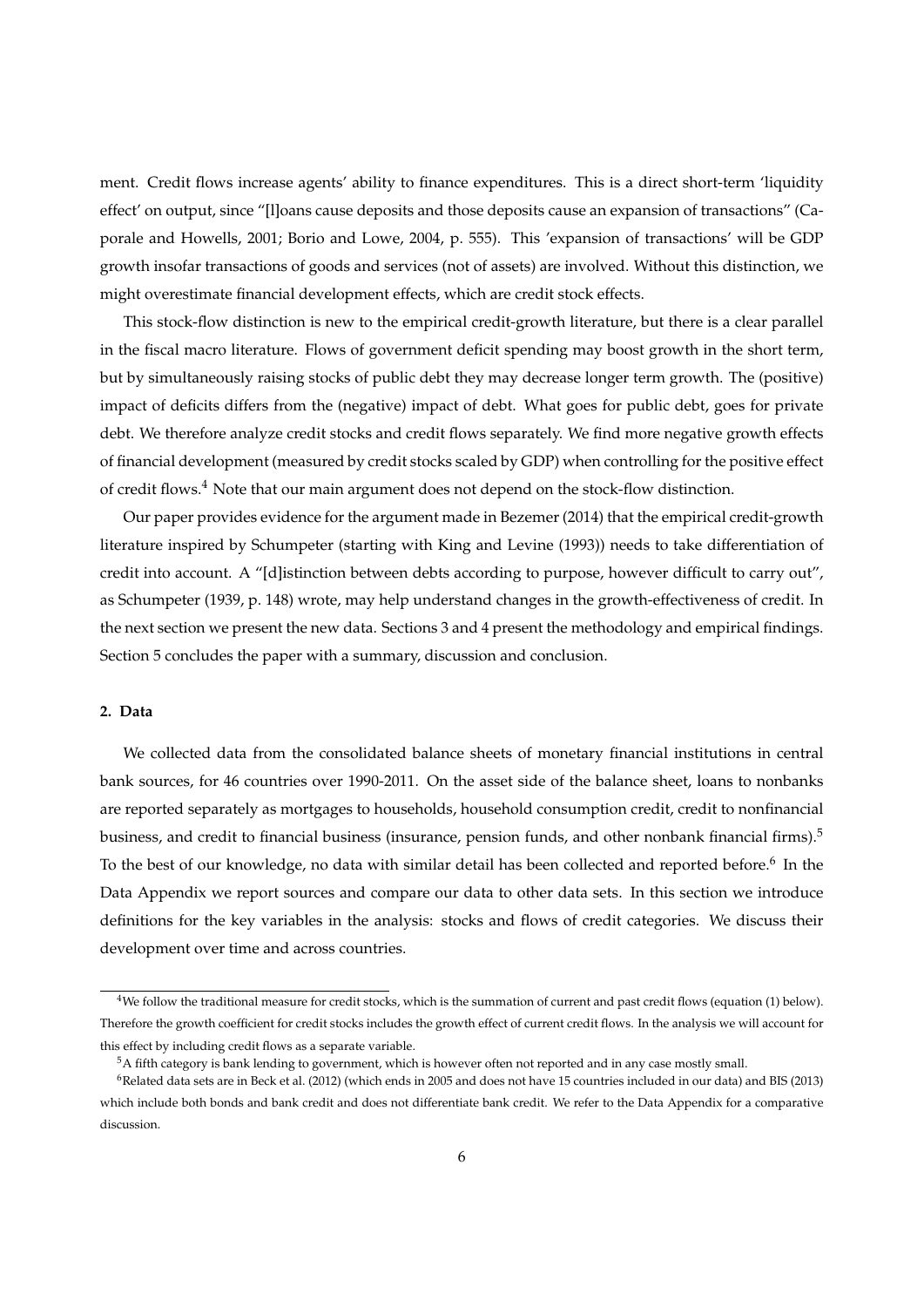### *2.1. Definitions and Trends*

We define credit stocks as the credit-to-GDP ratio:

$$
s_{i,t} = \frac{C_{i,t}}{GDP_{i,t}}
$$
 (1)

where *i* denotes country, *t* denotes time and *C* is a credit measure. We measure credit flows by the annual change of credit stocks relative to lagged GDP, as follows (Biggs et al., 2010):

$$
f_{i,t} = \frac{C_{i,t} - C_{i,t-1}}{GDP_{i,t-1}}
$$
 (2)

We aggregate the four types of credit into two broader categories: 'nonfinancial' credit (credit to nonfinancial business plus household consumption loans) and 'asset market' credit (mortgages plus credit to financial business). The latter follows the 'finance, insurance and real estate' sectors classification of the U.S. National Income and Product Accounts.<sup>7</sup>

Three features stand out in the 1990-2011 data: the expansion of credit relative to GDP over time (Figure 2), the changing composition of credit stocks (Figure 3), and the correlation of stocks and flows of credit categories with economic growth (Figure 4). Figure (2a) shows that for a balanced panel of 14 countries in our data - selected on data availability -, on average the total-credit-to-GDP ratio increased from 75% to 120% over 1990-2011. Although the finance-growth relation differs between developed and emerging economies (Rioja and Valev, 2004), we observe that the increase is pronounced in both country groupings. Figure (2b) shows the trends for 5 selected developed economies. In Spain, the credit-to-GDP ratio rose over 1992-2011 from 118% in 1992 to 389% at the time of the 2008 financial crisis. The increases are also pronounced in the Netherlands, from 77% to 210%; in Greece, from 33% to 115%; and in the UK, from 39% to 90% over the 1990-2011 period. Figure (2c) for emerging economies shows that here much of the increase in the credit-to-GDP ratio occurred in the 2000s. In Croatia for instance, the credit-to-GDP ratio increased from 55% in 2001 to 150% in 2011. Declines were rare and often associated with episodes of financial crisis. The average of country credit ratios peaked and then declined slightly after the 2008 financial crisis.

 $7$ Three notes are in order. First, the present paper differs from other studies which distinguish between credit into 'enterprise' and 'household' credit (Beck et al., 2012; Büyükkarabacak and Valev, 2010; Büyükkarabacak and Krause, 2009). In practice the difference is not a large one on average as credit stocks to financial business and household consumption credit are both relatively small. Second, we aggregated into two categories for reasons of parsimony in presentation; alternative aggregations are possible but do not qualitatively affect our results. For robustness purposes, we also analyze growth effects of all four types of credit below. We will find that the decisive distinction is between household mortgages and nonfinancial business credit.Third, while this delineation is useful, its measurement is necessarily imprecise. For instance, mortgage credit often also serves as consumer credit through home equity withdrawals, while business credit includes business mortgage credit. Conversely, nonfinancial businesses realize part of their returns in trading financial assets (see e.g. Krippner, 2005 on the U.S.)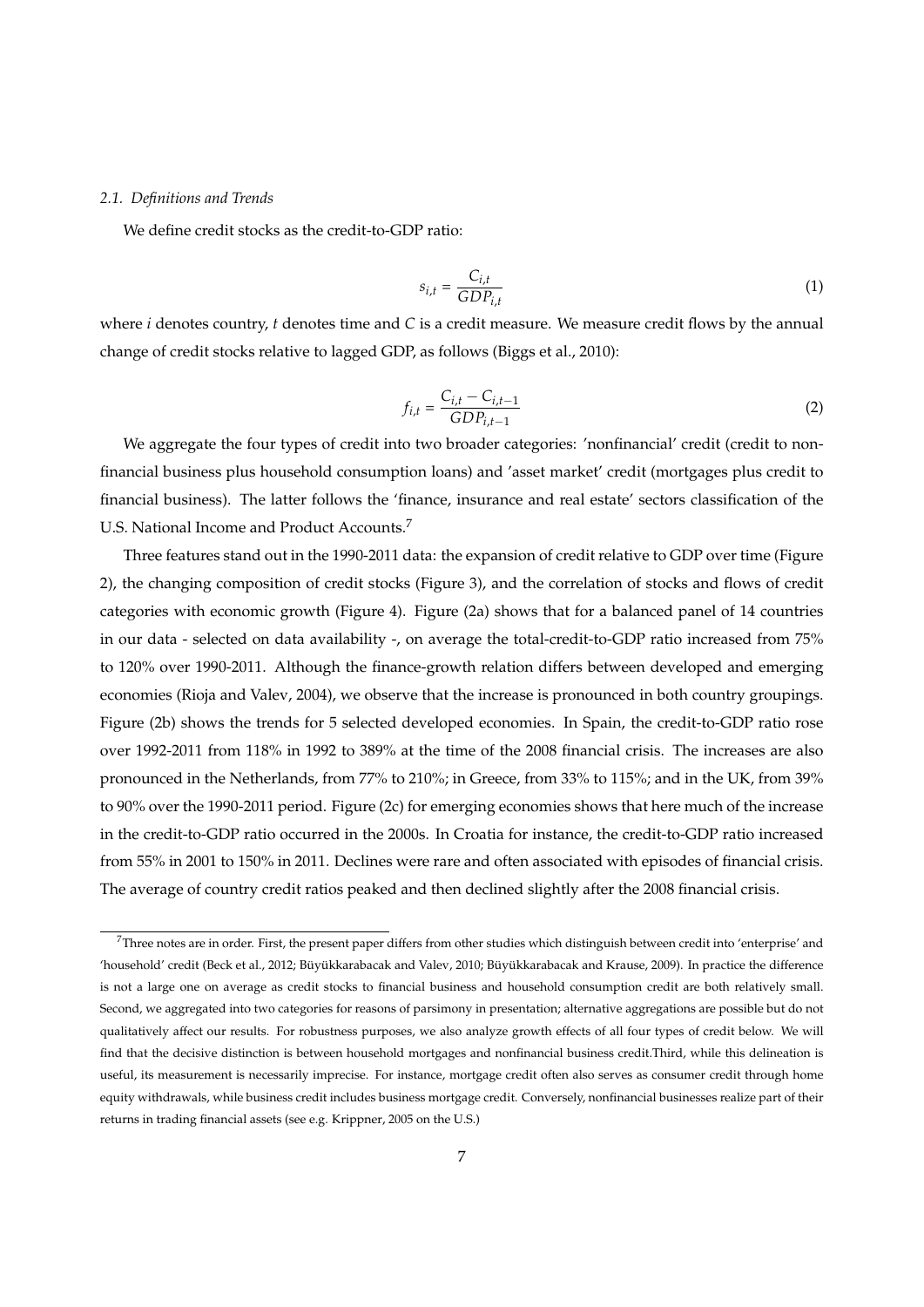## Figure 2: Developments of bank credit stocks

(a) Total bank credit stocks over 1990-2011



(b) Total bank credit stocks for selected developed countries (c) Total bank credit stocks for selected emerging countries



Note: Panel (2a) plots the unweighted average based on authors' own calculations for a balanced panel of 14 countries, namely Canada, Switzerland, Chile, Germany, UK, Greece, Hong Kong, Hungary, Japan, Netherlands, New Zealand, Portugal, Singapore and United States.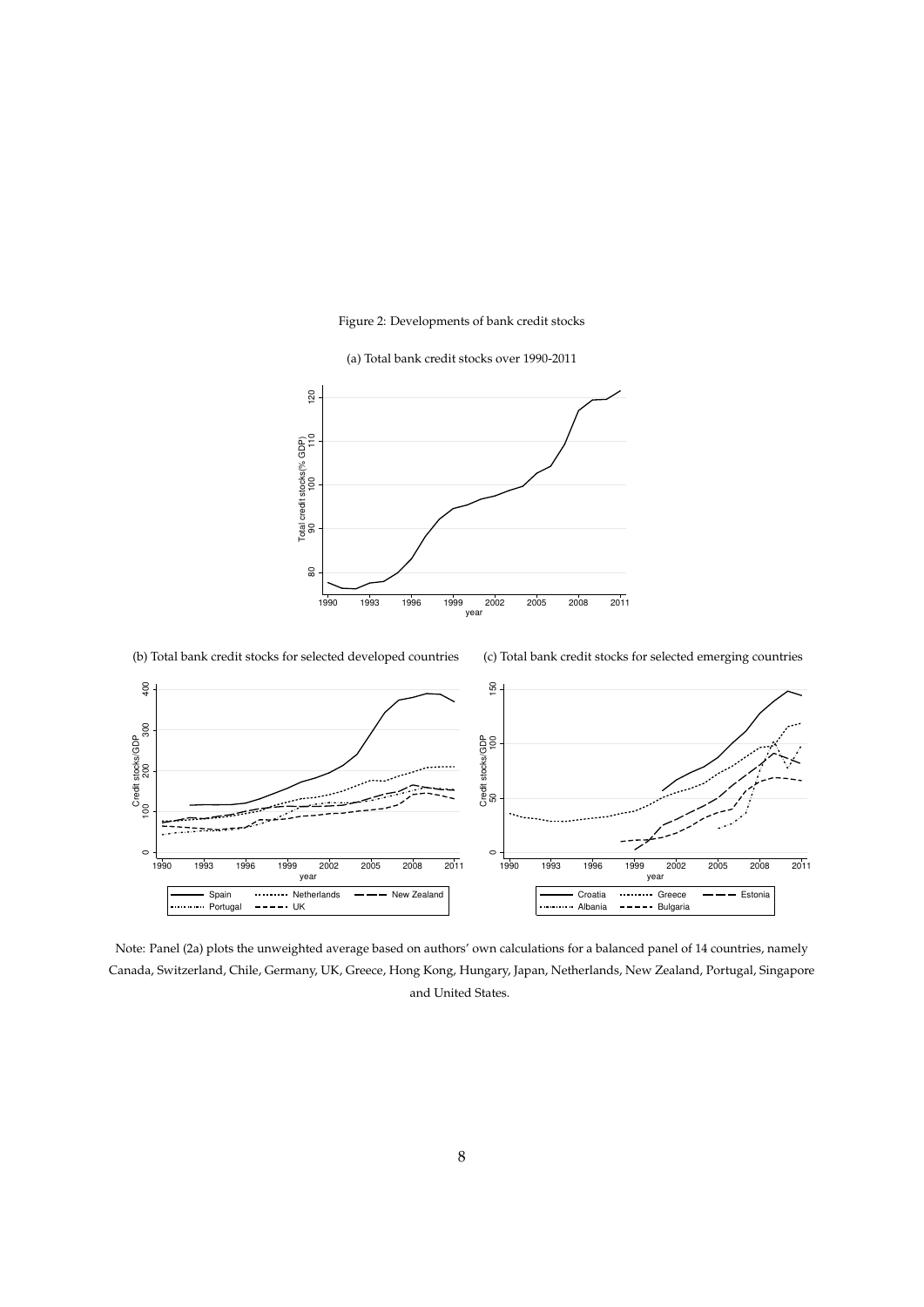A second trend is the changing composition of credit. Table A.1 in the Data Appendix shows that on average, lending to nonfinancial business and household mortgage lending are the two principal credit categories. Figure (3a) shows that most of the growth in the credit-GDP ratio is due to growth of credit to asset markets, especially mortgage credit (bank credit to nonbank financials is small in these data). The ratio of nonfinancial credit to GDP is roughly stable over time around 40%. We study the shifting credit composition in more detail. Figure (3b) first illustrates that the share of nonfinancial credit in total credit varies considerably across countries. It appears to be negatively correlated to income levels. Figure (3c) shows the shift in credit composition over time. The vertical distance to the diagonal measures a country's shift in the share of nonfinancial credit in total credit between its first and last observation. The share was nondeclining in 10 countries, positive in one and falling in all others.

A third observation is on the credit-growth relation, for stocks and flows of credit. Table 1 presents the growth correlations of stocks and flows of the two credit aggregates and the four categories of credit. There appears to be a robustly negative cross-section relation over 1990-2011 of credit stocks relative to GDP with real per capita GDP growth, though with significant scatter and possible nonlinearity around the trend line (Figure (4a)). There also appears to be a positive correlation over time of per capita output growth with total-credit flows (Figure (4b)). Panel A in Table 1 shows that the negative correlation of credit stocks with growth is mainly driven by mortgages and (to a lesser extent) financial-sector credit. The correlation of growth with credit to all asset markets is less negative and less significant. Panel B further shows that flows of nonfinancial credit have the highest correlation with growth, closely followed by its two components, nonfinancial business credit and household consumption loans. Growth correlations of credit flows to financial business and household mortgage credit flows are much smaller. We also note the large correlations of total credit stocks with mortgage credit stocks.

#### **3. Empirical Strategy**

We regress real GDP per capita growth on annual stocks and flows of total credit and of the two credit aggregates, controlling for other determinants of growth. Given the short time span of our sample, we use 3-year averages of the underlying annual data to iron out business cycle fluctuations.<sup>8</sup> We start with a

<sup>8</sup>We also computed results with the more common 5-year intervals, which are available on request. We estimated FE and system GMM models and for the latter we use two lags of the endogenous variables as internal instruments. The loss of observations compared to using 3-year periods is large, e.g. from 237 to 143 observations in the first specification (column (1) in Table 3). Still, we are able to replicate the qualitative findings. In some cases the results have stronger significance, in other cases they weaken; but the signs of coefficients are never the opposite of what we report here.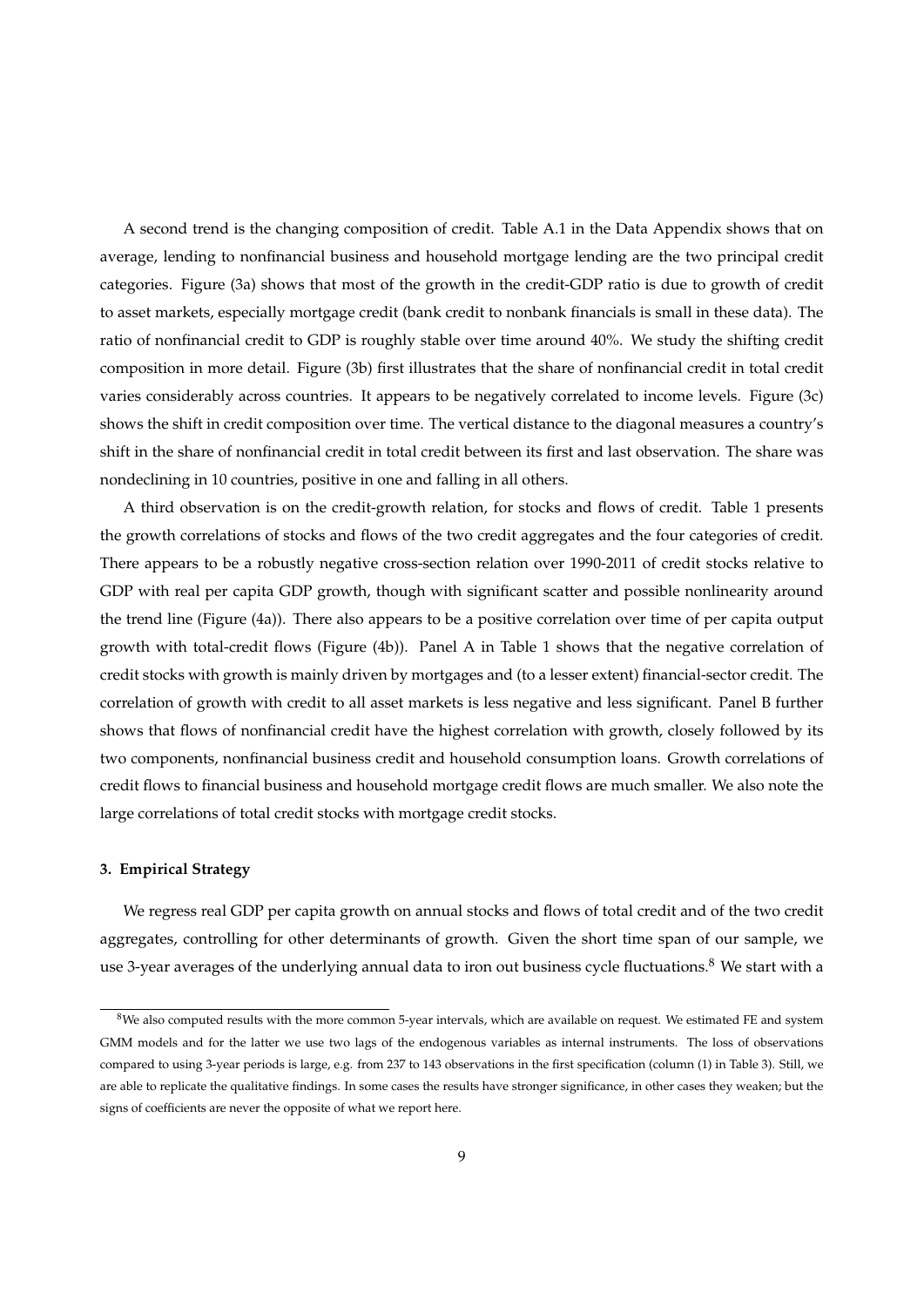## Figure 3: Developments in credit composition

(a) Different types of bank credit stocks over 1990-2011





Note: Panel (3a) plots the unweighted averages based on authors' own calculations for a balanced panel of 14 countries. Panel (3b) and (3c) are based on an unbalanced panel of 44 countries, excluding Egypt and Uruguay in which the share of nonfinancial business and consumption credit was equal to one throughout.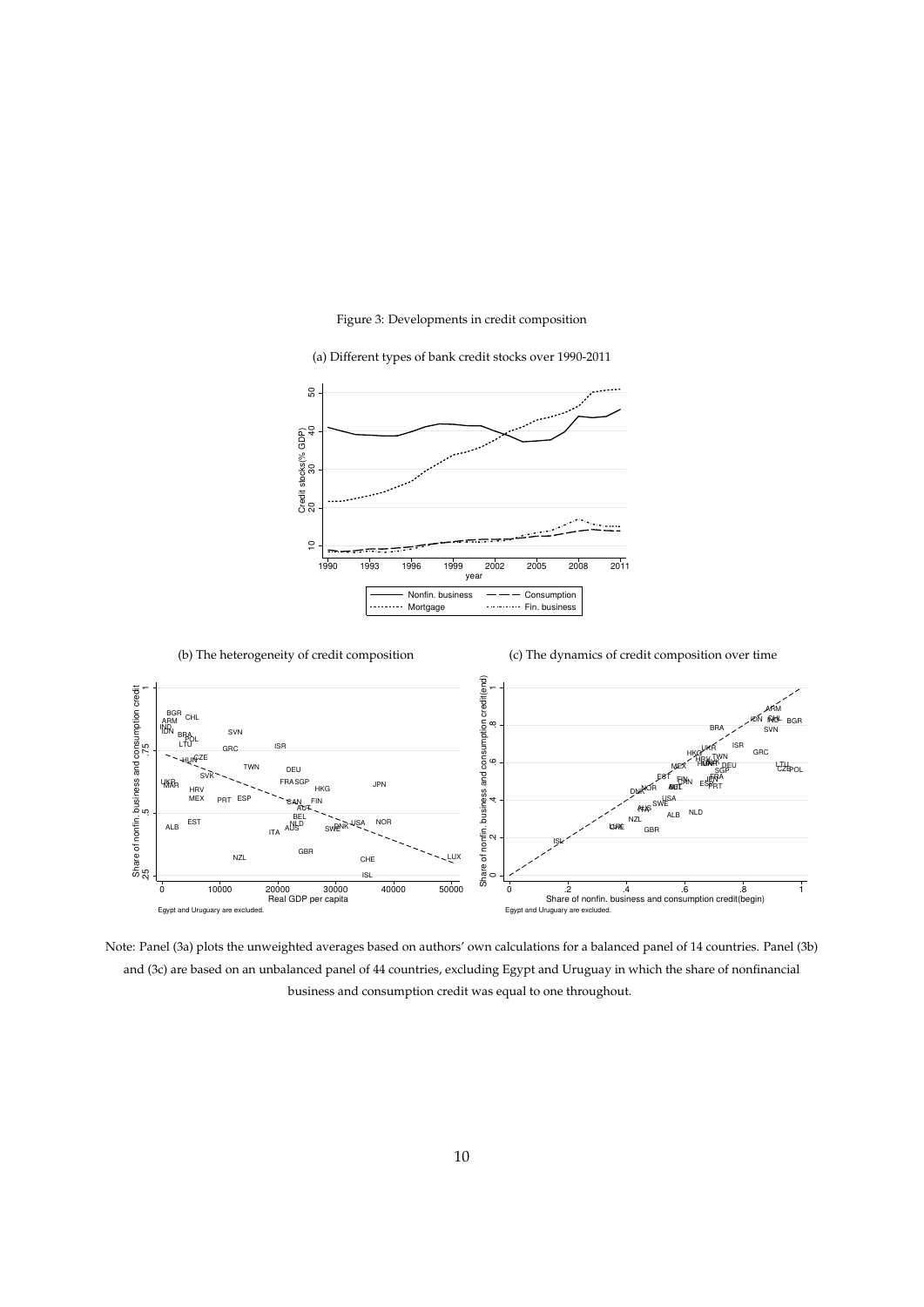

## Figure 4: Credit stocks, credit flows and economic growth over 1990-2011

Note: Panel (4a) is based on authors' own calculations for the whole sample of 46 countries, whereas panel (4b) is based on a balanced panel of 14 countries indicated above.

|                                   | GDP p.c. Total |                       |                       |              | Nonfinancial Financial Non-financial Consumer Mortgage Fin. Bus. |              |            |              |
|-----------------------------------|----------------|-----------------------|-----------------------|--------------|------------------------------------------------------------------|--------------|------------|--------------|
|                                   | growth         | credit                | sector                | sector       | credit                                                           | credit       | credit     | credit       |
| Panel A: Stocks                   |                |                       |                       |              |                                                                  |              |            |              |
| GDP p.c. growth                   | 1              |                       |                       |              |                                                                  |              |            |              |
| Total credit                      | $-0.324***$ 1  |                       |                       |              |                                                                  |              |            |              |
| Nonfinancial credit (a+b)         | $-0.282***$    | $0.827***$ 1          |                       |              |                                                                  |              |            |              |
| Asset market credit (c+d)         | $-0.287***$    |                       | $0.917***$ $0.535***$ | $\mathbf{1}$ |                                                                  |              |            |              |
| a. Nonfinancial business          | $-0.275***$    |                       | $0.786***$ 0.965***   | $0.497***$   | 1                                                                |              |            |              |
| b. Consumption                    | $-0.190*$      | $0.622***$ $0.710***$ |                       | $0.432***$   | $0.502***$                                                       | $\mathbf{1}$ |            |              |
| c. Mortgage                       | $-0.312***$    | $0.903***$ $0.606***$ |                       | $0.928***$   | $0.543***$                                                       | $0.542***$   | 1          |              |
| d. Financial business             | $-0.147$       | $0.626***$ $0.231**$  |                       | $0.777***$   | $0.248**$                                                        | 0.097        | $0.488***$ | $\mathbf{1}$ |
| Panel B: Flows                    |                |                       |                       |              |                                                                  |              |            |              |
| GDP p.c. growth                   | 1              |                       |                       |              |                                                                  |              |            |              |
| Total credit                      | $0.27***$      | $\mathbf{1}$          |                       |              |                                                                  |              |            |              |
| Nonfinancial credit (a+b)         | $0.313***$     | $0.802***1$           |                       |              |                                                                  |              |            |              |
| Asset market credit $(c+d)$ 0.147 |                |                       | $0.856***$ $0.377***$ | $\mathbf{1}$ |                                                                  |              |            |              |
| a. Nonfinancial business          | $0.273***$     |                       | $0.782***$ 0.952***   | $0.373***$   | $\mathbf{1}$                                                     |              |            |              |
| b. Consumption                    | 0.282          |                       | $0.440***$ 0.568***   | $0.19*$      | $0.35***$                                                        | 1            |            |              |
| c. Mortgage                       | 0.104          |                       | $0.748***$ $0.384***$ | $0.826***$   | $0.356***$                                                       | $0.274***$   | 1          |              |
| d. Financial business             | 0.131          | $0.605***$ 0.203*     |                       | $0.761***$   | $0.228**$                                                        | 0.01         | $0.263***$ | 1            |

|  |  |  |  | Table 1: Credit stocks, credit flows and growth: correlations |
|--|--|--|--|---------------------------------------------------------------|
|--|--|--|--|---------------------------------------------------------------|

Note: This table reports pairwise correlation coefficients between growth and different types of credit stocks and flows, \*\*\*  $p<0.01$ , \*\*  $p<0.05$ , \*  $p<0.1$ .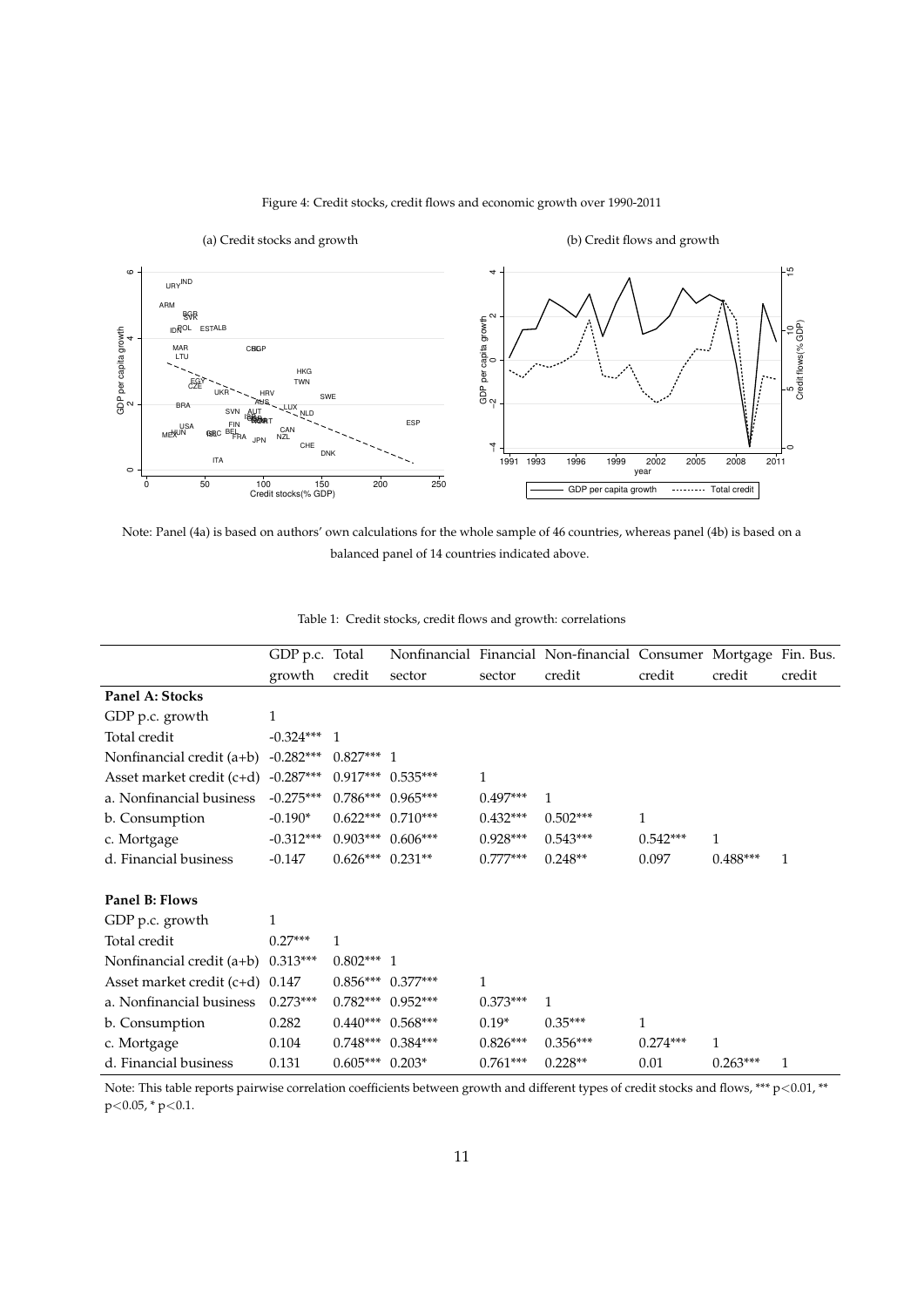baseline fixed-effect panel data baseline model over 1990-2011 for 46 countries. Then we estimate system-GMM and difference-in-difference models to account for endogeneity. The baseline specification is:

$$
g_{i,t} = \alpha + \beta_1 s_{i,t} + \beta_2 f_{i,t} + \gamma X_{i,t} + \varphi_i + \varphi_t + \epsilon_{i,t}
$$
\n<sup>(3)</sup>

where *gi*,*<sup>t</sup>* is the growth rate of real GDP per capita (2000 constant US dollar) of country *i* in three-year period *t*; Coefficients *β*<sup>1</sup> and *β*<sup>2</sup> capture the relations of credit stocks (*si*,*<sup>t</sup>* ), and credit flows (*fi*,*<sup>t</sup>* ) with growth, respectively, where we will estimate a total-credit measure, 'nonfinancial' credit and 'asset market' credit separately. *Xit* is a vector of control variables, including the level of real GDP per capita at the beginning of *t*, trade openness (imports plus exports as a percentage of GDP), government expenditure as a share of GDP, inflation, education (average years of schooling of the adult population) and a composite country risk indicator as a proxy for institutional quality, ranging from 50 (low institutional quality) to 100 (high institutional quality). We include unobserved country-specific time-invariant effects in  $\varphi_i$ , time dummies  $\phi_i$ and a white-noise error term with mean zero  $\epsilon_{i,t}$ . In robustness checks we will also include an interaction term of credit flows with credit stocks and a systematic banking crises indicator (Laeven and Valencia, 2013). <sup>9</sup> Table 2 summarizes definitions, sources and descriptive statistics.

Since financial development may be endogenous to growth, we also estimate a generalized-method-ofmoments (GMM) dynamic panel model. $^{10}$  We difference (3) to obtain:

$$
\triangle g_{i,t} = \beta_1 \triangle s_{i,t} + \beta_2 \triangle f_{i,t} + \gamma \triangle X_{i,t} + \triangle \phi_t + \triangle \epsilon_{i,t}
$$
\n
$$
\tag{4}
$$

and then estimate equations (3) and (4) using system-GMM estimation. The endogenous credit variables are now instrumented by their lags in equation (4). We use lagged differences as instruments for the levels equation (3) and lagged variables in levels as instruments for the differenced equation (4).<sup>11</sup> The consistency of the GMM estimator depends on the validity of instruments and on the validity of the assumption that the error term, *ei*,*<sup>t</sup>* , does not exhibit serial correlation. We apply Hansen test for over-identifying restrictions, testing for the overall validity of the instruments, along with a test for second order serial correlation of the residuals.

Third, we will also use the Rajan and Zingales (1998) industry-level methodology to account for the endogeneity of credit to growth.<sup>12</sup> In contrast to past studies based on cross sectional data (including

<sup>&</sup>lt;sup>9</sup>All country-level variables are taken from the World Bank Development Indicators, except education (which is retrieved from the Barro and Lee (2013) database) and institutional quality, extracted from the International Country Risk Guide (ICRG) database.

 $10$ See Arellano and Bover (1995) and Blundell and Bond (1998). The GMM specification combines regressions in levels and in differences, yielding unbiased estimators for the coefficients of interest.

 $11$ In all specifications, two or three lags are used as instruments. In all cases, the number of instruments is smaller than the number of countries.

<sup>&</sup>lt;sup>12</sup>Rajan and Zingales (1998) utilize an industry-specific index of external financial dependence, defined as capital expenditures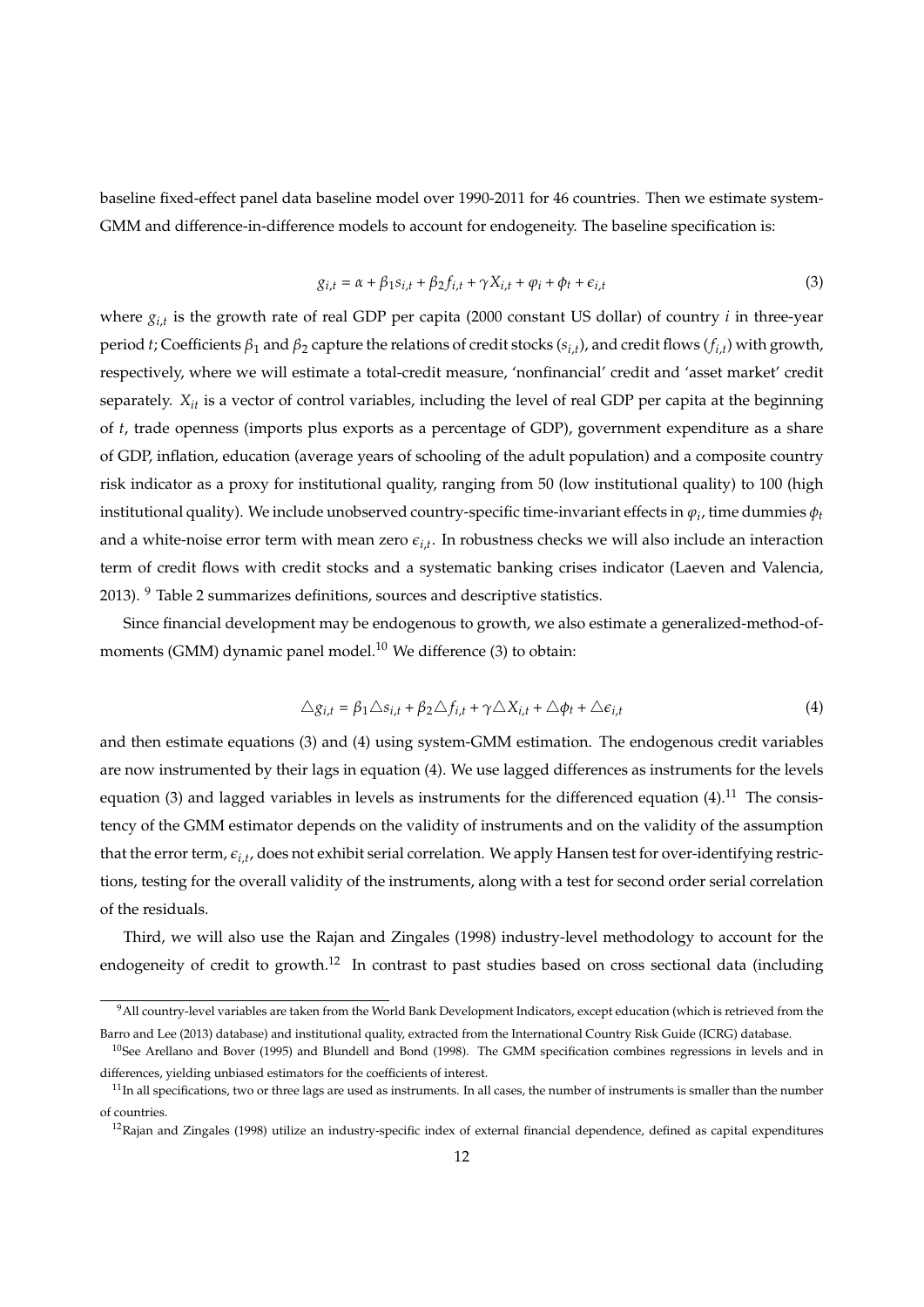| Variable                  | Source                     | Unit                  | Obs | Mean          | Std                  | Min              | Max     |
|---------------------------|----------------------------|-----------------------|-----|---------------|----------------------|------------------|---------|
|                           |                            |                       |     |               |                      |                  |         |
| <b>Credit Stocks</b>      |                            |                       |     |               |                      |                  |         |
| Total credit              | Own Calculation            | % of GDP              | 237 | 82.174 50.941 |                      | 9.82             | 381.584 |
| Credit aggregates         |                            |                       |     |               |                      |                  |         |
| Nonfinancial credit       | Own Calculation            | % of GDP              | 237 |               | 45.135 25.504        | 5.944            | 187.026 |
| Asset market credit       | Own Calculation            | % of GDP              | 228 | 38.501 32.206 |                      | 0.245            | 194.559 |
| Credit categories         |                            |                       |     |               |                      |                  |         |
| Nonfinancial business     | Own Calculation            | % of GDP              | 237 |               | 35.594 18.226        | 5.565            | 92.696  |
| Consumption               | Own Calculation            | % of GDP              | 206 | 10.976 12.458 |                      | 0.221            | 94.33   |
| Mortgage                  | Own Calculation            | % of GDP              | 228 | 30.273 27.386 |                      | 0.245            | 194.559 |
| <b>Financial business</b> | Own Calculation            | % of GDP              | 191 |               | 9.822 12.302         | 0.058            | 76.323  |
|                           |                            |                       |     |               |                      |                  |         |
| <b>Credit Flows</b>       |                            |                       |     |               |                      |                  |         |
| Total credit              | Own Calculation            | % of lagged GDP       | 228 | 7.406         |                      | 7.517 -4.335     | 70.305  |
|                           |                            |                       |     |               |                      |                  |         |
| Credit aggregates         |                            |                       |     |               |                      |                  |         |
| Nonfinancial credit       | Own Calculation            | % of lagged GDP       | 228 | 3.74          |                      | 4.239 -4.612     | 32.055  |
| Asset market credit       | Own Calculation            | % of lagged GDP       | 219 | 3.816         |                      | 4.44 -2.931      | 38.249  |
| Credit categories         |                            |                       |     |               |                      |                  |         |
| Nonfinancial business     | Own Calculation            | % of lagged GDP       | 228 | 2.801         |                      | 3.217 -4.771     | 16.767  |
| Consumption               | Own Calculation            | % of lagged GDP       | 199 | 1.075         |                      | 1.779 -1.803     | 15.288  |
| Mortgage                  | Own Calculation            | % of lagged GDP       | 219 | 2.976         |                      | 3.617 -2.825     | 38.249  |
| Financial business        | Own Calculation            | % of lagged GDP       | 183 | 1.006         |                      | 2.327 -2.621     | 21.978  |
| <b>Other Variables</b>    |                            |                       |     |               |                      |                  |         |
| GDP per capita growth WDI |                            | Percentage points 237 |     | 2.306         | 2.475                | -7.602           | 12.629  |
| Initial GDP per capita    | <b>WDI</b>                 | In log                | 237 | 9.323         | 1.095                | 6.142            | 10.913  |
| Trade openness            | WDI                        | % of GDP              | 237 |               | 94.554 76.798 15.546 |                  | 424.013 |
| Government size           | <b>WDI</b>                 | % of GDP              | 237 | 17.81         | 4.805                | 7.197            | 28.413  |
| Inflation                 | <b>WDI</b>                 | Percentage points     | 237 | 4.431         | 6.679                | $-3.123$         | 66.008  |
| Education                 | Barro and Lee (2012)       | Years                 | 237 | 9.553         | 2.202                | 3.472            | 13.262  |
| Institution               | <b>ICRG</b>                | Index                 | 237 | 78.433        |                      | 6.992 60.867     | 92.067  |
| Crisis                    | Laeven and Valencia (2012) | Dummy variable        | 237 | 0.11          | 0.313                | $\boldsymbol{0}$ | 1       |

Table 2: Descriptive Statistics (3-year averaged data)

Note: 'Total credit' was computed only for country-year observations where there was at least one nonzero observation for nonfinancial credit and one observation for asset market credit.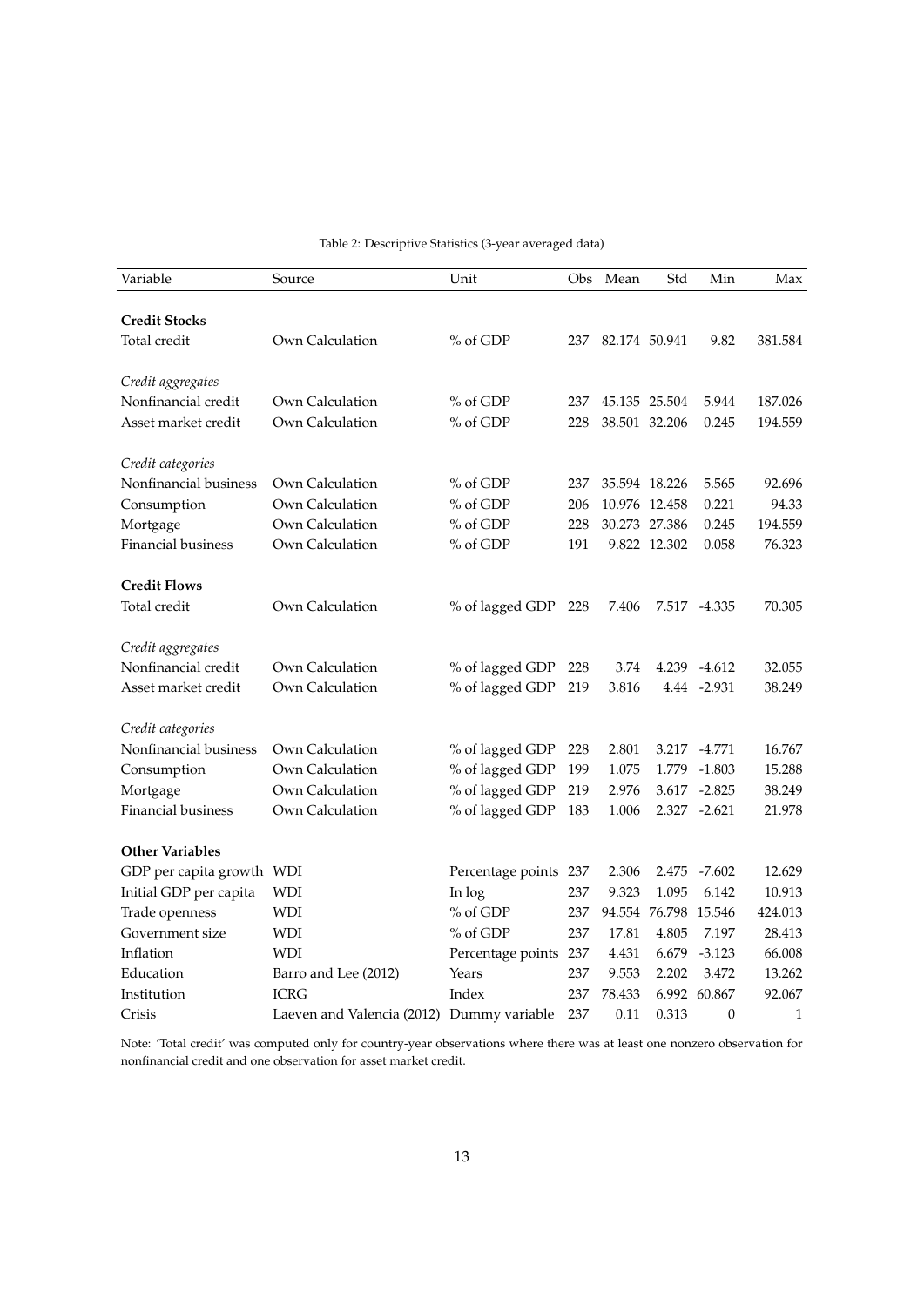Rajan and Zingales, 1998), we use panel data. Our approach has two distinctive features compared to similar analyses. First, we are able to control for a wider range of industry-time and industry-country fixed effects. This alleviates omitted variables bias. Second, by including the credit variable itself, in addition to its interaction with financial dependence, our specification allows for an assessment of the direct effect of credit on industry-level growth. Our specification is:

$$
growth_{j,i,t} = \theta_0 share_{j,i,t_0} + \theta_1 s_{i,t} + \theta_2 s_{i,t} \times ED_j + \theta_3 f_{i,t} + \theta_4 f_{i,t} \times ED_j + + \mu_j + \varphi_i + \phi_t + \delta_{j,t} + \eta_{j,i} + \gamma X_{i,t} s + \epsilon_{j,i,t}
$$
\n
$$
\tag{5}
$$

where *j* denotes industry, *i* denotes country and *t* denotes time (i.e., a 3-year period). This specification is closely related to Braun and Larrain (2005); *growth* is measured as the annual percentage change of industry real value added.<sup>13</sup> *Share* is defined as the size of each industry as a percentage of manufacturing value added at the beginning of each 3-year period. Similar to our country-level specifications above, *s* and *f* denote the stocks and flows of credit categories. *ED* is the external financial dependence indicator, taken from Rajan and Zingales (1998). We include a series of dummy variables to control for industry-  $(\mu_j)$ , country-  $(\varphi_i)$ , time-  $(\varphi_t)$ , industry-time  $(\delta_{j,t})$  and industry-country  $(\eta_{j,t})$  fixed effects. We include the same vector of control variables  $X_{i,t}$  as in equation (9) and (10), which vary at the country-time dimension. Finally,  $\epsilon_{j,i,t}$  is an error term.

Our industry-level analysis covers an unbalanced panel of 36 ISIC three- and four-digit manufacturing industries for 41 countries during 1990-2011 from the United Nations Industrial Development Organisation Industrial Statistics Database (INDSTAT4). We ensure that the number of industries available through time is constant across each individual country, while the number of industries across countries may vary. Table A.4 in the Data Appendix lists the 41 countries and the availability of industry coverage. Table A.5 lists 36 industries, ISIC code and the value of external financial dependence per industry.

minus cash flow from operations divided by capital expenditures. They rank industries by the median (U.S. Compustat) firm's external dependence on finance and observe that industries that are more dependent on external finance grow faster in countries with more developed financial systems, measured as the credit-to-GDP ratio. By exploiting cross-industry variations while controlling for a range of country-specific and industry-specific factors, this widely used methodology alleviates endogeneity concerns. Other studies support this approach. Using European micro-level data for 1996-2005, Bena and Ondko (2012) show that firms in industries with growth opportunities use more external finance in more financially developed countries. This result is particularly significant for firms that are more likely to be financially constrained and dependent on domestic financial markets, such as small and young firms. Kroszner et al. (2007) use a similar approach to show that sectors highly dependent on external finance experience a greater contraction during a banking crisis in countries with deeper financial systems. Raddatz (2006) shows that sectors with larger liquidity needs are more volatile and experience deeper crises in financially underdeveloped countries.

<sup>&</sup>lt;sup>13</sup>As the industry-specific deflators are not available across a large number of countries, we choose to deflate industry nominal value added by the country-specific consumer price index (CPI), as in Braun and Larrain (2005). Albeit imperfect, this provides a good approximation for a wide range of countries in our sample.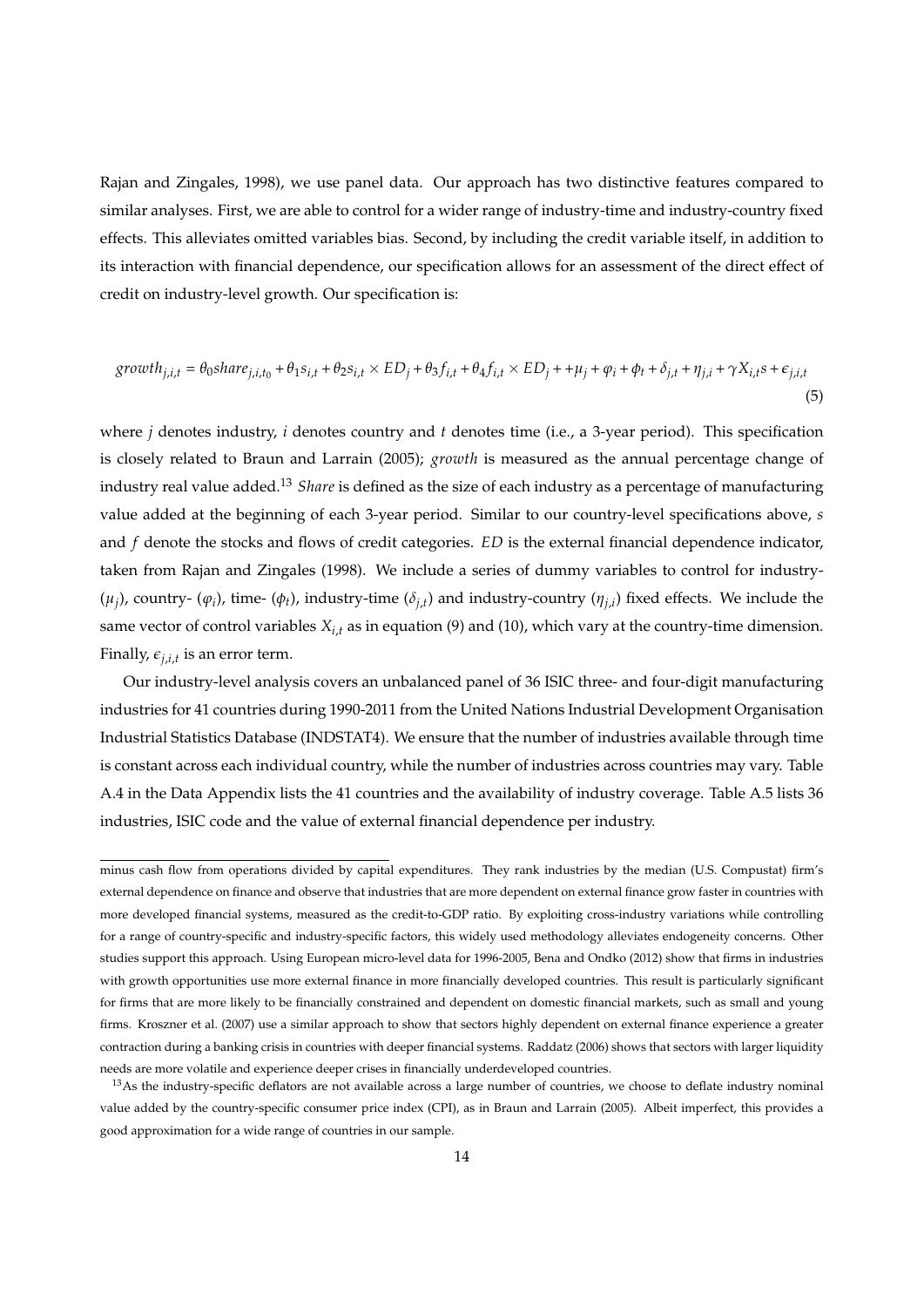It is worth noting that our industry-level methodology presupposes that the dependence on external finance is sufficiently constant over time that the industry ranking does not change. In defense of this assumption, Rajan and Zingales (1998) argue (but do not test) that external dependence on finance reflects technological factors of an industry, such as project scale, gestation and cash harvest period, and the need for continual investment. These industry-inherent characteristics are likely to be persistent over time. In support, Kroszner et al. (2007) report a correlation of 0.82 between the external dependence index for the period 1980-1999 measure and the original Rajan-Zingales measure for 1980-1989. Haltenhof et al. (2014) also find remarkable stability of the external dependence measures over the 1980s, 1980-1997 and 1990- 2011. The latter period supports the use of 1980s values in our 1990-2011 sample.

A more problematic assumption may be that the US-based measure of external dependence is a valid proxy for the same industries across countries. Furstenberg and Kalckreuth (2006) show that even in the US, the measure for financing conditions in manufacturing industries changes when using an alternative source of industry data. Furthermore, they find that the presumed correlations between external dependence and a number of structural/technological industry characteristics, are in fact weak. Nevertheless, Kroszner et al. (2007) provide some empirical validation of this assumption. They find that their results are robust when using other countries (Canada and non-crisis countries) as the benchmark, instead of the U.S. In view of these caveats, we present the Rajan-Zingales results as additional rather than conclusive evidence.

### **4. Estimation Results**

In this section we present estimation results for stocks and flows of a total-credit measure and of credit aggregates. We then proceed with a variety of robustness checks and a discussion of our findings.

#### *4.1. Credit stocks, credit flows and their growth effects*

Table 3 presents the results of the fixed-effect panel baseline model (columns 1-3) and the system-GMM model (columns 4-6). Results for credit stocks are in columns (1) and (4), results for credit flows in column (2) and (5). Credit stocks, the common measure for financial development, have no significant positive correlation to growth, in line with other studies (Rousseau and Wachtel, 2011; Stengos et al., 2007; Valickova et al., 2013). We go beyond this observation in columns (3) and (6), where both stocks and flows are included. We observe negative (but weakly significant) growth effects of credit/GDP stocks. That is, controlling for the positive effect of credit flows, financial development appears bad for growth. Credit-growth studies which do not control for the positive effect of credit flows will tend to overestimate the stock effect, which represents financial development. But even without controlling for flows (i.e. adopting the common methodology in the credit-growth literature), the growth effect of financial deepening was insignificantly different from zero over 1990-2011.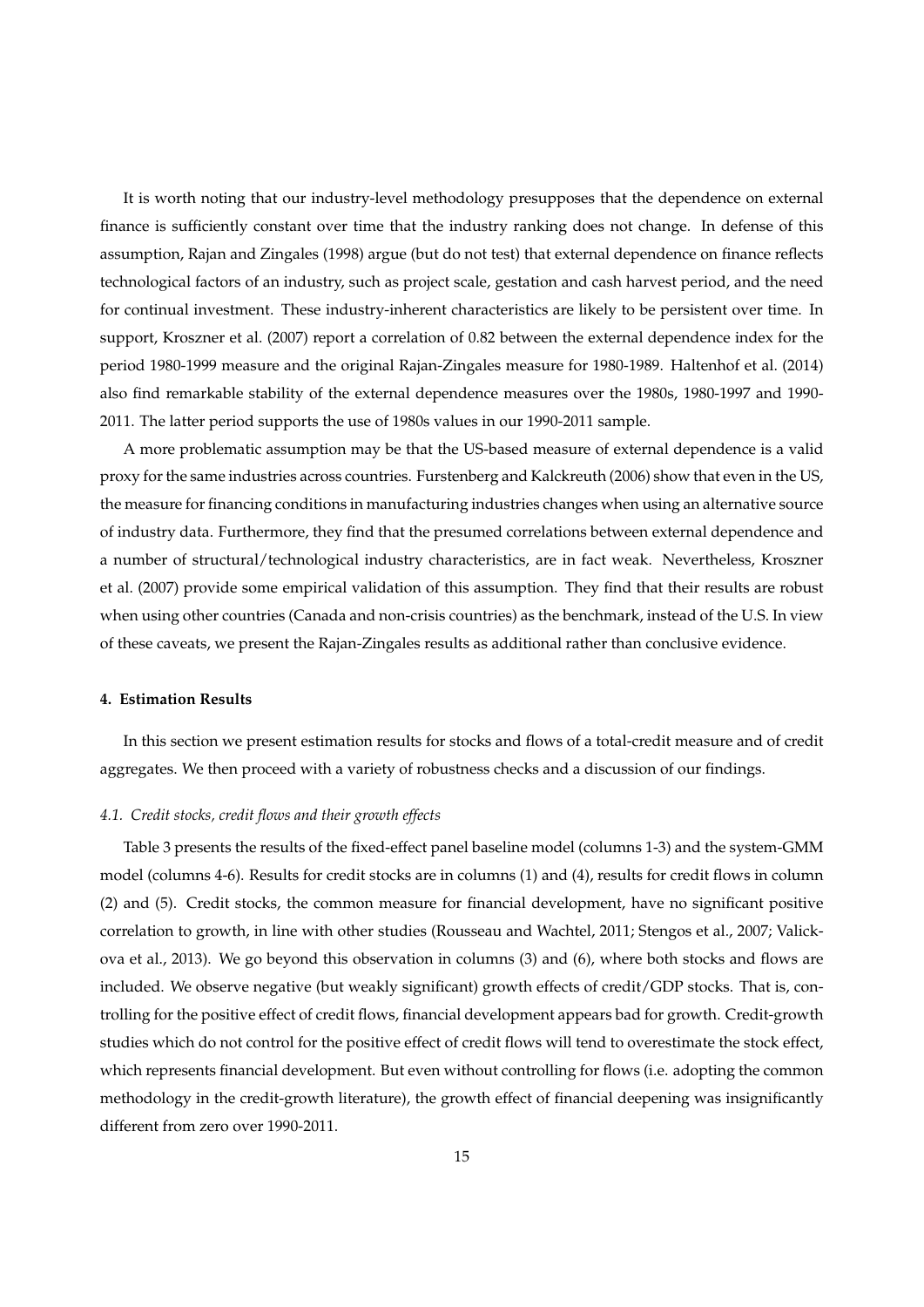|                      |            | <b>FE</b>  |            |                     | System GMM  |             |
|----------------------|------------|------------|------------|---------------------|-------------|-------------|
|                      | (1)        | (2)        | (3)        | (4)                 | (5)         | (6)         |
|                      |            |            |            | <b>Total Credit</b> |             |             |
| Credit stocks        | $-0.008$   |            | $-0.013*$  | $-0.02$             |             | $-0.016**$  |
|                      | (0.005)    |            | (0.007)    | (0.014)             |             | (0.007)     |
| Credit flows         |            | 0.055      | 0.067      |                     | 0.085       | 0.071       |
|                      |            | (0.040)    | (0.043)    |                     | (0.057)     | (0.054)     |
| <b>Initial GDPPC</b> | $-5.632*$  | $-7.132**$ | $-6.210**$ | $-2.618**$          | $-3.071***$ | $-2.271***$ |
|                      | (2.954)    | (2.750)    | (2.974)    | (1.122)             | (1.055)     | (0.808)     |
| Trade                | 0.012      | $0.014*$   | 0.011      | $0.007**$           | $0.006*$    | $0.006**$   |
|                      | (0.009)    | (0.008)    | (0.008)    | (0.003)             | (0.003)     | (0.003)     |
| Government           | $-0.374**$ | $-0.361**$ | $-0.295$   | 0.008               | 0.012       | $-0.004$    |
|                      | (0.163)    | (0.171)    | (0.182)    | (0.050)             | (0.060)     | (0.046)     |
| Inflation            | $-0.102$   | $-0.112$   | $-0.105$   | $-0.112$            | $-0.114$    | $-0.113$    |
|                      | (0.097)    | (0.099)    | (0.098)    | (0.094)             | (0.088)     | (0.087)     |
| Education            | 0.54       | 0.42       | 0.455      | 0.249               | $0.293*$    | 0.199       |
|                      | (0.515)    | (0.477)    | (0.485)    | (0.178)             | (0.167)     | (0.131)     |
| Institutions         | $0.182***$ | $0.189***$ | $0.167***$ | $0.259**$           | $0.225**$   | $0.200***$  |
|                      | (0.064)    | (0.059)    | (0.059)    | (0.108)             | (0.104)     | (0.073)     |
| <b>Time FE</b>       | Yes        | Yes        | Yes        | Yes                 | Yes         | Yes         |
| Observations         | 237        | 228        | 228        | 237                 | 228         | 228         |
| Number of id         | 46         | 46         | 46         | 46                  | 46          | 46          |
| R-squared            | 0.484      | 0.505      | 0.517      |                     |             |             |
| AR(2)                |            |            |            | 0.485               | 0.651       | 0.617       |
| Overidentification   |            |            |            | 0.403               | 0.383       | 0.346       |

Table 3: Credit and Economic Growth: Stock and Flow Effects

Note: This table presents the results using total credit based on equations (3) and (4). Columns (1)-(3) present the FE results, columns (4)-(6) show the system-GMM results. The dependent variable is the average growth rate of real GDP per capita (constant 2005 US dollar) over each 3-year period. Credit stocks and flows are defined as in equations (1) and (2). Initial GDPPC is real GDP per capita at the beginning of each 3-year period. Trade is imports plus exports, divided by GDP. Government is government consumption divided by GDP. Inflation is the change in CPI. Education is average years of schooling. Institutions is the ICRG composite country risk measure. AR(2) is the Arellano-Bond serial correlation test (we report the p-value); Over-identification is the Hansen J statistic (we report the p-value). All specifications include time dummies (coefficients not reported). Coefficients for the constant are not reported. Robust standard errors are in parentheses, \*\*\*  $p$  < 0.01, \*\*  $p$  < 0.05, \*  $p$  < 0.1.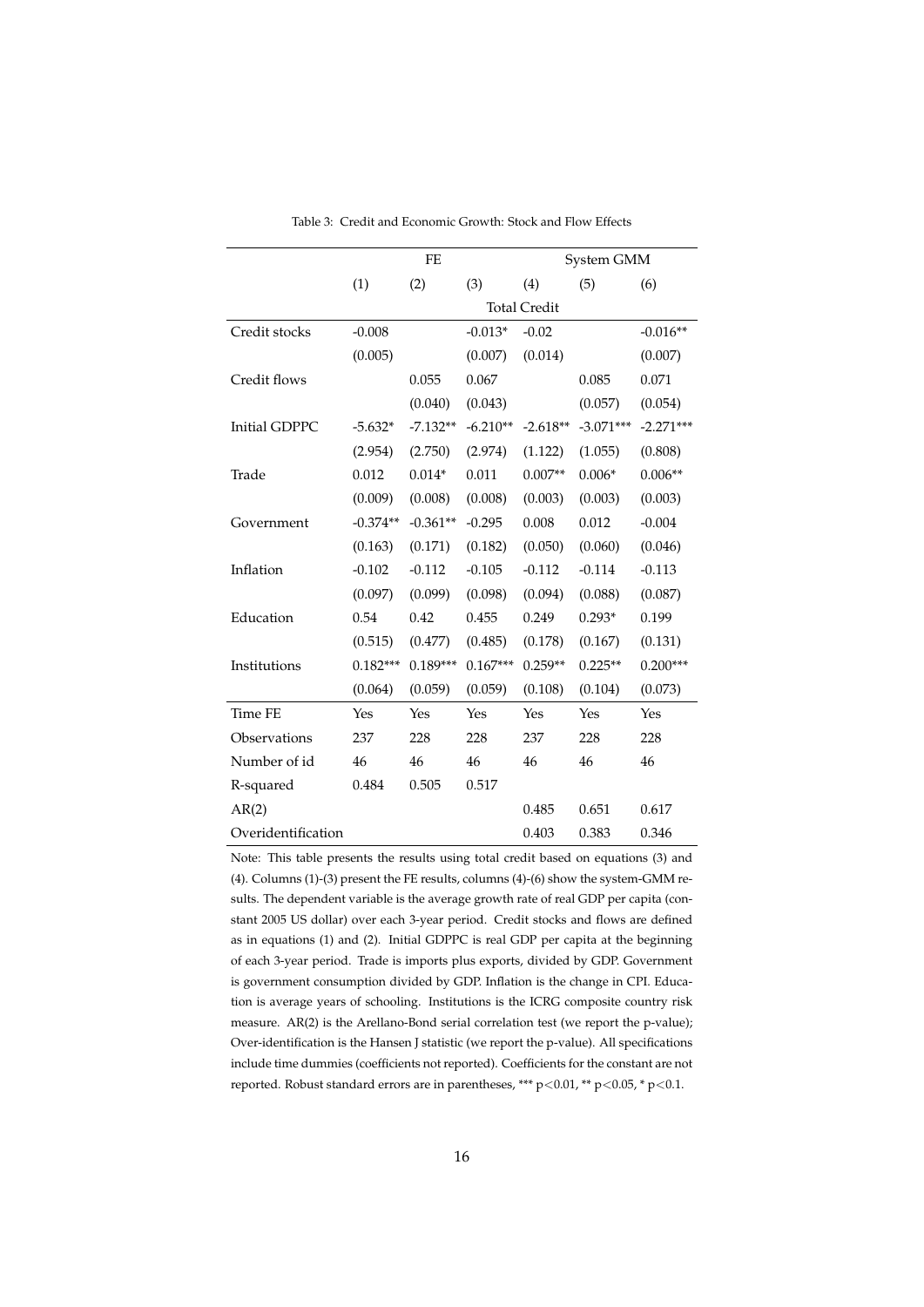We proceed to distinguish 'nonfinancial' from 'asset market' credit. Table 4 reports baseline model results in columns (1)-(6) and the corresponding system GMM results in columns (7)-(12), with identical coefficient signs as in the baseline panel results. In all specifications, the validity of the instruments and the absence of second-order autocorrelation is not rejected.

We find that stocks of both credit aggregates correlate negatively to growth. It is striking that the coefficient for nonfinancial credit stocks is significantly negative in the FE specifications but no longer significant in the system-GMM models. Conversely, the coefficient for asset market credit is negative and significant in the system-GMM specification only. While it is hazardous to attach firm conclusions to the change in statistical significance, this pattern would be consistent with a negative effect of asset market credit after controlling for endogeneity, but not for credit to nonfinancial business after controlling for endogeneity. This begs the question what endogeneity problems would be consistent with this pattern?<sup>14</sup> An important endogeneity highlighted in the credit-growth literature is reverse causality from growth to credit. We tentatively suggest the following interpretation. Stocks of asset market credit such as mortgages accumulate in response to income growth (a positive correlation due to reverse causation). But they are also a burden to growth due to a combination of repayment, consumption and debt overhang effects (a negative correlation). This combination of positive and negative effects may produce the insignificant estimates in the FE specification, but correcting for the reverse causality underlying the positive effect, we obtain significantly negative GMM coefficients. Further, it is plausible that nonfinancial business borrowing responds less strongly to GDP growth than does asset market investment, and that nonfinancial business investments supported by bank credit produce growth effects which are larger and more persistent than the asset price increases that credit to asset markets causes. If we accept these two assumptions, then the positive reverse causality effect is weaker for credit to nonfinancial business (leading to on balance negative FE estimates) while the positive 'true' credit-growth effect is stronger (leading to on balance insignificant GMM effects). We emphasize that this interpretation is tentative and subject to further research.

In column (12), a one standard deviation increase in the stock of asset-market credit corresponds to 0.74 standard deviation decrease in the growth rate, which is equal to a 1.83 percentage points decrease in growth in this sample.<sup>15</sup> Considering that the average growth rate in our sample is 2.3 percentage points, the effect is large. The result in column (9) implies that a one standard deviation increase in nonfinancial credit flows is associated with a 0.32 standard deviation increase in growth, which is equal to an additional 0.79 percentage point increase in growth in this sample.<sup>16</sup> Overall, the results suggest that controlling for

<sup>14</sup>We thank an anonymous referee for asking the question.

<sup>&</sup>lt;sup>15</sup>The calculation is:  $(-0.057*32.2)/2.475=0.74$ . 32.2 and 2.475 are one standard deviation of asset-market credit stocks and one standard deviation of the output growth rate, respectively.

<sup>&</sup>lt;sup>16</sup>The calculation is 0.189\*4.24/2.475=0.32, where 4.24 and 2.475 are one standard deviation of nonfinancial credit flows and output growth rate, respectively.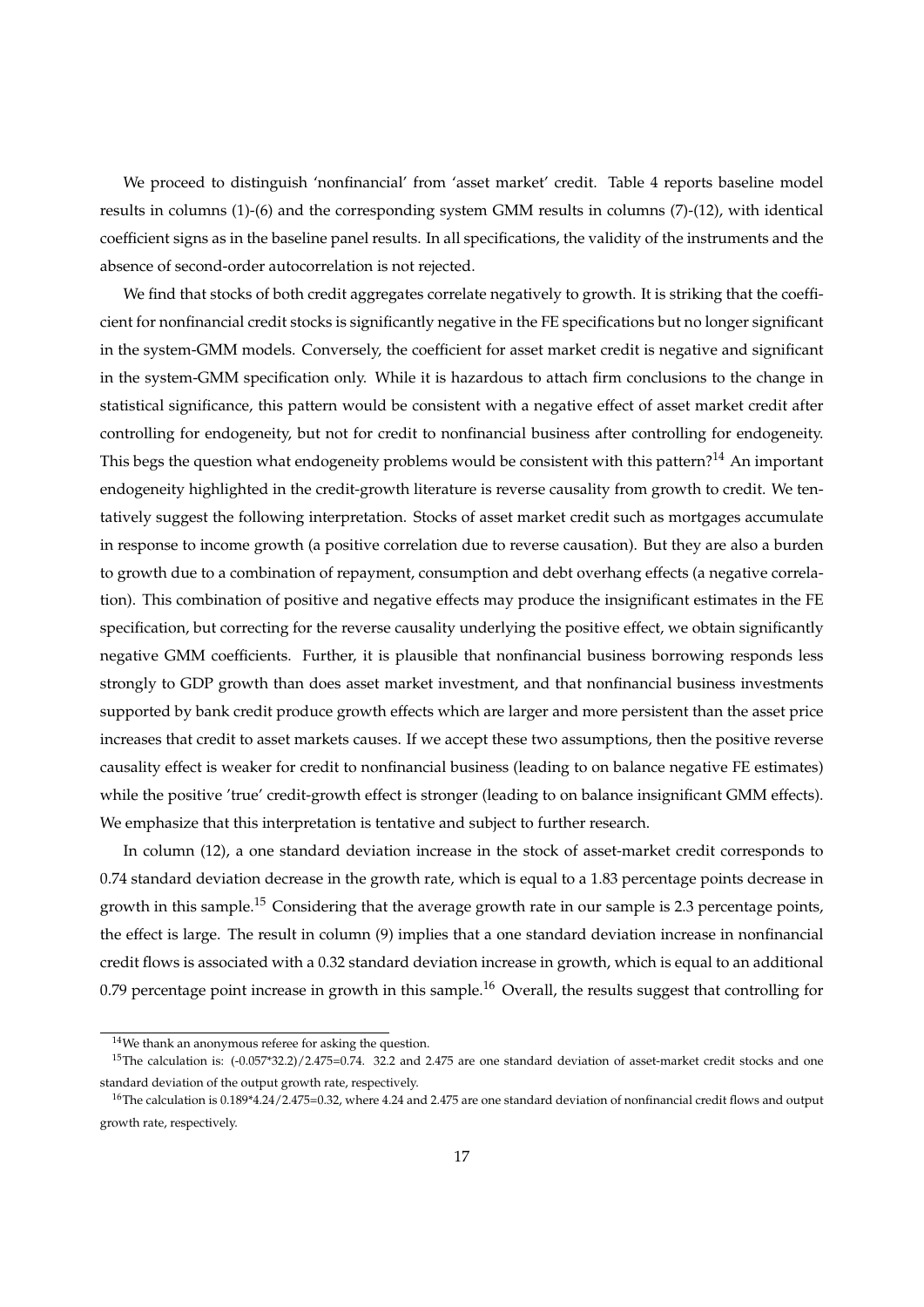endogeneity, the growth effect of financial deepening of asset markets, as measured by credit stocks, was negative.

## *4.2. Industry-level evidence*

Estimation results applying the Rajan-Zingales (1998) methodology are shown in Table 5. The 'external dependence on finance' variable is defined as the annual excess of investment over profit, i.e. the annual flow of bank credit and other borrowing to finance investment. Thus, it captures ability to access external finance. Columns (1)-(3) show the results for total credit, columns (4)-(6) and columns (7)-(9) report results for nonfinancial credit and credit to asset markets, respectively. The results are in line with the panel data estimations. We find that the coefficient for credit stocks is again consistently negative, with more significant coefficients for credit to asset markets. The positive coefficients for the interaction of credit stocks and financial dependence suggest that firms in industries which are better able to access external finance, experience smaller growth-retarding effects from debt stocks. In line with this, the coefficient for nonfinancial credit flows is positive. Coefficients for flows of (mostly) household mortgage credit are insignificantly different from zero - which is unsurprising in this industry-level analysis. The bottom panel of Table 5 reports marginal effects. The implied growth difference between high ED and low ED industries is 3 to 4 percentage points growth.

## *4.3. Interacting credit stocks and flows*

So far, we treated the growth effects of credit stocks and flows independently, as if the effect of obtaining new loans is independent of debt levels. One can think of a number of plausible mechanisms linking both, in most cases weakening the positive growth effect of credit flows at higher levels of credit stocks (Stockhammer, 2004; Cecchetti and Kharroubi, 2012). Not accounting for these effects might partly drive our results through omitted-variable bias. We therefore introduce an interaction term of credit flows with stocks (i.e., with financial development). Table 6 reports the results. We find a negative interaction effect between credit stocks and credit flows for nonfinancial credit and for total credit, with weak significance. At higher levels of financial development (credit stocks), the growth effect of credit flows is indeed smaller. Possible interpretations include diminishing returns to credit and a balance sheet effect of debt.

#### *4.4. Robustness tests*

We run a number of robustness checks. Table 7 summarizes the findings. Due to space limitations, we do not include full regression tables, which are available on request. We first explore how the results change when we replace the two credit aggregates with their components. This is motivated by the concern that the aggregates might be hiding heterogeneity in the credit-growth relations of their underlying components.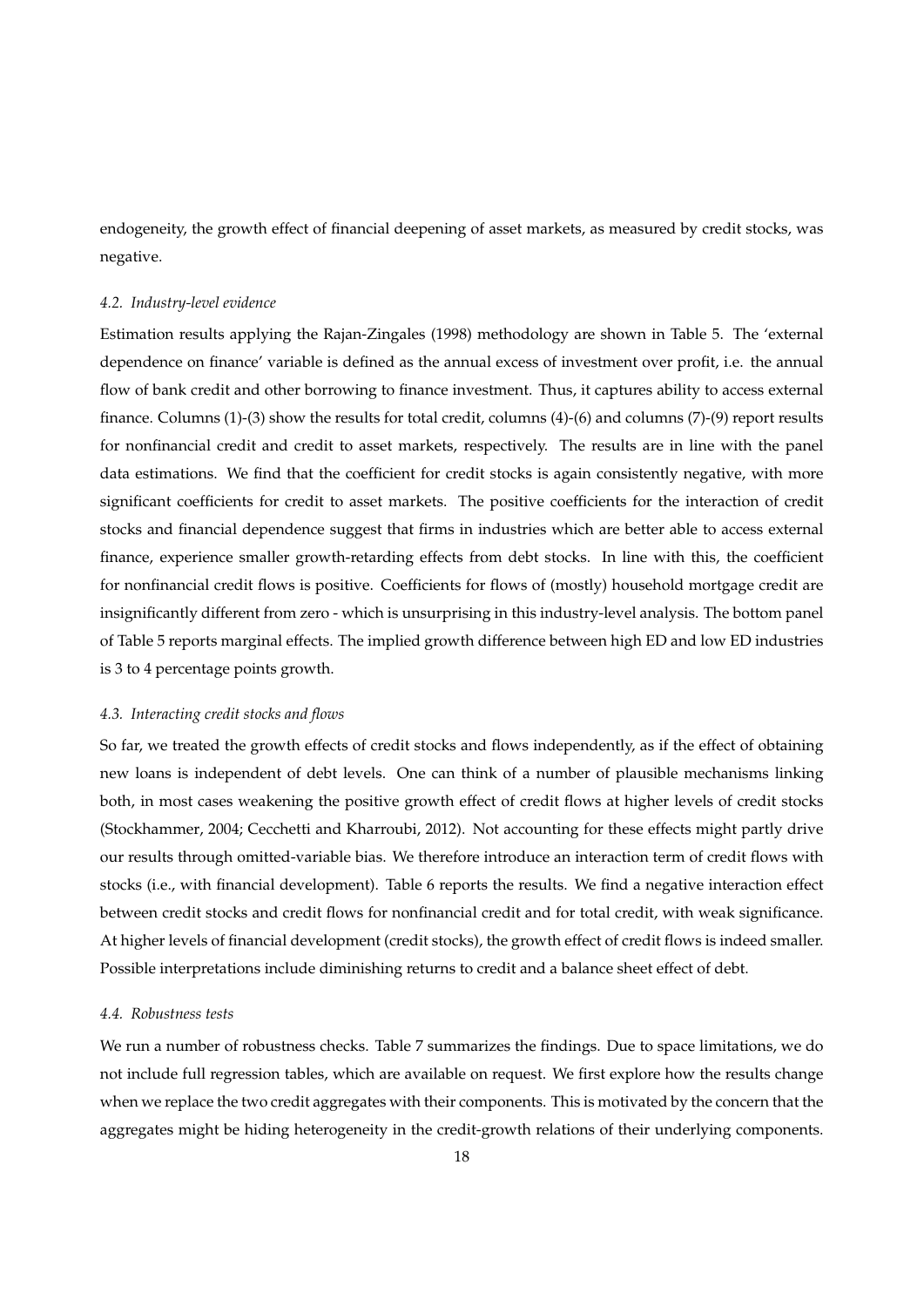|                                                                                                                                                                                                                                                                           |               |                     |                         | Ë           |                     |                |                |                     |               | System GMM     |                     |            |
|---------------------------------------------------------------------------------------------------------------------------------------------------------------------------------------------------------------------------------------------------------------------------|---------------|---------------------|-------------------------|-------------|---------------------|----------------|----------------|---------------------|---------------|----------------|---------------------|------------|
|                                                                                                                                                                                                                                                                           | $\widehat{E}$ | $\widehat{\omega}$  | $\widehat{\mathcal{O}}$ | $\bigoplus$ | $\overline{6}$      | $\odot$        | $\overline{C}$ | $\circledS$         | $\widehat{e}$ | (10)           | (11)                | (12)       |
|                                                                                                                                                                                                                                                                           |               | Nonfinancial credit |                         |             | Asset market credit |                |                | Nonfinancial credit |               |                | Asset market credit |            |
| Credit stocks                                                                                                                                                                                                                                                             | $-0.030**$    |                     | $-0.039**0.002$         |             |                     | $-0.005$       | $-0.026$       |                     | $-0.013$      | $-0.032*$      |                     | $-0.057**$ |
|                                                                                                                                                                                                                                                                           | (0.014)       |                     | 0.016                   | (0.008)     |                     | (0.009)        | (0.043)        |                     | (0.014)       | (0.016)        |                     | (0.027)    |
| Credit flows                                                                                                                                                                                                                                                              |               | 0.104               | $0.129*$                |             | 0.073               | 0.079          |                | $0.208**$           | $0.189*$      |                | 0.018               | 0.052      |
|                                                                                                                                                                                                                                                                           |               | (0.064)             | (0.065)                 |             | (0.053)             | (0.055)        |                | (0.092)             | (0.103)       |                | (0.059)             | (0.097)    |
| Initial GDPPC                                                                                                                                                                                                                                                             | $-4.469$      | 7.044**             | $-4.765$                | $-6.778**$  | $-7.507**$          | $-7.429**$     | $-2.803*$      | $-2.360**$          | $-2.685***$   | $-1.582**$     | $-2.869***$         | $-1.587*$  |
|                                                                                                                                                                                                                                                                           | (3.114)       | (2.767)             | (3.220)                 | (2.896)     | (2.835)             | (2.908)        | (1.472)        | (0.948)             | (0.790)       | (0.613)        | (0.879)             | (0.812)    |
| Trade                                                                                                                                                                                                                                                                     | 0.009         | $0.013*$            | 0.008                   | $0.017*$    | $0.018**$           | $0.017**$      | $0.007**$      | $0.005**$           | $0.006**$     | $0.006***$     | $0.007**$           | $0.006*$   |
|                                                                                                                                                                                                                                                                           | (0.009)       | (0.008)             | (0.008)                 | (0.009)     | (0.008)             | (0.009)        | (0.003)        | (0.002)             | (0.003)       | (0.002)        | (0.003)             | (0.003)    |
| Government                                                                                                                                                                                                                                                                | $-0.363**$    | $-0.362**$          | $-0.285$                | $-0.419**$  | $-0.388**$          | $-0.373*$      | $-0.003$       | 0.008               | 0.015         | $-0.01$        | 0.006               | 0.002      |
|                                                                                                                                                                                                                                                                           | (0.161)       | (0.170)             | (0.177)                 | (0.170)     | (0.173)             | (0.186)        | (0.069)        | (0.050)             | (0.051)       | (0.041)        | (0.052)             | (0.056)    |
| Inflation                                                                                                                                                                                                                                                                 | $-0.102$      | $-0.113$            | $-0.109$                | $-0.118$    | $-0.118$            | $-0.116$       | $-0.116$       | $-0.114$            | $-0.125$      | $-0.093$       | 0.111               | $-0.091$   |
|                                                                                                                                                                                                                                                                           | (0.095)       | (0.100)             | (0.097)                 | (0.102)     | (0.102)             | (0.103)        | (0.093)        | (0.083)             | (0.089)       | (0.081)        | (0.091)             | (0.087)    |
| Education                                                                                                                                                                                                                                                                 | 0.665         | 0.429               | 0.614                   | 0.281       | 0.21                | 0.209          | 0.27           | $0.246*$            | $0.268*$      | 0.119          | 0.231               | 0.107      |
|                                                                                                                                                                                                                                                                           | (0.554)       | (0.476)             | (0.513)                 | (0.427)     | (0.425)             | (0.430)        | (0.221)        | (0.143)             | (0.140)       | (0.099)        | (0.146)             | (0.129)    |
| Institution                                                                                                                                                                                                                                                               | $0.177***$    | $0.183***$          | $0.158**$               |             | $0.187***0.188***$  | $0.183***$     | $0.231*$       | $0.170*$            | $0.212***$    | $0.161**$      | $0.201**$           | $0.226***$ |
|                                                                                                                                                                                                                                                                           | (0.064)       | (0.059)             | (0.059)                 | (0.067)     | (0.064)             | (0.063)        | (0.122)        | (0.089)             | (0.074)       | (0.078)        | (0.081)             | (0.072)    |
| Time FE                                                                                                                                                                                                                                                                   | Yes           | Yes                 | Yes                     | Yes         | Yes                 | Yes            | Yes            | Yes                 | Yes           | Yes            | Yes                 | Yes        |
| Observations                                                                                                                                                                                                                                                              | 237           | 228                 | 228                     | 228         | 219                 | 219            | 237            | 228                 | 228           | 228            | 219                 | 213        |
| Number of id                                                                                                                                                                                                                                                              | $\frac{4}{6}$ | $\frac{4}{5}$       | $\frac{3}{4}$           | $\ddot{4}$  | $\frac{4}{3}$       | $\overline{4}$ | $\frac{3}{4}$  | $\frac{4}{6}$       | $\frac{4}{6}$ | $\overline{4}$ | $\overline{4}$      | 43         |
| R-squared                                                                                                                                                                                                                                                                 | 0.495         | 0.506               | 0.53                    | 0.497       | 0.517               | 0.517          |                |                     |               |                |                     |            |
| AR(2)                                                                                                                                                                                                                                                                     |               |                     |                         |             |                     |                | 0.415          | 0.807               | 0.748         | 0.569          | $0.707$             | 0.804      |
| Overidentification                                                                                                                                                                                                                                                        |               |                     |                         |             |                     |                | 0.408          | 0.331               | 0.598         | 0.627          | 0.386               | 0.607      |
| Note: This table presents the results using nonfinancial credit and asset market credit based on equations (3) and (4), respectively.                                                                                                                                     |               |                     |                         |             |                     |                |                |                     |               |                |                     |            |
| Columns (1)-(3) present the FE results, columns (4)-(6) show the system-GMM results. The dependent variable is the average growth                                                                                                                                         |               |                     |                         |             |                     |                |                |                     |               |                |                     |            |
| rate of real GDP per capita (constant 2005 US dollar) over each 3-year period. Credit stocks and flows are defined as in equations (1)                                                                                                                                    |               |                     |                         |             |                     |                |                |                     |               |                |                     |            |
| and (2). Initial GDPPC is real GDP per capita at the beginning of each 3-year period. Trade is imports plus exports, divided by GDP.                                                                                                                                      |               |                     |                         |             |                     |                |                |                     |               |                |                     |            |
| Government is government consumption divided by GDP. Inflation is the change in CPI. Education is average years of schooling.                                                                                                                                             |               |                     |                         |             |                     |                |                |                     |               |                |                     |            |
| Institutions is the ICRG composite country risk measure. AR(2) is the Arellano-Bond serial correlation test (we report the p-value);                                                                                                                                      |               |                     |                         |             |                     |                |                |                     |               |                |                     |            |
| Over-identification is the Hansen J statistic (we report the p-value). All specifications include time dummies (coefficients not reported).<br>Coefficients for the constant are not reported. Robust standard errors are in parentheses, *** $p < 0.01$ , ** $p < 0.1$ , |               |                     |                         |             |                     |                |                |                     |               |                |                     |            |

Table 4: Credit Aggregates and Economic Growth Table 4: Credit Aggregates and Economic Growth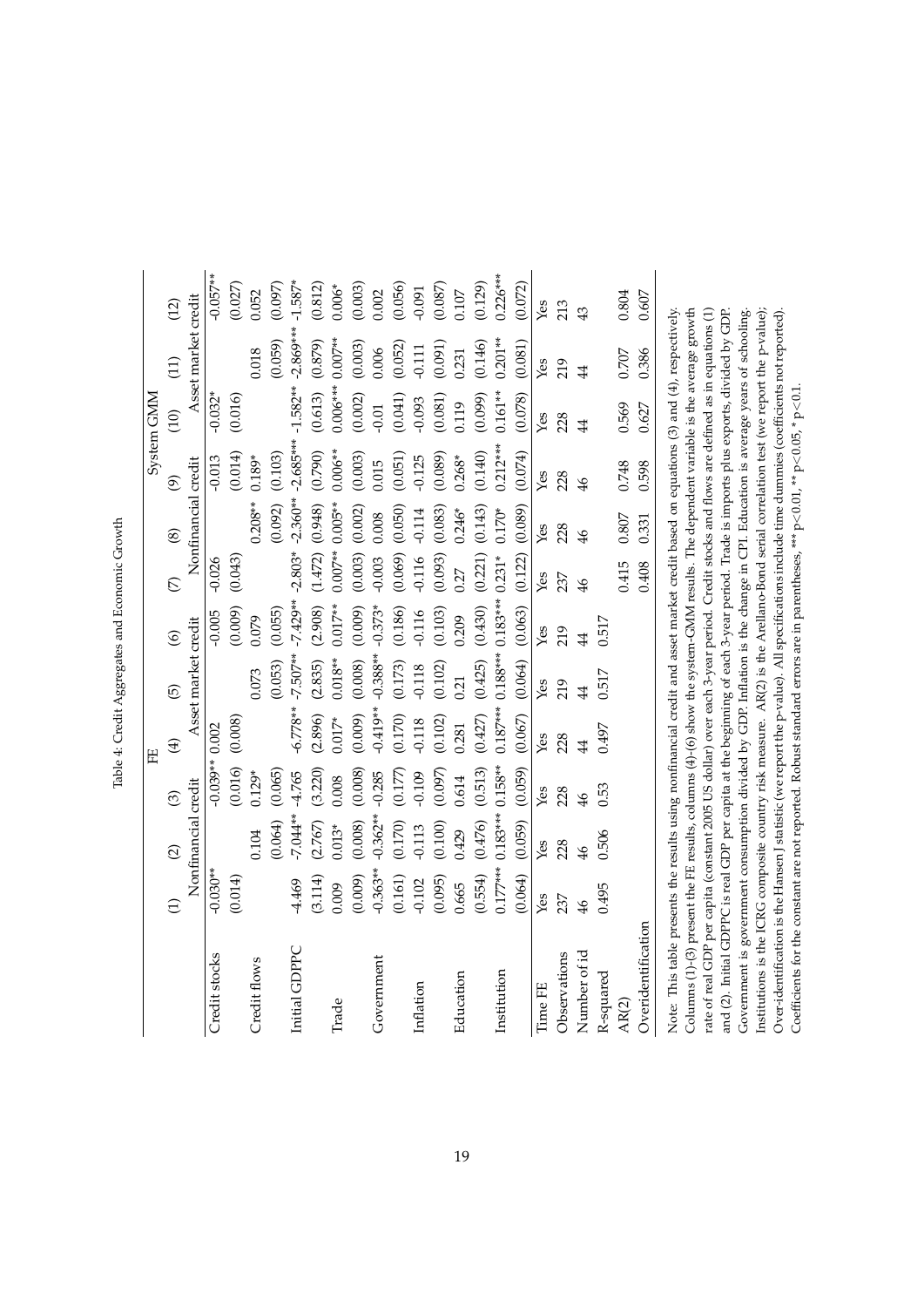|                                   | (1)        | (2)          | (3)         | (4)       | (5)                 | (6)        | (7)         | (8)                 | (9)         |
|-----------------------------------|------------|--------------|-------------|-----------|---------------------|------------|-------------|---------------------|-------------|
|                                   |            | Total credit |             |           | Nonfinancial credit |            |             | Asset market credit |             |
| Credit stocks                     | $-0.030**$ |              | $-0.044***$ | $-0.034$  |                     | $-0.064**$ | $-0.069***$ |                     | $-0.084***$ |
|                                   | (0.013)    |              | (0.014)     | (0.027)   |                     | (0.028)    | (0.021)     |                     | (0.024)     |
| ED*credit stocks                  | $0.053***$ |              | $0.054***$  | $0.089**$ |                     | $0.099**$  | $0.095***$  |                     | $0.094**$   |
|                                   | (0.019)    |              | (0.021)     | (0.040)   |                     | (0.042)    | (0.036)     |                     | (0.040)     |
| Credit flows                      |            | $0.134**$    | $0.175***$  |           | $0.387***$          | $0.429***$ |             | 0.067               | $0.154*$    |
|                                   |            | (0.053)      | (0.056)     |           | (0.121)             | (0.124)    |             | (0.077)             | (0.089)     |
| ED*credit flows                   |            | 0.016        | $-0.021$    |           | $-0.007$            | $-0.062$   |             | 0.056               | $-0.022$    |
|                                   |            | (0.090)      | (0.095)     |           | (0.186)             | (0.192)    |             | (0.154)             | (0.164)     |
| Initial share                     | $0.473*$   | $0.543**$    | $0.539**$   | $0.474*$  | $0.537**$           | $0.534**$  | 0.234       | 0.303               | 0.3         |
|                                   | (0.260)    | (0.261)      | (0.261)     | (0.259)   | (0.260)             | (0.260)    | (0.226)     | (0.226)             | (0.228)     |
| Observations                      | 5,415      | 5,182        | 5,182       | 5,415     | 5,182               | 5,182      | 5,306       | 5,073               | 5,073       |
| Number of countries               | 41         | 41           | 41          | 41        | 41                  | 41         | 41          | 41                  | 41          |
| R-squared                         | 0.447      | 0.457        | 0.459       | 0.446     | 0.459               | 0.46       | 0.417       | 0.425               | 0.427       |
| Marginal Effects of credit stocks |            |              |             |           |                     |            |             |                     |             |
| for high dependence industry      | $-0.006$   |              | $-0.019$    | 0.007     |                     | $-0.018$   | $-0.025$    |                     | $-0.041$    |
| for low dependence industry       | $-0.026$   |              | $-0.039$    | $-0.027$  |                     | $-0.056$   | $-0.061$    |                     | $-0.076$    |
| Implied differential effect       | 0.02       |              | 0.02        | 0.02      |                     | 0.038      | 0.036       |                     | 0.035       |

Table 5: Credit and Economic Growth: Industry-Level Results

Note: This table presents the industry-level evidence based on equation (5). Columns (1)-(3) presents the results for total credit, columns (4)-(6) for 'nonfinancial credit' (the sum of nonfinancial business and consumption credit) and columns (7)-(9) for 'asset market credit' (the sum of financial business and mortgage credit). The dependent variable is the average growth rate of real value added over each 3-year period. Credit stocks and flows are defined as in equations (1 ) and (2). *ED* is external dependence on finance, taken from Rajan and Zingales (1998). Initial share is the share of each industry in a country's s total manufacturing value added at the beginning of each 3-year period. All estimations include a constant and country, year, industry, industry-year and industry-country dummies (coefficients not reported). Country-time controls include initial GDP per capita at the beginning of each 3-year period, trade openness, government spending, inflation, education and institution, as in the country-level regressionsin table 4. The last three rows show the marginal growth effect of credit stocks for an industry in the 75th percentile and an industry in the 25th percentile in the external finance dependence index. The difference between these two is the implied differential effect. All standard errors in parentheses are adjusted for industry-country level heteroskedasticity and autocorrelation, \*\*\*  $p<0.01$ , \*\*  $p<0.05$ , \*  $p<0.1$ .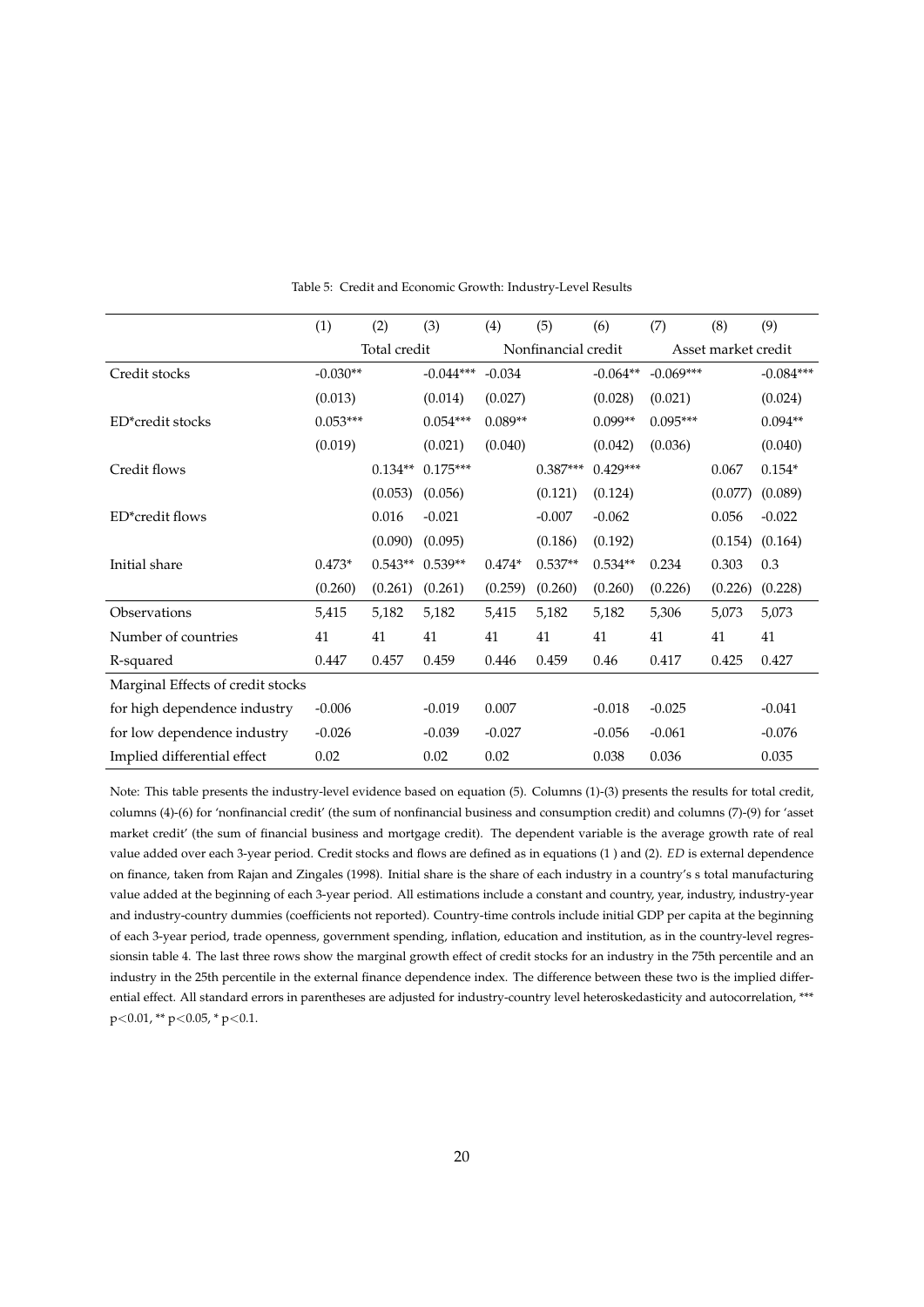|                      |             | $\rm FE$   |                                                                               |            |             |            |
|----------------------|-------------|------------|-------------------------------------------------------------------------------|------------|-------------|------------|
|                      |             |            |                                                                               |            | System-GMM  |            |
|                      | (1)         | (2)        | (3)                                                                           | (4)        | (5)         | (6)        |
|                      |             |            | Total credit Nonfinancial Asset market Total credit Nonfinancial Asset market |            |             |            |
| Credit stocks        | $-0.005$    | $-0.028$   | 0.012                                                                         | 0.01       | 0.011       | 0.004      |
|                      | (0.007)     | (0.017)    | (0.009)                                                                       | (0.010)    | (0.024)     | (0.021)    |
| Credit flows         | $0.184***$  | $0.299***$ | $0.304***$                                                                    | 0.141      | $0.239*$    | 0.124      |
|                      | (0.041)     | (0.070)    | (0.085)                                                                       | (0.085)    | (0.131)     | (0.242)    |
| Stocks * flows       | $-0.001***$ | $-0.003**$ | $-0.002**$                                                                    | $-0.0002$  | $-0.001*$   | $-0.0003$  |
|                      | (0.0002)    | (0.001)    | (0.001)                                                                       | (0.0003)   | (0.0008)    | (0.002)    |
| <b>Initial GDPPC</b> | $-6.787**$  | $-5.089$   | $-8.049***$                                                                   | $-4.124**$ | $-3.817***$ | $-2.938**$ |
|                      | (2.850)     | (3.232)    | (2.678)                                                                       | (1.624)    | (1.417)     | (1.233)    |
| Trade                | 0.013       | 0.009      | $0.020**$                                                                     | 0.006      | 0.006       | $0.006**$  |
|                      | (0.008)     | (0.008)    | (0.009)                                                                       | (0.004)    | (0.004)     | (0.003)    |
| Government           | $-0.256$    | $-0.26$    | $-0.348*$                                                                     | 0.045      | 0.048       | 0.007      |
|                      | (0.177)     | (0.176)    | (0.178)                                                                       | (0.083)    | (0.081)     | (0.055)    |
| Inflation            | $-0.114$    | $-0.117$   | $-0.122$                                                                      | $-0.127$   | $-0.131$    | $-0.111$   |
|                      | (0.095)     | (0.096)    | (0.097)                                                                       | (0.102)    | (0.102)     | (0.093)    |
| Education            | 0.499       | 0.648      | 0.155                                                                         | 0.402      | $0.393*$    | 0.231      |
|                      | (0.453)     | (0.493)    | (0.385)                                                                       | (0.248)    | (0.226)     | (0.177)    |
| Institutions         | $0.157***$  | $0.146**$  | $0.180***$                                                                    | $0.304**$  | $0.311**$   | $0.198*$   |
|                      | (0.054)     | (0.055)    | (0.059)                                                                       | (0.149)    | (0.129)     | (0.099)    |
| Observations         | 228         | 228        | 219                                                                           | 228        | 228         | 219        |
| Number of id         | 46          | 46         | 44                                                                            | 46         | 46          | $44\,$     |
| R-squared            | 0.548       | 0.548      | 0.552                                                                         |            |             |            |
| AR(2)                |             |            |                                                                               | 0.979      | 0.962       | 0.892      |
| Overidentification   |             |            |                                                                               | 0.288      | 0.483       | 0.415      |

Table 6: Credit and Economic Growth: Stock and Flow Interaction Effects

Note: This table reports results including the interactions of credit stocks and flows. Columns (1) and (4) use total credit, whereas columns (2), (5) and (3), (6) use 'nonfinancial credit' (the sum of nonfinancial business and consumption credit) and 'asset market credit' (the sum of financial business and mortgage credit), respectively. Columns (1)-(3) present the FE results, columns (4)-(6) show the system-GMM results. The dependent variable is the average growth rate of real GDP per capita (constant 2005 US dollar) over each 3-year period. Credit stocks and flows are defined as in equations (1) and (2). Initial GDPPC is the real GDP per capita at the beginning of each 3-year period. Trade is imports plus exports, divided by GDP. Government is government consumption divided by GDP. Inflation is the change in CPI. Education is average years of schooling. Institutions is the ICRG composite country risk measure. AR(2) is the Arellano-Bond serial correlation test (p-value is reported); Over-identification is the Hansen J statistic (p-value is reported). All specifications include constants and time dummies (coefficients are not reported). Robust standard errors in parentheses, \*\*\* p<0.01, \*\* p<0.05, \* p<0.1.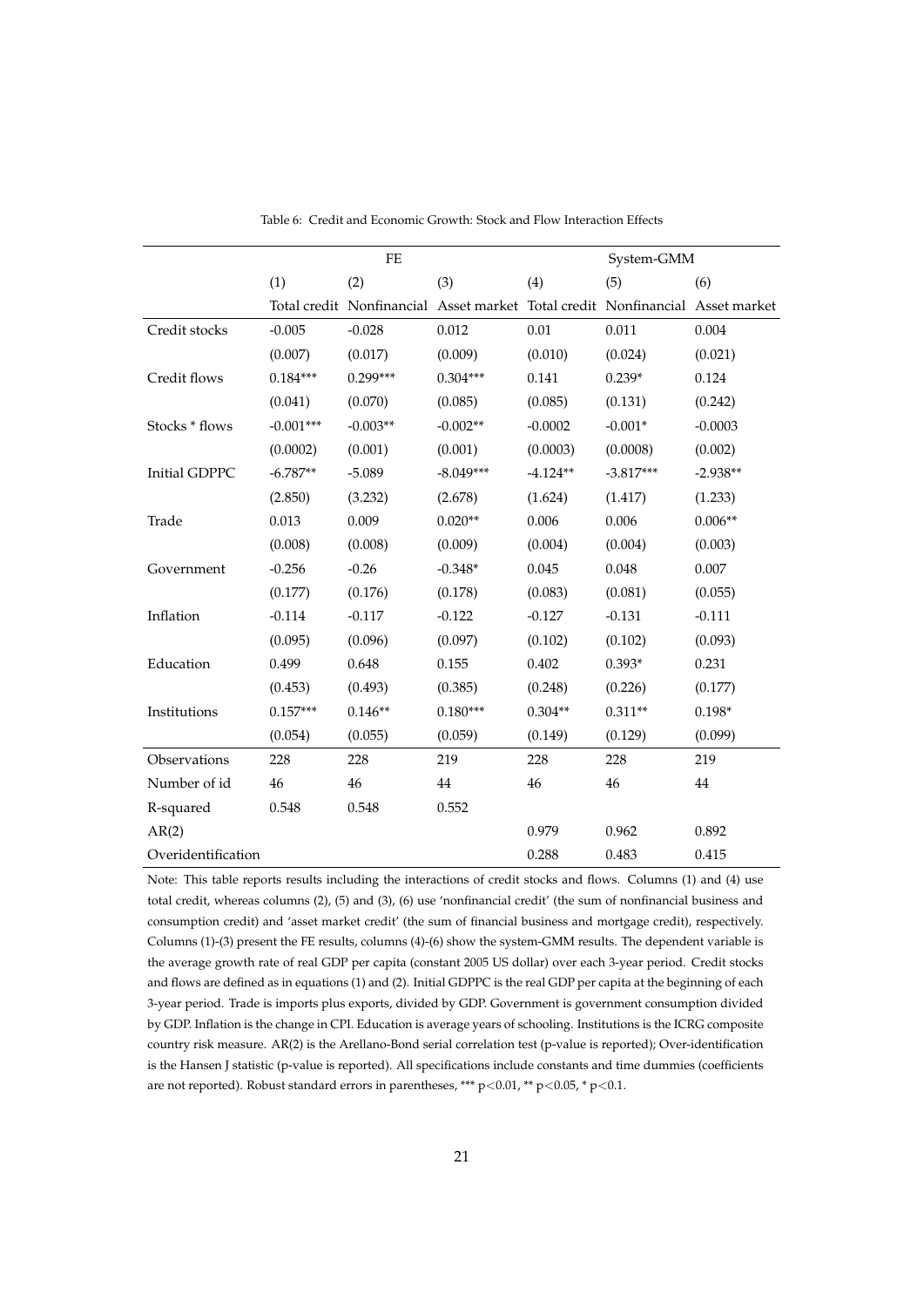We report fixed-effect results for each of the four underlying credit categories in columns (1a)-(4a) and system-GMM results in columns (1b)-(4b). We find that the negative relations between credit stocks and growth holds overall but is particularly strong for non-financial business credit (column (1a)) and mortgage credit (column (3b)). This is unsurprising since they constitute the bulk of their respective aggregates. None of the four components have coefficients with an opposite sign to their aggregate. This suggests that the stock aggregates do not hide significant heterogeneity in the underlying credit-growth relations. Credit flows to non-financial business are positively related to growth. Coefficients for flows of mortgage and consumer credit are both insignificant in the system-GMM results.

Further, a potential bias may arise from the equal treatment of countries with high and low levels of credit stocks, if the relation between credit and growth is nonlinear over credit stocks. First, we check whether our results are driven by countries with high credit stocks but low growth (Denmark, Spain and Switzerland) or low credit levels but high growth (Armenia, India and Uruguay). We drop these six countries and report results for 'nonfinancial credit' and 'asset market credit' in columns (5a)-(6a) and columns (5b)-(6b). Second, we test whether the results are similar in countries with high and low levels of credit stocks. We construct two sub-samples based on the distribution of the average credit stocks per country, one excluding countries in the lowest quantile (a 'high-credit-stocks' subsample), and the other excluding the highest quantile (a 'low-credit-stocks' subsample). Results are shown in columns (7a)-(10a) and (7b)-(10b). In both analyses, our results do not qualitatively change.

Moreover, Rousseau and Wachtel (2011) find that the positive relationship that was estimated using the data from the 1960s to the 1980s disappeared over the subsequent 15 years as a result of the increased incidence of crises. Other papers show that the link between credit and growth varies over the business cycle (Braun and Larrain, 2005; Borio, 2014; Jordà et al., 2013). The concern may then be that our results are driven by the extraordinary 2008-2011 years. To explore this, we construct a new sample by excluding the post-2007 observations and re-estimate both our specifications in columns (11a)-(12a) and (11b)-(12b). The results are consistent with our longer sample.

We also address Rousseau and Wachtel (2011)'s argument by including the Laeven and Valencia (2013) systematic banking crises variable. We characterize a 3-year country observation as a crisis episode if the country was in crisis for at least one year during this period.<sup>17</sup> Of the 46 countries in our sample, 20 experienced at least one crisis episode. We introduce an interaction term between credit stocks and crisis episodes, controlling for any independent effect of crises on growth. The results in columns (13a)-(14a) and (13b)-(14b) show that the coefficient for nonfinancial credit stocks is significant and negative in the fixed effect estimation, the coefficient for asset market credit is significant and negative in the GMM estimation,

<sup>&</sup>lt;sup>17</sup>Alternatively, we characterize a 3 year episode as *crisis* if the country was in crisis for at least two years during a three-year period. Our results are quantitatively similar.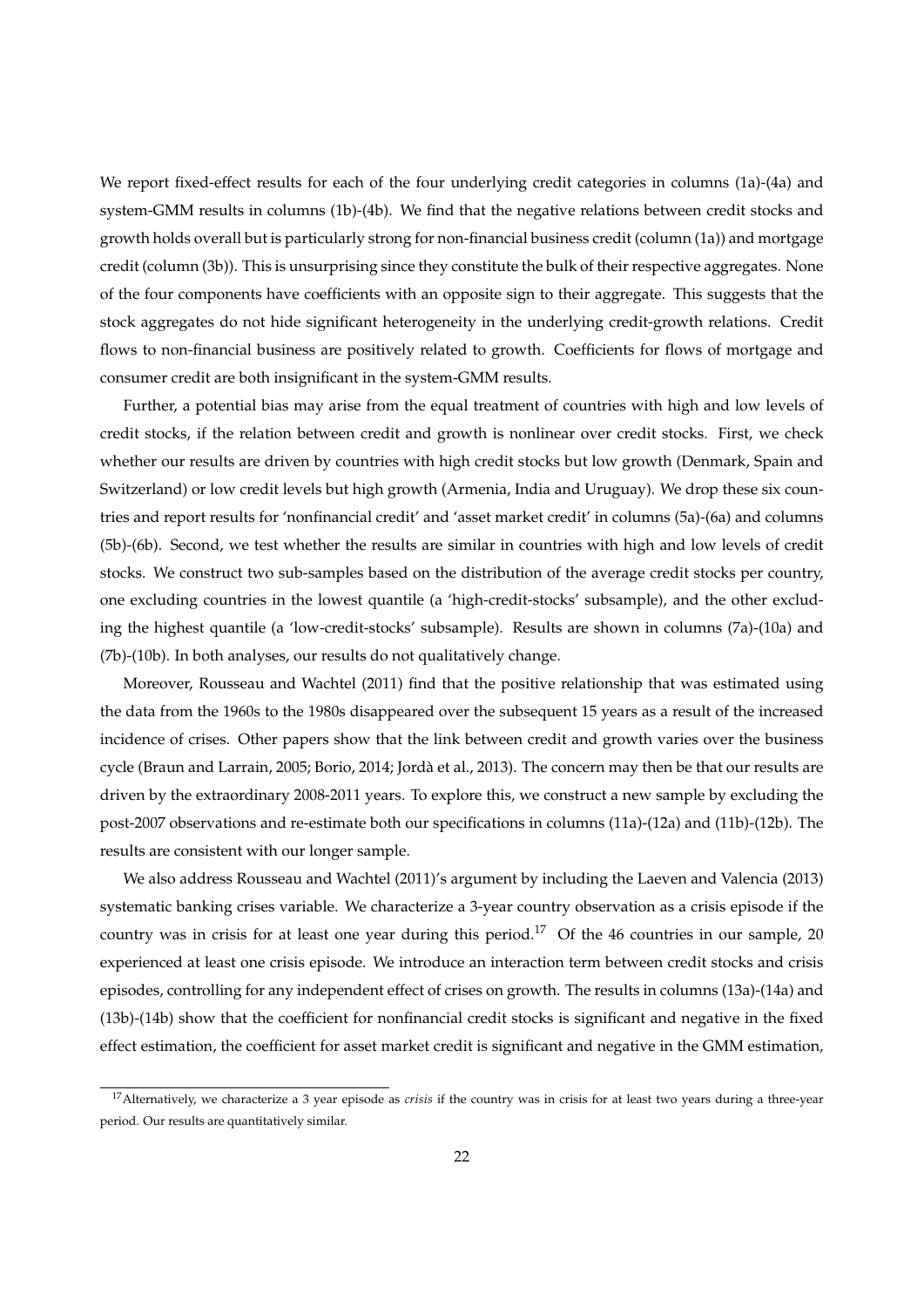just as in Table 4. Our results are not driven by country-specific banking crisis.

## **5. Summary and Conclusion**

Financial deepening is a double-edged sword. It supports investments and increases the economy's capacity to reallocate factors of production. But a large credit-to-GDP ratio may be a drag on growth. It may imply high levels of private debt, reduce investment and innovation, and induce volatility, financial fragility and crisis. We show that credit to real estate and other asset markets tends to increase the credit-to-GDP ratio while stocks of credit to nonfinancial business rise roughly in line with GDP. In recent decades, a shift in the composition of credit towards real estate and other asset markets has therefore coincided with rising credit-to-GDP ratios. It may have diminished the growth effectiveness of credit.

To test this conjecture, we present and analyze new, hand-collected data for 46 economies over 1990- 2011. We document and explore trends in credit categories. We find that the growth coefficient of different credit stocks scaled by GDP is insignificant or negative, especially credit stocks supporting asset markets. We observe insignificant or negative correlations of credit stocks with output growth. This holds up in fixed-effect panel data regressions, dynamic panel estimations (system-GMM models), in regressions with the Rajan and Zingales (1998) methodology, and in robustness checks. These results are confirmed in an industry-level difference-in-difference analysis. The positive effect of credit flows diminishes at higher levels of financial development.

These results are in line with declined growth effectiveness of financial development as a result of a change in the use of bank credit. Bank credit has shifted away from nonfinancial business towards asset markets, where it has no or small growth effects. This shift towards more credit to asset markets also implies faster growth of credit stocks relative to GDP, which may be harmful in itself.

A clear limitation of our study is the short time sample, which is dictated by data availability. We would also like to see a better disaggregation of credit, for instance between business mortgages and other business credit. Given the recent crises in commercial real estate markets in several economies, this would seem a relevant distinction. Researchers depend here on the quality and detail of the data provided by central banks. Another limitation is the use of country-level data. In future research, the effect of bank loan portfolios on output growth could be examined in matched bank-firm data. Recent studies in this vein show promising results (e.g. Jiminez et al., 2014). The use of microlevel data also opens up new avenues for dealing with endogeneity problems.

In summary, our new data and analysis suggest that what was true in the 1960s, 1970s and 1980s when the field of empirical credit-growth studies blossomed, is no longer true in the 1990s and 2000s. Banks do not primarily lend to nonfinancial business and financial development may no longer be good for growth.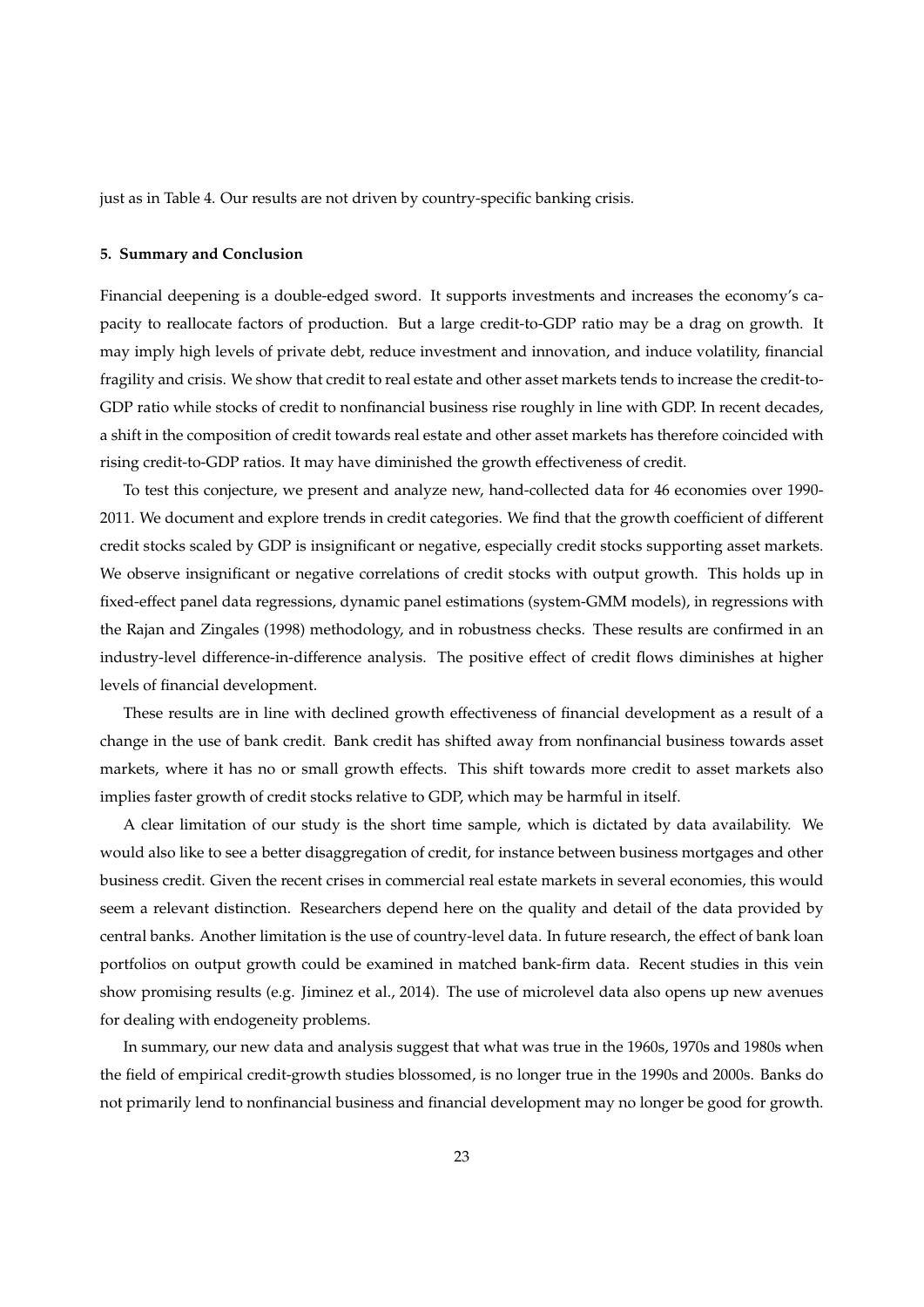| *** $p$ $>$ 0.001, ** $p$ $>$ 0.005, * $p$ $>$ 0.105, * $p$ $>$ 0.105, * $p$ $>$ 0.105, * $p$ $>$ 0.105, * $p$ $>$ 0.11 $\pm$<br>identification of crisis is based on Laeven and Valencia (2013). All specifications include control variables, constants and time dummies (coefficients not reported). AR(2)<br>country risk measure. Crisis is a dummy variable that takes the value of one if a country was in crisis for at least one year during a 3-year period, and zero otherwise. The<br>examine the role of crisis. The dependent variable is the average growth rate of real GDP per capita (constant 2005 US dollar) over each 3-year period. Credit stocks and<br>countries with high credit stocks/low growth (i.e., Denmark, Spain and Switzerland) and low credit levels/high growth (i.e., Armenia, India and Uruguay). Columns<br>underlying credit categories, namely nonfinancial business, consumer, mortgage and financial business credit and growth. Columns (5a)-(6a) and (5b)-(6b) drop outlier<br>is the Arellano-Bond serial correlation test (p-value is reported); over-identification is the Hansen J statistic (p-value is reported). Robust standard errors in parentheses<br>Government is government consumption divided by GDP. Inflation is the change in CPL Education is average years of schooling. Institutions is the ICRG composite<br>flows are defined as in equations (1) and (2). Initial GDPPC is real GDP per capita at the beginning of each 3-year period. Trade is imports plus exports, divided by GDP.<br>(the sum of nonfinancial business and consumption credit) and AM denotes 'asset market credit' (the sum of financial business and mortgage credit). HD denotes the<br>(7a)-(10a) and (7b)-(10b) consider the differential credit-growth relations in countries with high and low levels of credit stocks. Columns (11a)-(14a) and (11b)-(14b)<br>$\frac{1}{2}$ in a secondite, whereas LD denotes in the sequence of $\frac{1}{2}$ and $\frac{1}{2}$ and $\frac{1}{2}$ and $\frac{1}{2}$ and $\frac{1}{2}$ and $\frac{1}{2}$ and $\frac{1}{2}$ and $\frac{1}{2}$ and $\frac{1}{2}$ and $\frac{1}{2}$ and $\frac{1}{2}$ and $\frac$<br>Note: This table presents the robustness analyses. Panel A reports FE results, Panel B reports corresponding system-GMM results. NF denotes 'nonfinancial credit' | Overidentification | AR(2)     | Number of id    | Observations | Crisis*Credit stocks           | Crisis    |         | Credit flows           | <b>Credit stocks</b>    |                             |                              | Panel B: System-GMM | R-squared | Number of id   | Observations | <b>Time FE</b> | Crisis*Credit stocks            | Crisis            | Credit flows    |         | Credit stocks           |                                                                  |       | Panel A: FE |
|-------------------------------------------------------------------------------------------------------------------------------------------------------------------------------------------------------------------------------------------------------------------------------------------------------------------------------------------------------------------------------------------------------------------------------------------------------------------------------------------------------------------------------------------------------------------------------------------------------------------------------------------------------------------------------------------------------------------------------------------------------------------------------------------------------------------------------------------------------------------------------------------------------------------------------------------------------------------------------------------------------------------------------------------------------------------------------------------------------------------------------------------------------------------------------------------------------------------------------------------------------------------------------------------------------------------------------------------------------------------------------------------------------------------------------------------------------------------------------------------------------------------------------------------------------------------------------------------------------------------------------------------------------------------------------------------------------------------------------------------------------------------------------------------------------------------------------------------------------------------------------------------------------------------------------------------------------------------------------------------------------------------------------------------------------------------------------------------------------------------------------------------------------------------------------------------------------------------------------------------------------------------------------------------------------------------------------------------------------------------------|--------------------|-----------|-----------------|--------------|--------------------------------|-----------|---------|------------------------|-------------------------|-----------------------------|------------------------------|---------------------|-----------|----------------|--------------|----------------|---------------------------------|-------------------|-----------------|---------|-------------------------|------------------------------------------------------------------|-------|-------------|
|                                                                                                                                                                                                                                                                                                                                                                                                                                                                                                                                                                                                                                                                                                                                                                                                                                                                                                                                                                                                                                                                                                                                                                                                                                                                                                                                                                                                                                                                                                                                                                                                                                                                                                                                                                                                                                                                                                                                                                                                                                                                                                                                                                                                                                                                                                                                                                         | 0.515              | 969'0     | 46              | 228          |                                |           | (0.097) | $0.273***$<br>(0.019)  | -0.017                  | NonFin                      | $\left( \frac{1}{2} \right)$ |                     | 0.542     | $\ddot{6}$     | 228          | Yes            |                                 | (0.069)           | $0.198***$      | (0.017) | $-0.060**$              |                                                                  | (1a)  |             |
|                                                                                                                                                                                                                                                                                                                                                                                                                                                                                                                                                                                                                                                                                                                                                                                                                                                                                                                                                                                                                                                                                                                                                                                                                                                                                                                                                                                                                                                                                                                                                                                                                                                                                                                                                                                                                                                                                                                                                                                                                                                                                                                                                                                                                                                                                                                                                                         | 0.579              | 60600     | $\frac{39}{2}$  | 661          |                                |           | (0.133) | 960'0<br>(0.041)       | <b>ZSO</b> <sup>-</sup> |                             | (2b)                         |                     | 0.48      | $\frac{39}{2}$ | <b>661</b>   | Yes            |                                 | (0.151)           | 0.076           | (0.040) | -0.059                  |                                                                  | (2a)  |             |
|                                                                                                                                                                                                                                                                                                                                                                                                                                                                                                                                                                                                                                                                                                                                                                                                                                                                                                                                                                                                                                                                                                                                                                                                                                                                                                                                                                                                                                                                                                                                                                                                                                                                                                                                                                                                                                                                                                                                                                                                                                                                                                                                                                                                                                                                                                                                                                         | 0.57               | 0.755     | #               | 219          |                                |           | (0.047) | $0.023\,$<br>(0.019)   | $-0.033*$               | Consumer Mortgage FinBus NF | (3b)                         |                     | 0.512     | $\ddot{4}$     | 219          | Yes            |                                 | (0.076)           | 0.067           | (6000)  | <b>SOO</b> <sup>-</sup> | NonFin Consumer Mortgage FinBus<br>The four categories of credit | (3a)  |             |
|                                                                                                                                                                                                                                                                                                                                                                                                                                                                                                                                                                                                                                                                                                                                                                                                                                                                                                                                                                                                                                                                                                                                                                                                                                                                                                                                                                                                                                                                                                                                                                                                                                                                                                                                                                                                                                                                                                                                                                                                                                                                                                                                                                                                                                                                                                                                                                         | 0.19               | 0.766     | 37              | 183          |                                |           | (0.206) | -0.139<br>(0.048)      | LPO.O-                  |                             | $\left( 4b\right)$           |                     | 9090      | 37             | 183          | Yes            |                                 | (0.050)           | $0.099*$        | (0.028) | $-0.004$                |                                                                  | (4a)  |             |
|                                                                                                                                                                                                                                                                                                                                                                                                                                                                                                                                                                                                                                                                                                                                                                                                                                                                                                                                                                                                                                                                                                                                                                                                                                                                                                                                                                                                                                                                                                                                                                                                                                                                                                                                                                                                                                                                                                                                                                                                                                                                                                                                                                                                                                                                                                                                                                         | 0.384              | 1660      | $\ddot{ }$      | 204          |                                |           | (0.090) | (0.036)<br>$0.203**$   | FS0'0-                  |                             | $\left($ qg $\right)$        |                     | 0.556     | $\ddot{6}$     | 204          | Yes            |                                 | (0.054)           | $0.223***$      | (0.018) | $-0.070***$             | $\Xi$<br>Country outliers                                        | (Pa)  |             |
|                                                                                                                                                                                                                                                                                                                                                                                                                                                                                                                                                                                                                                                                                                                                                                                                                                                                                                                                                                                                                                                                                                                                                                                                                                                                                                                                                                                                                                                                                                                                                                                                                                                                                                                                                                                                                                                                                                                                                                                                                                                                                                                                                                                                                                                                                                                                                                         | 0.448              | $0.851\,$ | 39              | 161          |                                |           | (0.073) | 0.004<br>(0.021)       | -0.015                  | NΑ                          | $\left($ eb)                 |                     | 0.522     | $\mathcal{S}$  | 197          | Yes            |                                 | (0.056)           | $0.169**0.103*$ | (0.013) | 600'0-                  | NA                                                               | (6a)  |             |
|                                                                                                                                                                                                                                                                                                                                                                                                                                                                                                                                                                                                                                                                                                                                                                                                                                                                                                                                                                                                                                                                                                                                                                                                                                                                                                                                                                                                                                                                                                                                                                                                                                                                                                                                                                                                                                                                                                                                                                                                                                                                                                                                                                                                                                                                                                                                                                         | 0.211              | 0.268     | 33              | 173          |                                |           | (0.079) | 820.0<br>(0.034)       | $-0.023$                | NE HD NE LD                 | (42)                         |                     | 0.632     | 33             | 173          | Yes            |                                 | (0.057)           |                 | (0.016) | $-0.032*$               |                                                                  | (5a)  |             |
|                                                                                                                                                                                                                                                                                                                                                                                                                                                                                                                                                                                                                                                                                                                                                                                                                                                                                                                                                                                                                                                                                                                                                                                                                                                                                                                                                                                                                                                                                                                                                                                                                                                                                                                                                                                                                                                                                                                                                                                                                                                                                                                                                                                                                                                                                                                                                                         | 0.459              | 0.875     | 37              | 176          |                                |           | (0.086) | $0.211**$<br>(0.027)   | 10.031                  |                             | (98)                         |                     | 0.573     | $\mathcal{Z}$  | 176          | Yes            |                                 | (0.060)           | $0.251***0.036$ | (0.026) | $-0.070**$              |                                                                  | (6a)  |             |
|                                                                                                                                                                                                                                                                                                                                                                                                                                                                                                                                                                                                                                                                                                                                                                                                                                                                                                                                                                                                                                                                                                                                                                                                                                                                                                                                                                                                                                                                                                                                                                                                                                                                                                                                                                                                                                                                                                                                                                                                                                                                                                                                                                                                                                                                                                                                                                         | 0.356              | $0.187\,$ | 32              | 166          |                                |           | (0.051) | $-0.021$<br>(0.013)    | -0.007                  |                             | $\Theta$                     |                     | 0.64      | 32             | 166          | Yes            |                                 | (0.039)           |                 | (0.009) | 0.004                   | Level of credit stocks                                           | (69)  |             |
|                                                                                                                                                                                                                                                                                                                                                                                                                                                                                                                                                                                                                                                                                                                                                                                                                                                                                                                                                                                                                                                                                                                                                                                                                                                                                                                                                                                                                                                                                                                                                                                                                                                                                                                                                                                                                                                                                                                                                                                                                                                                                                                                                                                                                                                                                                                                                                         | 0.536              | 0.821     | 35              | 167          |                                |           | (0.241) | -0.013<br>(0.044)      | $0 -$<br>954            | AM_HD AM_LD NF              | $(q_{0L})$                   |                     | 0.555     | 35             | 167          | Yes            |                                 | (660)             | $0.264**$       | (0.023) | 0.001                   | HE_HD_NF_HD_AN_HD_NF_HD_NF_                                      | (10a) |             |
|                                                                                                                                                                                                                                                                                                                                                                                                                                                                                                                                                                                                                                                                                                                                                                                                                                                                                                                                                                                                                                                                                                                                                                                                                                                                                                                                                                                                                                                                                                                                                                                                                                                                                                                                                                                                                                                                                                                                                                                                                                                                                                                                                                                                                                                                                                                                                                         | 0.527              | 6.793     | 46              | 182          |                                |           | -0.088  | $0.332***$<br>$-0.023$ | -0.035                  |                             | (411)                        |                     | 0.392     | 46             | 182          | Yes            |                                 | -0.063            | 0.236***        | 810.0-  | $-0.067**$              |                                                                  | (11a) |             |
|                                                                                                                                                                                                                                                                                                                                                                                                                                                                                                                                                                                                                                                                                                                                                                                                                                                                                                                                                                                                                                                                                                                                                                                                                                                                                                                                                                                                                                                                                                                                                                                                                                                                                                                                                                                                                                                                                                                                                                                                                                                                                                                                                                                                                                                                                                                                                                         | 0.492              | 0.641     | 44              | 175          |                                |           | -0.188  | 0.112<br>-0.029        | -0.056*                 | NA                          | (12b)                        |                     | 0.308     | #              | 175          | Yes            |                                 | -0.087            | 0.105           | -0.023  | -0.023                  | NA                                                               | (12a) |             |
|                                                                                                                                                                                                                                                                                                                                                                                                                                                                                                                                                                                                                                                                                                                                                                                                                                                                                                                                                                                                                                                                                                                                                                                                                                                                                                                                                                                                                                                                                                                                                                                                                                                                                                                                                                                                                                                                                                                                                                                                                                                                                                                                                                                                                                                                                                                                                                         | 0.313              | 880       | $\ddot{\theta}$ | 228          | 0.055**<br>(0.022)<br>(1.275)  | $-2.438*$ | (0.08)  | $0.165**$<br>(0.027)   | $-0.068**$              | $\Xi$                       | (13b)                        |                     | 0.543     | 46             | 228          | Yes            | $0.031**$<br>(0.803)<br>(0.013) | (0.048)<br>-1.117 | 0.174***        | (0.014) | $-0.062***$             | The role of crisis<br>$\Xi$                                      | (13a) |             |
|                                                                                                                                                                                                                                                                                                                                                                                                                                                                                                                                                                                                                                                                                                                                                                                                                                                                                                                                                                                                                                                                                                                                                                                                                                                                                                                                                                                                                                                                                                                                                                                                                                                                                                                                                                                                                                                                                                                                                                                                                                                                                                                                                                                                                                                                                                                                                                         | 0.45               | 1.984     | $\ddot{4}$      | 219          | $0.030*$<br>(0.018)<br>(1.012) | -1.246    | (0.078) | 0.109<br>(0.023)       | $-0.035$                | NA                          | (4f1)                        |                     | 0.52      | #              | 219          | Yes            | 0.011<br>(010)<br>(0.809)       | -0.385<br>(0.054) | $0.101*$        | (0.013) | 10.014                  | $\overline{\mathsf{X}}$                                          | (14a) |             |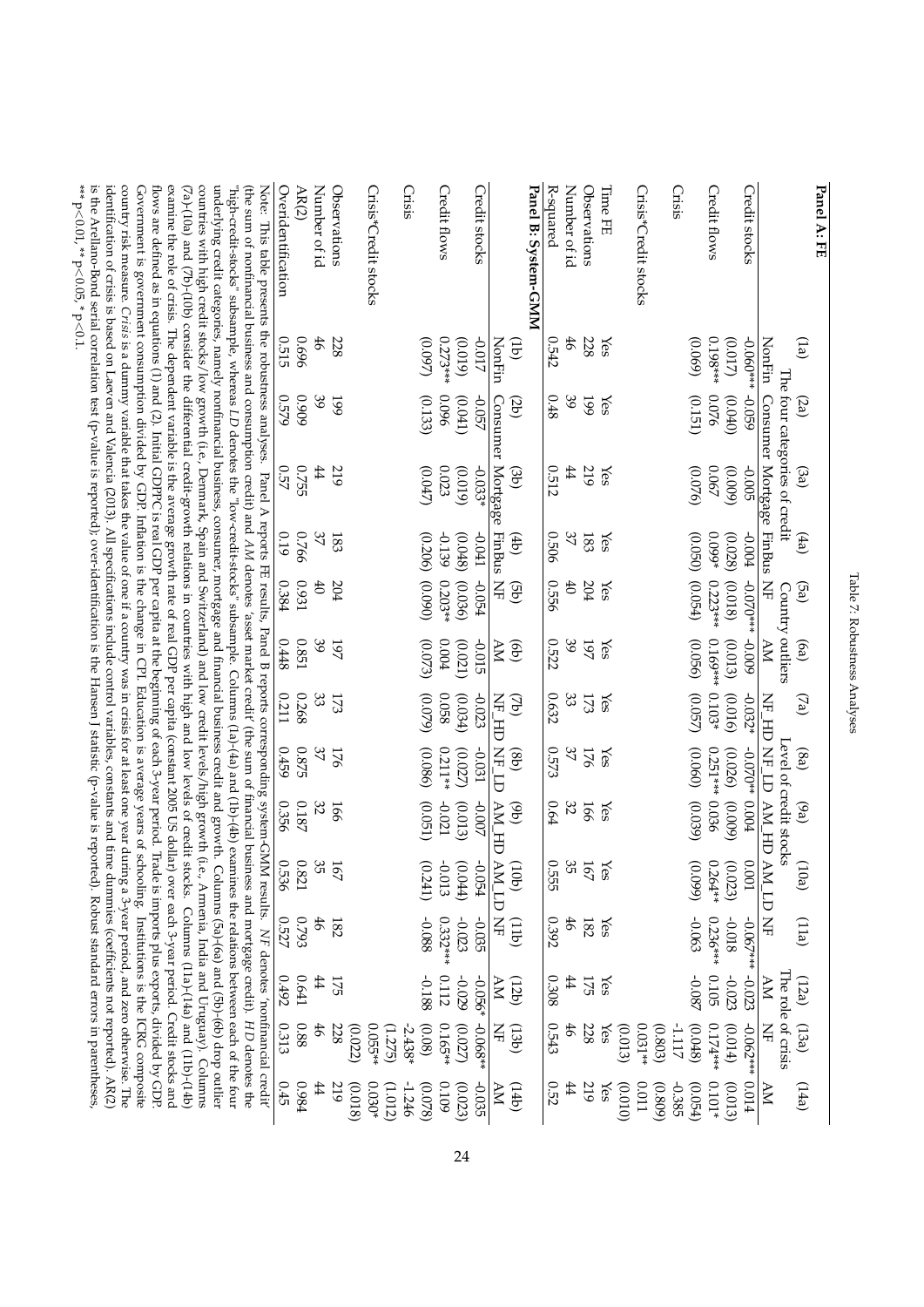These trends predate the 2008 crisis. They prompt a rethink of the role of banks in the process of economic growth.

Our findings are consistent with broader concerns with a world which has too much rather than too little financial development. Cecchetti and Kharroubi (2012) conclude that "there is a pressing need to reassess the relationship of finance and real growth in modern economic systems. More finance is definitely not always better.". Piketty (2014) suggests that a large ratio of capital to income may depress growth, where capital is the sum of financial and fixed capital. His empirical work shows that most of the increase in the capital-income ratio is due to the increase in the value of financial assets. In our data, we observe large increases in bank lending supporting asset markets and insignificant or negative growth correlations of these credit stocks. Mian and Sufi (2014) emphasize the role of household leverage in a consumption slowdown in high-debt economies. Summers (2013) suggests that equilibrium real interest rates may have been declining over the last decades, possibly to negative values. In these views, more financial development leading to more savings, more financial capital, lower interest rates and more debt may not stimulate growth. Our estimates show that even though credit flows may constitute a stimulus to growth, credit stocks - the traditional measure for financial development - have negative or insignificant growth coefficients.

The common theme between these analyses and our paper appears to be that there are costs to having an economy and a financial system increasingly geared towards growing markets for real estate and financial assets. This opens up a wide array of research questions. It is not clear that these trends arise because of growing inequality, as Piketty suggests. It is unclear which of the many reasons suggested by Summers are relevant to negative real returns. We do not know whether the finance-growth relation we document for the last two decades is a temporary or secular trend. These are subjects for future research.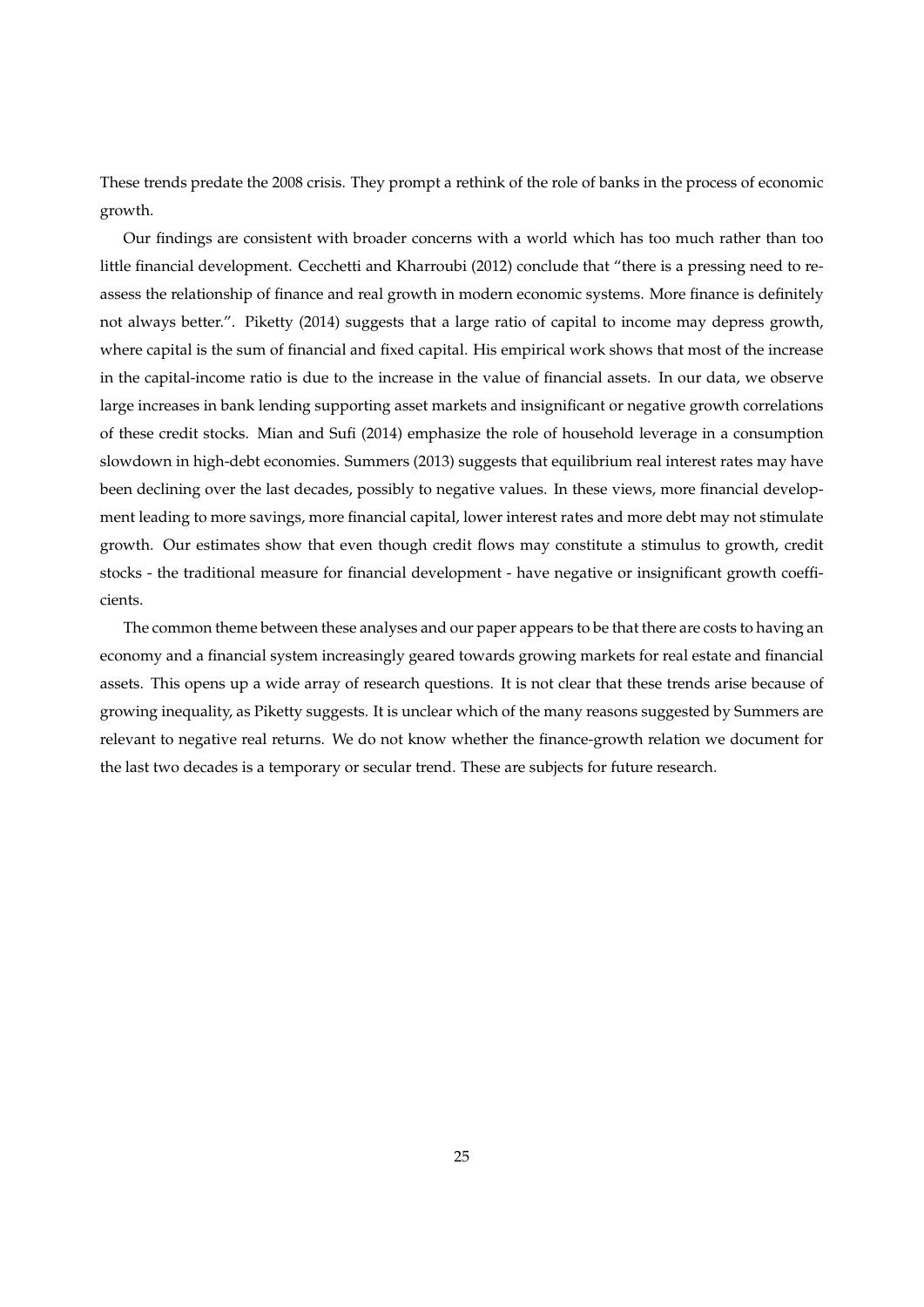#### **References**

Ang, J. B., 2008. A survey of recent developments in the literature of finance and growth. Journal of Economic Surveys 22 (3), 536–576.

Arcand, J.-L., Berkes, E., Panizza, U., 2012. Too much finance? IMF Working Papers 12/161, International Monetary Fund.

- Arellano, M., Bover, O., 1995. Another look at the instrumental variable estimation of error-components models. Journal of Econometrics 68 (1), 29–51.
- Barajas, A., Chami, R., Yousefi, R., 2013. The finance and growth nexus re-examined: Do all countries benefit equally? IMF Working Papers 13/130, International Monetary Fund.
- Barba, A., Pivetti, M., 2009. Rising household debt: Its causes and macroeconomic implications A long-period analysis. Cambridge Journal of Economics 33 (1), 113–137.
- Barro, R. J., Lee, J. W., 2013. A new data set of educational attainment in the world, 1950-2010. Journal of Development Economics 104 (0), 184 – 198.
- Beck, T., Büyükkarabacak, B., Rioja, F. K., Valev, N. T., 2012. Who gets the credit? and does it matter? Household vs. firm lending across countries. The B.E. Journal of Macroeconomics 12 (1), 1–46.
- Beck, T., Degryse, H., Kneer, C., 2014. Is more finance better? Disentangling intermediation and size effects of financial systems. Journal of Financial Stability 10 (0), 50–64.
- Beck, T., Demirgüç-Kunt, A., Levine, R., 2000. A new database on the structure and development of the financial sector. The World Bank Economic Review 14 (3), 597–605.
- Beck, T., Demirgüç-Kunt, A., Levine, R., 2010. Financial institutions and markets across countries and over time: The updated financial development and structure database. World Bank Economic Review 24 (1), 77–92.
- Bena, J., Ondko, P., 2012. Financial development and the allocation of external finance. Journal of Empirical Finance 19 (1), 1–25.
- Bezemer, D. J., 2014. Schumpeter might be right again: The functional differentiation of credit. Journal of Evolutionary Economics 25, 935–950.
- Biggs, M., Mayer, T., Pick, A., 2010. Credit and economic recovery: Demystifying phoenix miracles. DNB Working Papers 218.

BIS, March 2013. Long series on credit to private non-financial sectors. BIS Quarterly Review.

- Blundell, R., Bond, S., 1998. Initial conditions and moment restrictions in dynamic panel data models. Journal of Econometrics 87 (1), 115–143.
- Boissay, F., Collard, F., Smets, F., 2015. Booms and systemic banking crises. Journal of Political Economy forthcoming.
- Borio, C., 2014. The financial cycle and macroeconomics: What have we learnt? Journal of Banking & Finance 45, 182–198.
- Borio, C. E. V., Lowe, P., 2004. Securing sustainable price stability: should credit come back from the wilderness? BIS Working Papers 157, Bank for International Settlements.
- Braun, M., Larrain, B., 2005. Finance and the business cycle: International, inter-industry evidence. Journal of Finance 60 (3), 1097– 1128.
- Büyükkarabacak, B., Krause, S., 2009. Studying the effects of household and firm credit on the trade balance: The composition of funds matters. Economic Inquiry 47 (4), 653–666.
- Büyükkarabacak, B., Valev, N. T., 2010. The role of household and business credit in banking crises. Journal of Banking & Finance 34 (6), 1247 – 1256.
- Caporale, G. M., Howells, P., 2001. Money, credit and spending: Drawing causal inferences. Scottish Journal of Political Economy 48 (5), 547–557.
- Cecchetti, S., Kharroubi, E., 2012. Reassessing the impact of finance on growth. BIS Working Papers 381, Bank for International Settlements.
- Cecchetti, S., Kharroubi, E., 2013. Why does financial sector growth crowd out real economic growth. BIS working paper 490, Bank for International Settlements.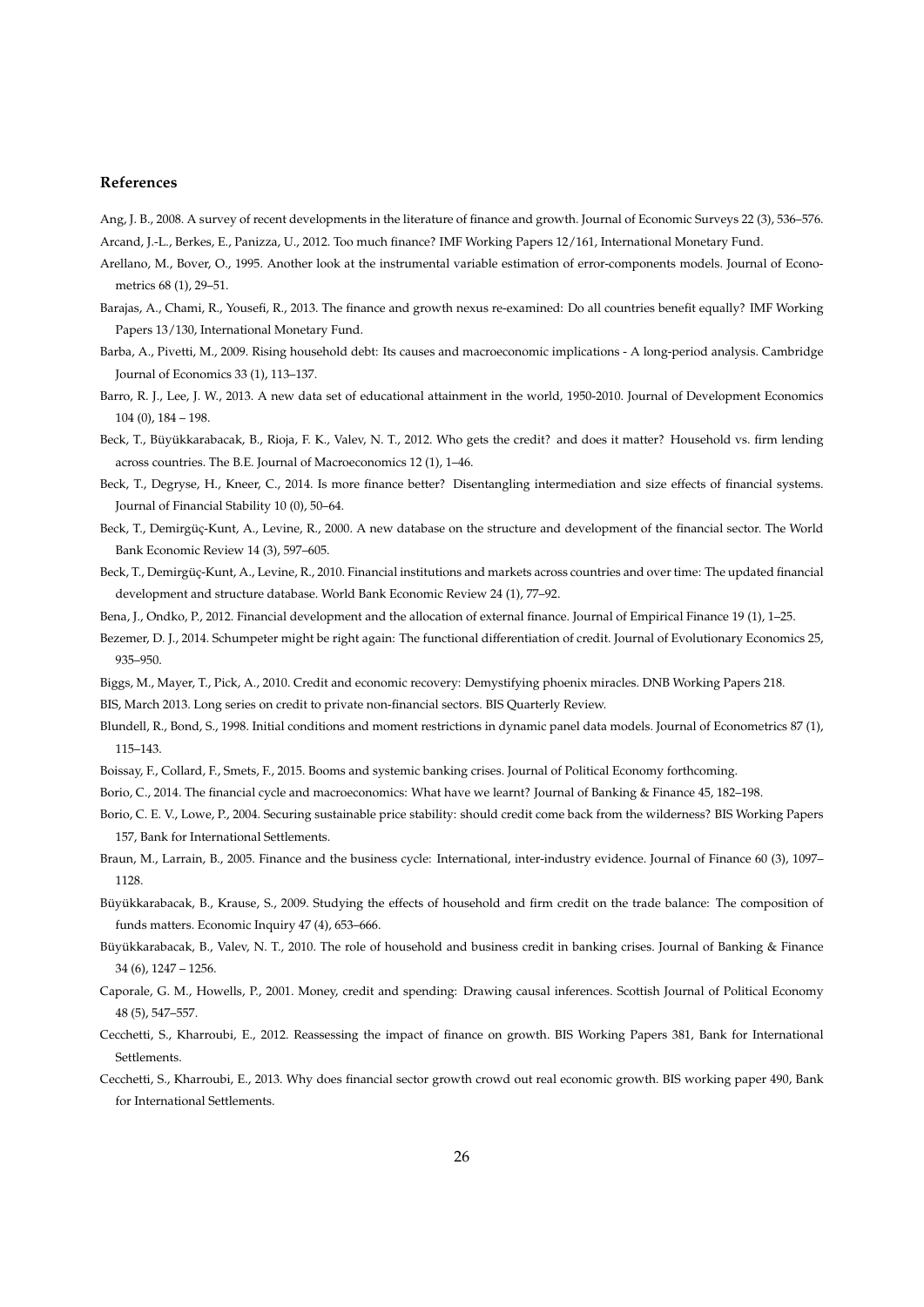- Dell'Ariccia, G., Igan, D., Laeven, L., 2012. Credit booms and lending standards: Evidence from the subprime mortgage market. Journal of Money, Credit and Banking 44, 367–384.
- Dembiermont, C., Drehmann, M., Muksakunratana, S., March 2013. How much does the private sector really borrow a new database for total credit to the private non-financial sector. BIS Quarterly Review.
- Favara, G., Imbs, J., 2015. Credit supply and the price of housing. American Economic Review forthcoming.
- Furstenberg, G. M. V., Kalckreuth, U. V., 2006. Dependence on external finance: An inherent industry characteristic? Open Economies Review 17 (4), 541–559.
- Goldsmith, R., 1969. Financial Structure and Development. Yale University Press.
- Haltenhof, S., Jung Lee, S., Stebunovs, V., 2014. The credit crunch and fall in employment during the Great Recession. Journal of Economic Dynamics and Control 43 (C), 31–57.
- Jappelli, T., Pagano, M., 1994. Saving, growth, and liquidity constraints. The Quarterly Journal of Economics 109 (1), 83–109.
- Jappelli, T., Pagano, M., di Maggio, M., 2008. Households' indebtedness and financial fragility. CSEF Working Papers 208, Centre for Studies in Economics and Finance (CSEF), University of Naples, Italy.
- Jiminez, G., Mian, A. R., Peydro, J.-L., Salas, J. S., 2014. The real effects of the bank lending channel. SSRN working paper.
- Jordà, O., Schularick, M., Taylor, A. M., 2013. When credit bites back. Journal of Money, Credit and Banking 45 (2), 3–28.
- Jordà, O., Schularick, M., Taylor, A. M., 2014. The great mortgaging: Housing finance, crises, and business cycles. Working Paper 20501, National Bureau of Economic Research.
- King, R. G., Levine, R., 1993. Finance and growth: Schumpeter might be right. The Quarterly Journal of Economics 108 (3), 717–37.
- Krippner, G. R., 2005. The financialization of the American economy. Socio-Economic Review 3 (2), 173–208.
- Kroszner, R. S., Laeven, L., Klingebiel, D., 2007. Banking crises, financial dependence, and growth. Journal of Financial Economics 84 (1), 187–228.
- Laeven, L., Valencia, F., 2013. Systemic banking crises database. IMF Economic Review 61 (2), 225–270.
- Levine, R., 2005. Finance and growth: Theory and evidence. In: Aghion, P., Durlauf, S. (Eds.), Handbook of Economic Growth. Vol. 1 of Handbook of Economic Growth. Elsevier, Ch. 12, pp. 865–934.
- Lorenzoni, G., 2008. Inefficient credit booms. Review of Economic Studies 75 (3), 809–833.
- Maddaloni, A., 2011. Bank risk-taking, securitization, supervision, and low interest rates: Evidence from the Euro-area and the U.S. lending standards. Review of Financial Studies 24 (6), 2121–2165.
- Manganelli, S., Popov, A., 2013. Financial dependence, global growth opportunities, and growth revisited. Economics Letters 120 (1), 123–125.
- Masten, A. B., Coricelli, F., Masten, I., 2008. Non-linear growth effects of financial development: Does financial integration matter? Journal of International Money and Finance 27 (2), 295–313.
- Mayer, C., Pence, K., Sherlund, S. M., 2009. The Rise in Mortgage Defaults. Journal of Economic Perspectives 23 (1), 27–50.
- McKinnon, R., 1973. Money and capital in economic development. Brookings Institution.
- Mian, A., Sufi, A., 2014. House of debt. The university of Chicago press.

Piketty, T., 2014. Capital in the 21st century. Harvard University Press.

- Purnanandam, A., 2011. Originate-to-distribute model and the subprime mortgage crisis. Review of Financial Studies 24 (6), 1881– 1915.
- Raddatz, C., 2006. Liquidity needs and vulnerability to financial underdevelopment. Journal of Financial Economics 80 (3), 677–722.
- Radelet, S., Sachs, J. D., 1998. The East Asian financial crisis: Diagnosis, remedies, prospects. Brookings Papers on Economic Activity 29 (1), 1–90.
- Rajan, R. G., Zingales, L., 1998. Financial dependence and growth. American Economic Review 88 (3), 559–586.
- Reinhart, C. M., 2010. This time is different chartbook: Country histories on debt, default, and financial crises. NBER Working Papers 15815, National Bureau of Economic Research, Inc.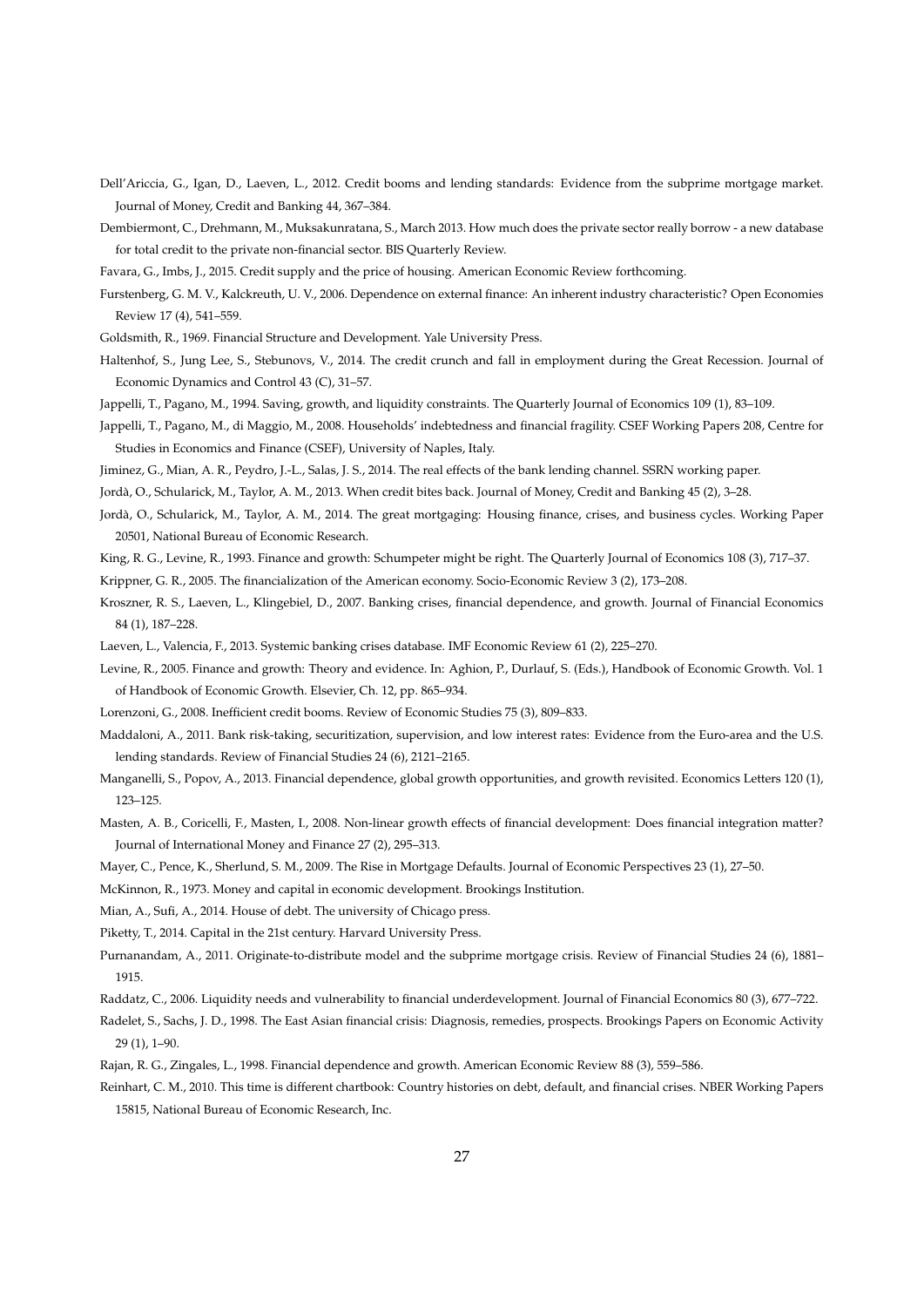- Rioja, F., Valev, N., 2004. Finance and the sources of growth at various stages of economic development. Economic Inquiry 42 (1), 127–140.
- Rousseau, P. L., Wachtel, P., 2011. What is happening to the impact of financial deepening on economic growth? Economic Inquiry 49 (1), 276–288.
- Schularick, M., Taylor, A. M., 2012. Credit booms gone bust: Monetary policy, leverage cycles, and financial crises, 1870-2008. American Economic Review 102 (2), 1029–61.
- Schumpeter, J., 1934. The theory of economic development. Harvard University Press.
- Schumpeter, J., 1939. Business cycles. Harvard University Press.
- Shaw, E., 1973. Financial Deepening and Economic Development. Oxford University Press.
- Shen, C.-H., Lee, C.-C., 2006. Same financial development yet different economic growth: Why? Journal of Money, Credit and Banking 38 (7), 1907–1944.
- Stengos, T., Savvides, A., Mamuneas, T., Ketteni, E., 2007. Is the financial development and economic growth relationship nonlinear? Economics Bulletin 15 (14), 1–12.
- Stockhammer, E., 2004. Financialisation and the slowdown of accumulation. Cambridge Journal of Economics 28 (5), 719–741.
- Summers, L., 2013. Speech at the 14th annual IMF research conference: Crises yesterday and today, Nov. 8, 2013.
- Sutherland, D., Hoeller, P., Merola, R., Ziemann, V., 2012. Debt and macroeconomic stability. OECD Economics Department Working Papers 1003, OECD Publishing.
- Valickova, P., Havranek, T., Horvath, R., 2013. Financial development and economic growth: A meta-analysis. Working Papers IES 2013/04, Charles University Prague, Faculty of Social Sciences, Institute of Economic Studies.
- Wachtel, P., 2011. The evolution of the finance growth nexus. Comparative Economic Studies 53, 475–88.
- Werner, R. A., 1997. Towards a new monetary paradigm: a quantity theorem of disaggregated credit, with evidence from Japan. Kredit und Kapital 30 (2), 276–309.
- Werner, R. A., 2012. Towards a new research programme on 'banking and the economy' Implications of the quantity theory of credit for the prevention and resolution of banking and debt crises. International Review of Financial Analysis 25 (0), 1 – 17, banking and the Economy.
- Xu, Z., 2000. Financial development, investment, and economic growth. Economic Inquiry 38 (2), 331–344.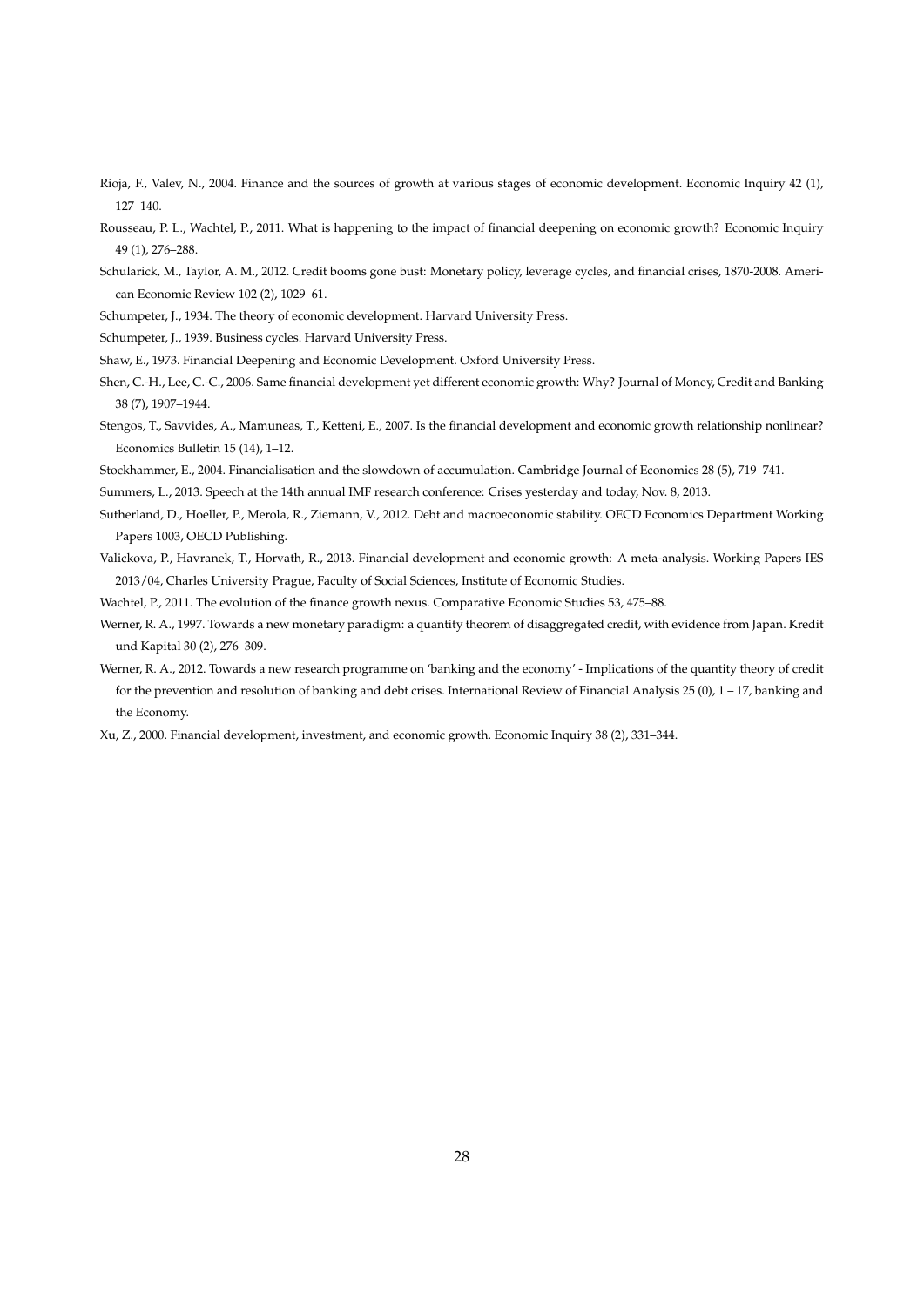## **Data Appendix**

The aim of the database is to provide a detailed description of monetary financial institutions' (banks and credit unions) loan assets where the counterparty is a domestic non-government nonbank. We collected data from the consolidated balance sheet of monetary financial institutions from central bank sources of 46 countries over 1990-2011. On the asset side of the balance sheet, loans to nonbanks are reported. We included a country in the data set if loans were reported separately for mortgages to households, household consumption credit, credit to nonfinancial business, and credit to financial business (insurance firms, pension funds, and other nonbank financial firms).<sup>18</sup>

Lending to government by banks is usually a very small paprt of total bank lending. We choose not to include this in our data. Mortgages in our data are household mortgages, which is only part of total mortgages. Some countries also report business mortgage lending separately from other lending to business, and in these cases it is clear that a substantial part of lending to business is lending secured by real estate. But the use of secured lending to business will be more linked to production and trade, and thus GDP, while the use of mortgages to household is almost exclusively to purchase real estate assets. Thus, the impact on GDP will be different, which suggest that separating out households mortgages is functional, but separating out business mortgages is less so. Apart from that, it was not practicable to do this. Since only few countries report business mortgages, we cannot consistently include total mortgages.

Domestic bank credit includes loans by both domestic and foreign banks, in domestic and foreign currency. For reasons of consistency, it excludes non-bank lending and securitized bank loans. Some countries have large nonbank debt markets or much securitization, so that loan assets on banks' balance sheets paint only a small part of the picture. For one extreme example, this is why 'total bank credit' values for the US are comparatively low: most credit in the US is nonbank credit (bonds and short term paper) and a large part of loans (especially, mortgages) is securitized so that it cannot be observed on banks' balance sheets. The total stock of credit market instruments relative to GDP in the US was 386% in 2011 (BEA flow of fund data), of which only 34% was bank credit (this data). However, the US is exceptional in this respect.

For each country, the source was always the country's central bank. There is large diversity in reporting formats. Only few central banks distinguish deposit taking institutions within the broader category of Monetary Financial Institutions. Most do not differentiate between lending to public sector firms and private sector firms, or between domestic currency loans and foreign currency loans. Some central banks (e.g. Switzerland's) report credit to ten or fifteen business sectors of the economy separately, which we

<sup>&</sup>lt;sup>18</sup>An alternative would be to collect data from the liabilities side of the counterparty, in a country's flow of fund data. However, not all countries provide sufficiently detailed flow of funds data on bank loans by sector. What is often reported is total borrowing, including equity market borrowing while we focus on the analysis of bank credit. Also, to the extent that equity is held in the private nonfinancial sector, this is a debt from the private nonfinancial sector to the private nonfinancial sector.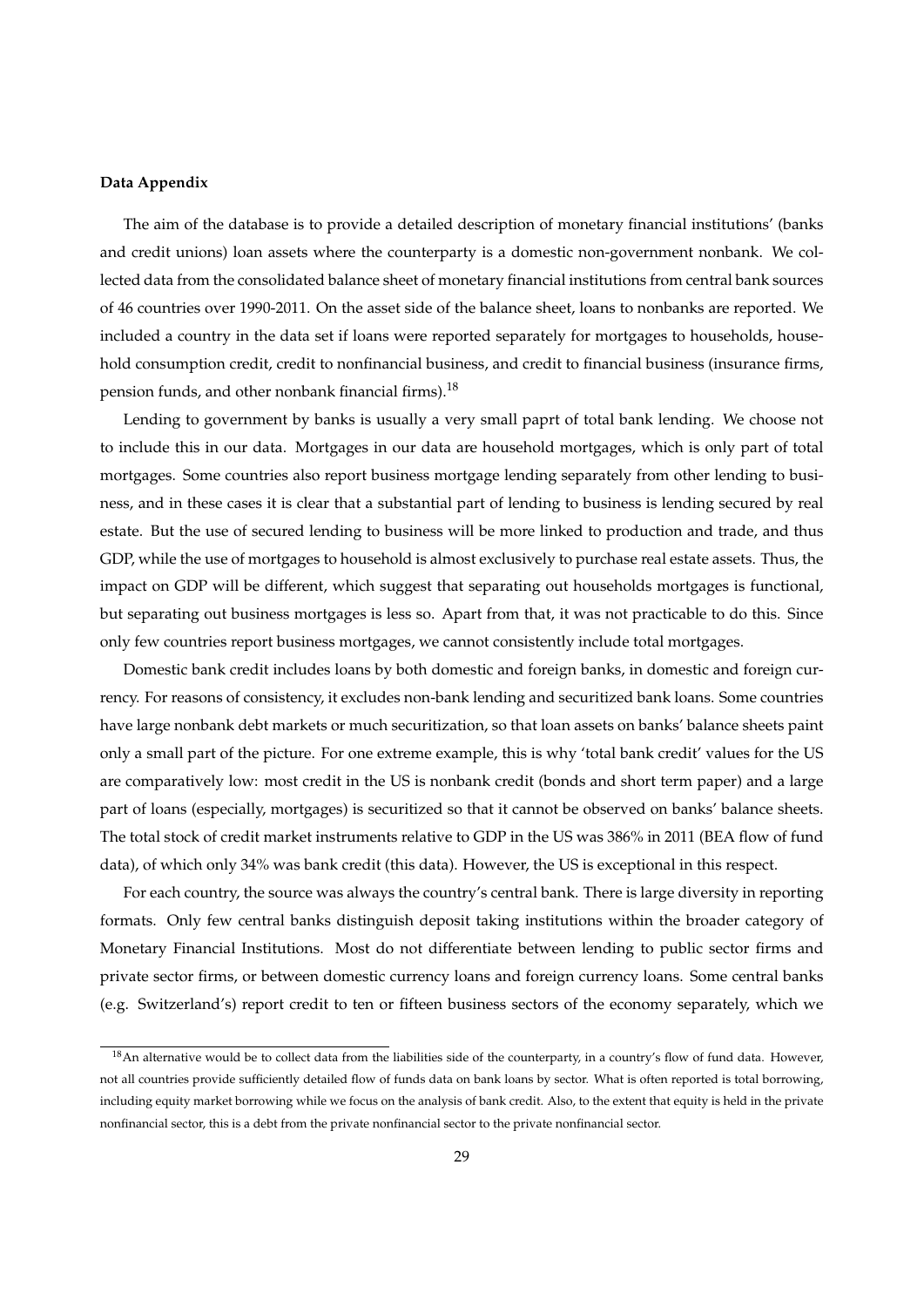collapsed into 'financial' and 'nonfinancial'. Some report bank lending to nonbanks as well as interbank lending (which we excluded from the data). Some report only 'household' and 'business' lending. In these cases, we assigned household lending to mortgages, unless we had evidence that it was unsecured consumer lending. Some data go back much before 1990; Switzerland's goes back to 1977, the US to 1960. But on average, data before 1990 were rare.

#### *Comparison to Similar Data*

Beck et al. (2012) and Büyükkarabacak and Valev (2010) were the first to study similar data, using a data set for 73 countries over the years 1994 to 2005. These papers are ground breaking in that they are the first studies to look at growth effects of different credit aggregates across countries. Our data is not an update of this, but is newly collected. We aimed to separate out mortgage and other household credit and to observe each credit category at source. The Beck et al. (2012) data combines mortgage and other household credit into one household credit category. The data is based on the financial development and structure (FDS) data base described in Beck et al. (2000) and updated in Beck et al. (2010). Here "private credit" captures the financial intermediation with the private nonfinancial sector, including mortgages, as explained in note 5 in Beck et al. (2000) ("claims on real estate (=mortgage credit) is included for nonbanks lending"). In observing the different credit aggregates, Beck et al. (2012) start with a 'total credit' (TC) measure taken from the FDS data base, which is credit to nonfinancial business (BC) plus credit to households. The 'household credit' measure in Beck et al. (2010) and in Büyükkarabacak and Valev (2010) is defined as (TC-BC), i.e. all nonbusiness credit, including both consumer credit and mortgage credit. These are not distinguished. The Beck et al. (2012) credit data are deflated by the CPI deflator and then divided by real (deflated) GDP. Our data is nominal credit divided by nominal GDP.

Table A2 is a comparison of our data to the Beck et al. (2012) data. We find that the data are mostly in agreement, except for a few countries. In the Czech Republic, our credit/GDP ratio is about half of those in the two other data sets. Personal communications with the Czech National Bank suggest that part of the reason is widespread credit write-downs and therefore data revisions since 2005, a large reduction in the number of banks, and the inclusion of foreign banks. The same applies to Slovakia, Iceland and Uruqay. For Sweden, our data yield a credit/GDP ratio which is much higher than in the Beck et al (2012) data, which is about double the Büyükkarabacak and Valev (2010) measure. Reclassifications of what counts as a bank may be behind this. There is also some disparity on the United Kingdom.

A more recent and somewhat comparable data set is the March 2013 Bank of International Settlement 'Long series on credit to private non-financial sectors' (BIS, 2013). A description of the data is in Dembiermont et al. (2013), including a link to data documentation. In the BIS data, only 'lending by all sectors' (i.e. bank and securities markets) is disaggregated to households and enterprises (except for Brazil, Portugal, Saudi Arabia and Russia). Bank debt is not disaggregated. This implies on one hand that the BIS data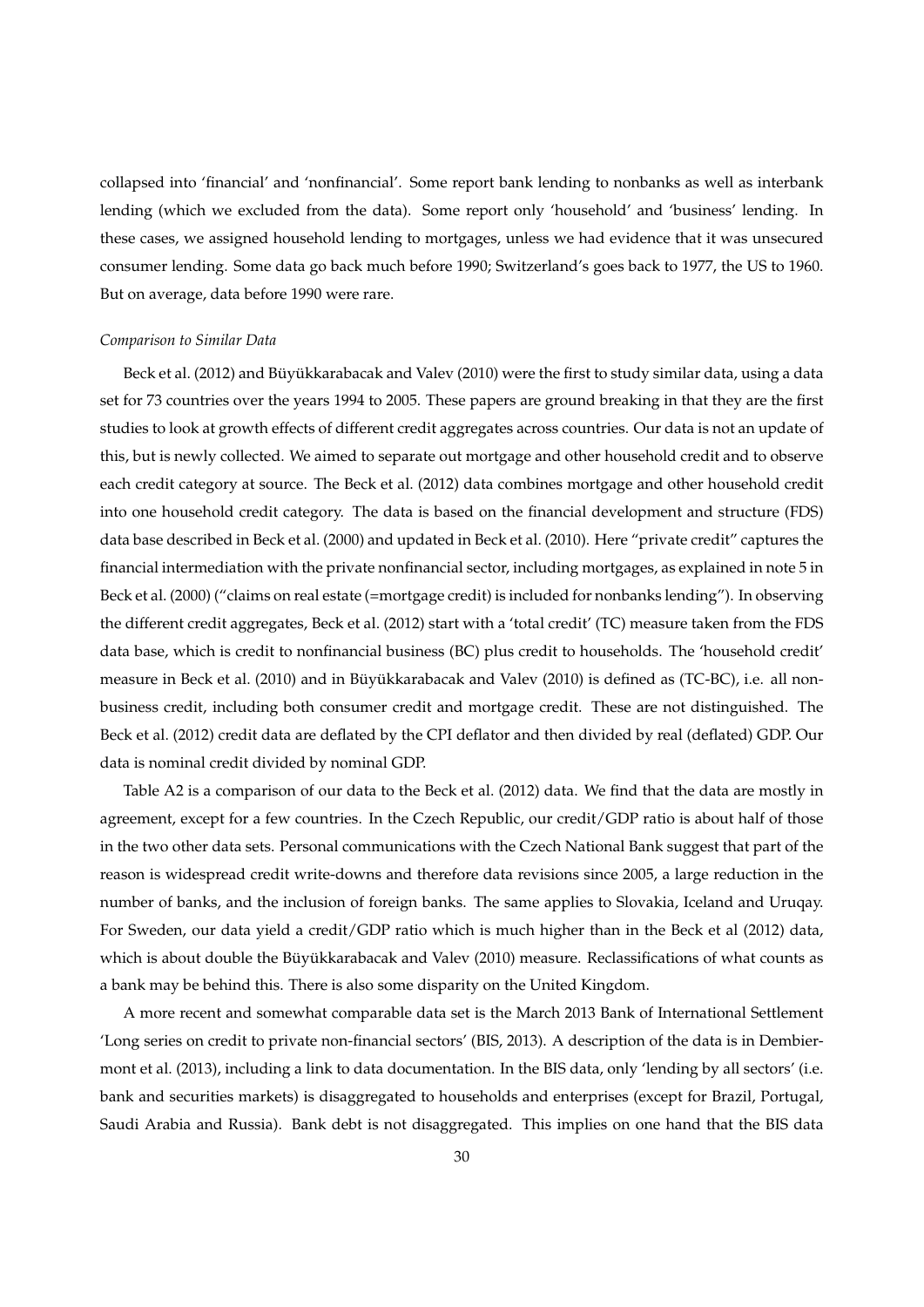provide a more complete picture of all loans to the private sector, while on the other hand they do not include lending to the nonbank financial sector (which is substantial in some countries). Another limitation of the BIS data is that by including in one credit measure also nonbank lending (which mostly is lending through securities markets), it is not possible to study the unique role of bank loans. Since bank debt is not disaggregated, we cannot directly compare the BIS data to our data.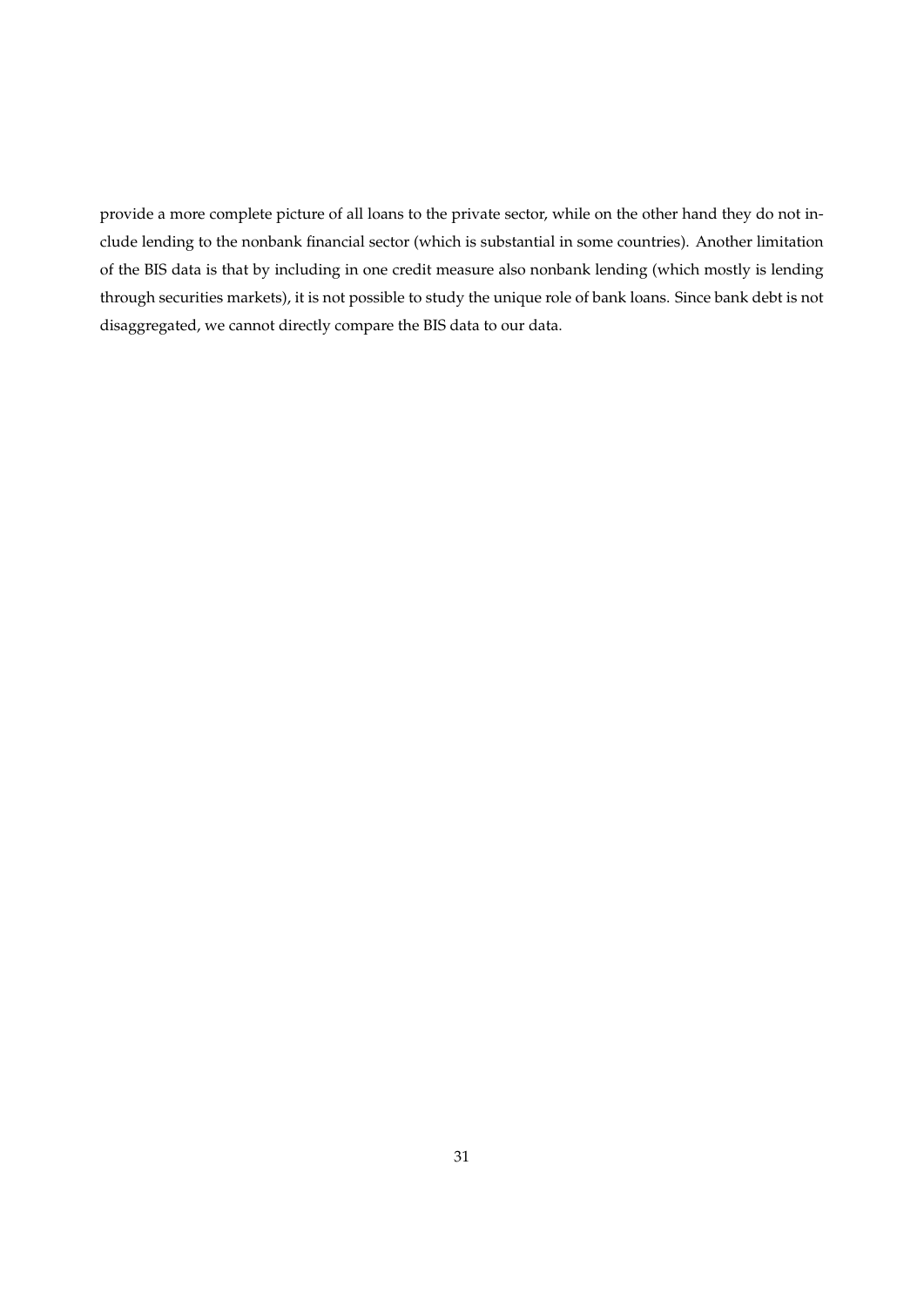|             |      |      | Country Start End Nonfinancial Consumer Mortgage Financial |        |         |                 | <b>Total</b> |
|-------------|------|------|------------------------------------------------------------|--------|---------|-----------------|--------------|
|             |      |      | business                                                   |        |         | <b>Business</b> |              |
| ALB         | 2005 | 2011 | 23.468                                                     |        | 6.541   | 32.775          | 62.784       |
| ARM         | 2005 | 2011 | 11.163                                                     | 4.069  | 1.938   | 0.39            | 17.17        |
| AUS         | 1994 | 2011 | 34.748                                                     | 7.462  | 48.507  | 8.001           | 98.718       |
| AUT         | 1995 | 2011 | 47.674                                                     |        | 38.202  | 6.609           | 92.485       |
| <b>BEL</b>  | 1999 | 2011 | 30.167                                                     | 5.185  | 28.032  | 9.669           | 73.053       |
| <b>BGR</b>  | 1998 | 2011 | 25.722                                                     | 6.408  | 5.261   |                 | 37.391       |
| <b>BRA</b>  | 1994 | 2011 | 19.671                                                     | 5.755  | 2.067   | 3.887           | 31.38        |
| CAN         | 1990 | 2011 | 40.139                                                     | 25.225 | 43.519  | 11.652          | 120.535      |
| CHE         | 1990 | 2011 | 43.161                                                     |        | 92.931  | 1.516           | 137.608      |
| <b>CHL</b>  | 1990 | 2011 | 43.381                                                     | 36.427 | 11.262  |                 | 91.07        |
| <b>CZE</b>  | 1997 | 2011 | 24.613                                                     | 5.287  | 8.591   | 3.089           | 41.58        |
| DEU         | 1990 | 2011 | 52.973                                                     | 10.874 | 28.532  | 3.204           | 95.583       |
| <b>DNK</b>  | 2000 | 2011 | 44.121                                                     | 25.34  | 78.656  | 7.189           | 155.306      |
| EGY         | 1991 | 2011 | 36.225                                                     | 7.714  |         |                 | 43.939       |
| <b>ESP</b>  | 1992 | 2011 | 59.497                                                     | 61.904 | 106.719 |                 | 228.12       |
| <b>EST</b>  | 1999 | 2011 | 22.55                                                      | 2.161  | 20.497  | 6.496           | 51.704       |
| ${\rm FIN}$ | 2002 | 2011 | 27.272                                                     | 13.409 | 33.675  | 0.685           | 74.356       |
| <b>FRA</b>  | 1993 | 2011 | 36.177                                                     | 12.514 | 26.556  | 4.111           | 79.358       |
| <b>GBR</b>  | 1990 | 2011 | 21.11                                                      | 8.693  | 36.584  | 26.032          | 92.419       |
| GRC         | 1990 | 2011 | 34.011                                                     | 7.142  | 15.43   | 0.984           | 56.583       |
| HKG         | 1990 | 2011 | 68.83                                                      | 11.604 | 39.323  | 15.192          | 134.949      |
| HRV         | 2001 | 2011 | 61.143                                                     |        | 32.591  | 9.446           | 103.18       |
| HUN         | 1990 | 2011 | 15.393                                                     | 3.325  | 5.279   | 3.316           | 27.313       |
| <b>IDN</b>  | 2002 | 2011 | 15.269                                                     | 5.33   | 1.994   | 2.44            | 25.033       |
| <b>IND</b>  | 2001 | 2011 | 25.292                                                     | 3.259  | 3.248   | 2.364           | 34.163       |
| <b>ISL</b>  | 2003 | 2011 | 14.132                                                     |        | 41.737  |                 | 55.869       |
| <b>ISR</b>  | 1999 | 2011 | 57.681                                                     | 10.545 | 20.44   |                 | 88.666       |
| <b>ITA</b>  | 1998 | 2011 | 22.691                                                     | 2.776  | 23.921  | 11.673          | 61.061       |
| JPN         | 1990 | 2011 | 56.62                                                      | 3.211  | 28.048  | 8.538           | 96.417       |
| LTU         | 1993 | 2011 | 18.373                                                     | 2.981  | 7.35    | 1.732           | 30.436       |
| LUX         | 1999 | 2011 | 30.183                                                     | 8.318  | 33.755  | 50.92           | 123.176      |
| <b>MAR</b>  | 2001 | 2011 | 14.651                                                     | 2.906  | 11.232  | 0.293           | 28.789       |
| <b>MEX</b>  | 2000 | 2011 | 7.955                                                      | 3.109  | 8.69    |                 | 19.754       |
| <b>NLD</b>  | 1990 | 2011 | 49.114                                                     | 8.104  | 60.016  | 19.99           | 137.224      |
| <b>NOR</b>  | 1995 | 2011 | 33.606                                                     | 11.069 | 49.059  | 2.875           | 96.609       |
| <b>NZL</b>  | 1990 | 2011 | 32.034                                                     | 4.846  | 55.136  | 25.089          | 117.105      |
| POL         | 1996 | 2011 | 14.785                                                     | 9.476  | 7.048   | 1.201           | 32.51        |
| PRT         | 1990 | 2011 | 41.924                                                     | 11.202 | 37.904  | 10.876          | 101.906      |
| SGP         | 1990 | 2011 | 59.365                                                     |        | 23.2    | 13.397          | 95.962       |
| <b>SVK</b>  | 2004 | 2011 | 19.773                                                     | 4.337  | 11.163  | 2.403           | 37.676       |
| <b>SVN</b>  | 2004 | 2011 | 48.487                                                     | 11.476 | 8.729   | 4.933           | 73.625       |
| SWE         | 1996 | 2011 | 55.302                                                     | 11.221 | 40.686  | 48.119          | 155.328      |
| <b>TWN</b>  | 1997 | 2011 | 70.616                                                     | 19.951 | 38.949  | 3.426           | 132.942      |
| UKR         | 2005 | 2011 | 39.58                                                      |        | 19.441  | 5.243           | 64.264       |
| <b>URY</b>  | 2005 | 2011 | 13.883                                                     | 8.908  |         |                 | 22.791       |
| <b>USA</b>  | 1990 | 2011 | 9.547                                                      | 6.032  | 18.823  |                 | 34.402       |

Table A.1: Credit stocks across countries (% of GDP)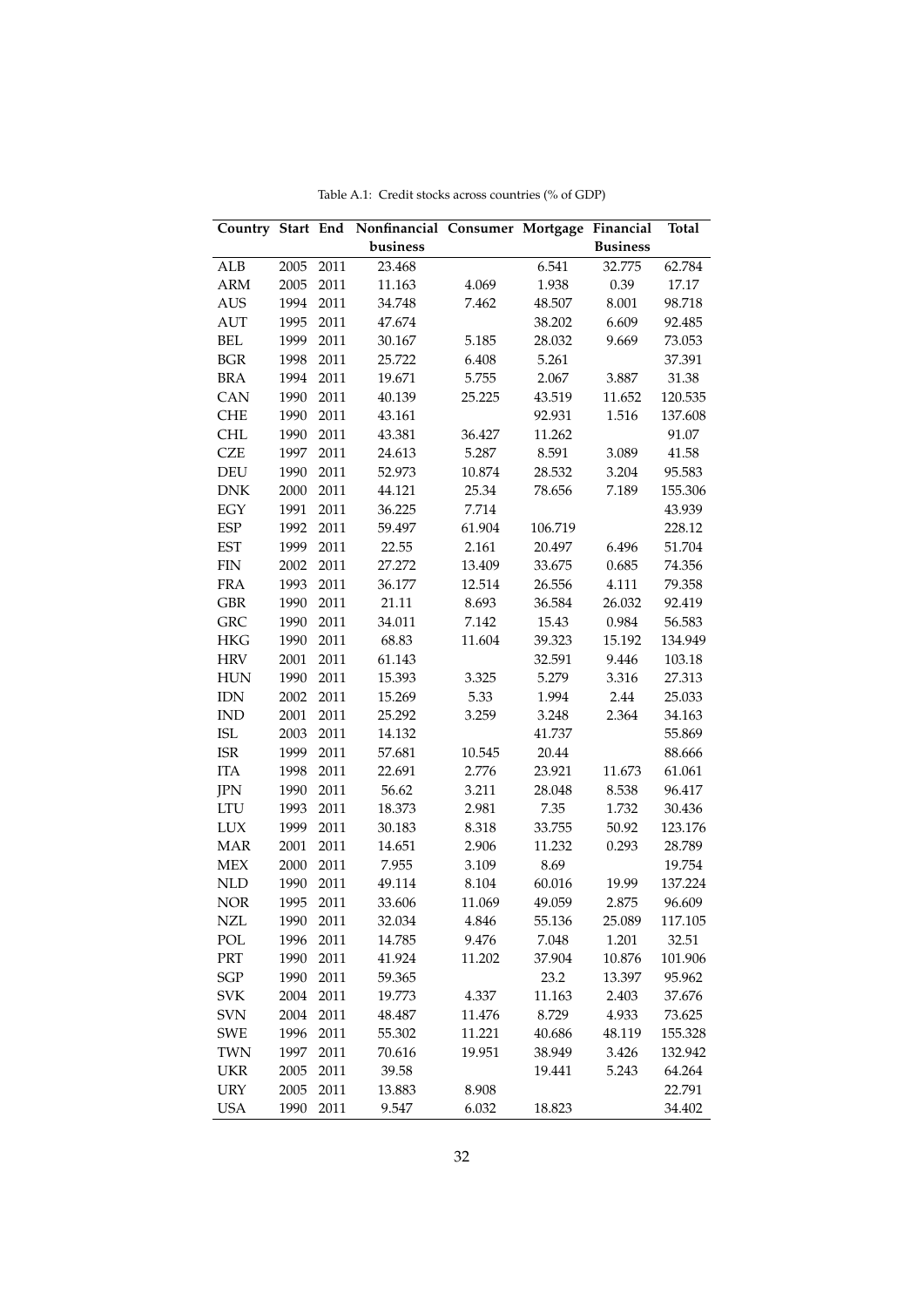|                |           | Private Credit                                                                                                                                                                                                                         |                |           | Nonfinancial Business Credit |                |           | Household Credit                                                     |                |
|----------------|-----------|----------------------------------------------------------------------------------------------------------------------------------------------------------------------------------------------------------------------------------------|----------------|-----------|------------------------------|----------------|-----------|----------------------------------------------------------------------|----------------|
|                | Ours      | <b>BECK2012</b>                                                                                                                                                                                                                        | <b>BUY2010</b> | Ours      | <b>BECK2012</b>              | <b>BUY2010</b> | Ours      | <b>BECK2012</b>                                                      | <b>BUY2010</b> |
|                | 1994-2005 | 1994-2005                                                                                                                                                                                                                              | 1990-2006      | 1994-2005 | 1994-2005                    | 1990-2006      | 1994-2005 | 1994-2005                                                            | 1990-2006      |
| AUS            | 0.777     | 0.823                                                                                                                                                                                                                                  | 0.806          | 0.311     | 0.279                        | 0.285          | 0.466     | 0.544                                                                | 0.52           |
| AUT            | 0.84      | 1.005                                                                                                                                                                                                                                  | 1.035          | 0.486     | 0.653                        | 0.683          | 0.354     | 0.352                                                                | 0.352          |
| <b>BEL</b>     | 0.651     | 0.744                                                                                                                                                                                                                                  | 0.748          | 0.315     | 0.314                        | 0.319          | 0.336     | 0.43                                                                 | 0.439          |
| BGR            | 0.198     | 0.219                                                                                                                                                                                                                                  | 0.245          | 0.148     | 0.145                        | 0.157          | 0.05      | 0.075                                                                | 0.088          |
| <b>NVC</b>     | 1.029     | 0.962                                                                                                                                                                                                                                  | 1.012          | 0.396     | 0.188                        | 0.128          | 0.633     | 0.773                                                                | 0.892          |
| 出门             | 1.369     | 1.603                                                                                                                                                                                                                                  | $\ddot{0}$     | 0.445     | 0.604                        | 0.62           | 0.924     |                                                                      | 0.98           |
| <b>EZE</b>     | 1.347     | 0.484                                                                                                                                                                                                                                  | 0.481          | 0.272     | 0.314                        | 0.309          | 0.075     | 0.171                                                                | 0.172          |
| UHC            | 0.97      | 053                                                                                                                                                                                                                                    | L.053          | 0.558     | 0.653                        | 0.605          | 0.412     | 0.4                                                                  | 0.375          |
| DNK            | 1.277     | 0.894                                                                                                                                                                                                                                  | 0.338          | 0.379     | 0.133                        | 0.095          | 0.898     | 0.761                                                                | 0.247          |
| EGY            | 0.495     | 0.446                                                                                                                                                                                                                                  | 0.432          | 0.411     | 0.372                        | 0.355          | 0.083     | 0.075                                                                | 0.073          |
| EST            | 0.194     | 0.286                                                                                                                                                                                                                                  | 0.336          | 0.11      | 0.176                        | 0.208          | 0.084     | 0.111                                                                | 0.127          |
| <b>FRA</b>     | 0.69      | 0.85                                                                                                                                                                                                                                   | 0.86           | 0.344     | 0.339                        | 0.337          | 0.346     | 0.511                                                                | 0.513          |
| GBR            | 0.62      | 1.269                                                                                                                                                                                                                                  | 1.337          | 0.187     | 0.557                        | 0.293          | 0.433     | 0.712                                                                | 1.04           |
| <b>GRC</b>     | 0.444     | 0.663                                                                                                                                                                                                                                  | 0.691          | 0.294     | 0.379                        | 0.389          | 0.15      | 0.283                                                                | 0.3            |
| NHZ<br>HUN     | 0.212     | 0.231                                                                                                                                                                                                                                  | 0.302          | 0.143     | 0.189                        | 0.218          | 0.069     | 0.042                                                                | 0.085          |
| Ă              | 0.205     | 0.252                                                                                                                                                                                                                                  | 0.249          | 0.142     | 0.17                         | 0.169          | 0.063     | 0.082                                                                | 0.08           |
| $\Xi$          | 0.249     | 0.219                                                                                                                                                                                                                                  | 0.227          | 0.203     | 0.156                        | 0.159          | 0.046     | 0.063                                                                | 0.068          |
| 18             | 0.551     | 0.918                                                                                                                                                                                                                                  | 0.916          | 0.118     | 0.492                        | 0.39           | 0.434     | 0.426                                                                | 0.526          |
| KL             | 0.903     | 1.549                                                                                                                                                                                                                                  | 1.105          | 0.596     | $1.07\,$                     | 0.747          | 0.307     | 0.479                                                                | 0.357          |
| $\overline{H}$ | 0.159     | 0.149                                                                                                                                                                                                                                  | 0.177          | 0.126     | 0.104                        | 0.13           | 0.032     | 0.045                                                                | 0.064          |
| MAR            | 0.224     | 0.187                                                                                                                                                                                                                                  |                | 0.122     | 0.14                         |                | 0.102     | 0.046                                                                |                |
| MEX            | 0.179     | 0.186                                                                                                                                                                                                                                  | 1194           | 0.078     | 0.087                        | 0.122          | 0.101     | 0.099                                                                | 0.072          |
| <b>QIN</b>     | 1.093     | 1.639                                                                                                                                                                                                                                  | 1.52           | 0.465     | 0.63                         | 0.478          | 0.628     | $1.01\,$                                                             | 0.98           |
| <b>NZL</b>     | 0.861     | 118                                                                                                                                                                                                                                    | 1.152          | 0.301     | 0.703                        | 0.444          | 0.56      | 0.415                                                                | 0.718          |
| pol            | 0.238     | 0.244                                                                                                                                                                                                                                  | 0.229          | 0.143     | 0.135                        | 0.162          | 0.095     | 0.11                                                                 | 0.07           |
| PRT            | 0.85      | 1.103                                                                                                                                                                                                                                  | 0.961          | 0.391     | 0.507                        | 0.124          | 0.458     | 0.596                                                                | 0.51           |
| <b>SVK</b>     | 0.219     | 0.415                                                                                                                                                                                                                                  | 0.409          | 0.142     | 0.265                        | 0.262          | 0.077     | 0.15                                                                 | 0.151          |
| <b>NNS</b>     | 0.476     | 0.34                                                                                                                                                                                                                                   | 0.362          | 0.339     | 0.24                         | 0.252          | 0.138     | 0.099                                                                | 0.11           |
| <b>SWE</b>     | 0.963     | 0.636                                                                                                                                                                                                                                  | 0.374          | 0.534     | 0.233                        | 0.228          | 0.429     |                                                                      | 0.149          |
| <b>NXI</b>     | 0.219     | 0.392                                                                                                                                                                                                                                  | 0.329          | 0.143     | 0.194                        | 0.174          | 0.077     | 0.198                                                                | 0.155          |
| USA            | 0.324     | 0.498                                                                                                                                                                                                                                  | 0.503          | 0.095     | 0.118                        | 0.095          | 0.229     | 0.38                                                                 | 0.408          |
|                |           | Note: BECK2012 and BUY2010 refer to Beck et al. (2012) and Büyükkarabacak and Valev (2010), respectively. This                                                                                                                         |                |           |                              |                |           |                                                                      |                |
|                |           | table shows the comparison of private credit (excluding financial business credit), non-financial business credit and                                                                                                                  |                |           |                              |                |           |                                                                      |                |
|                |           | except MAR) between our dataset, Beck et al. (2012) and Büyükkarabacak and Valev (2010). We takes the average of<br>household credit (the sum of consumer credit and mortgage credit) for 31 countries (that exist in all three datase |                |           |                              |                |           |                                                                      |                |
|                |           | our credit data during the period 1994-2005, which is in line with Beck et al. (2012) . As a result, LVA, FIN and KOR                                                                                                                  |                |           |                              |                |           |                                                                      |                |
|                |           | dropped out due to limited time span in our dataset. 15 countries in our dataset, namely BRA, CHL, ARM, HKG,                                                                                                                           |                |           |                              |                |           |                                                                      |                |
| Valev (2010)   |           | HRV, ISR, ITA, ESP, NOR, TWN,                                                                                                                                                                                                          | UKR, LUX,      |           |                              |                |           | SGP do not exist in either Beck et al. (2012) nor Büyükkarabacak and |                |

| l<br>֡֡֡֡֡֡֡֡֡<br>ı       |
|---------------------------|
| l<br>ī                    |
| ç                         |
| <br> <br> <br> <br>ı<br>ı |
|                           |
| ī                         |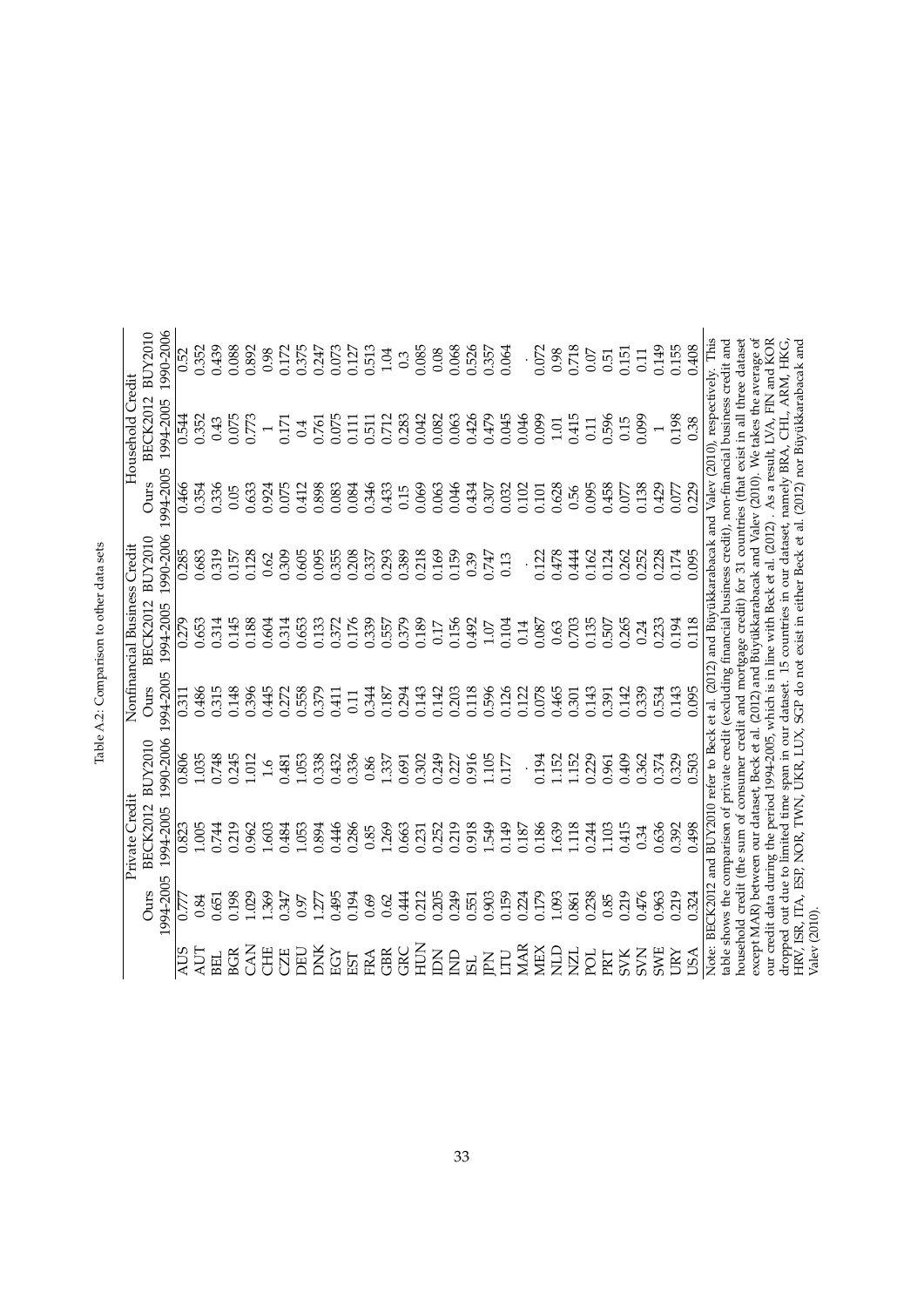

Figure A.1: The developments of credit composition over time - Selected Countries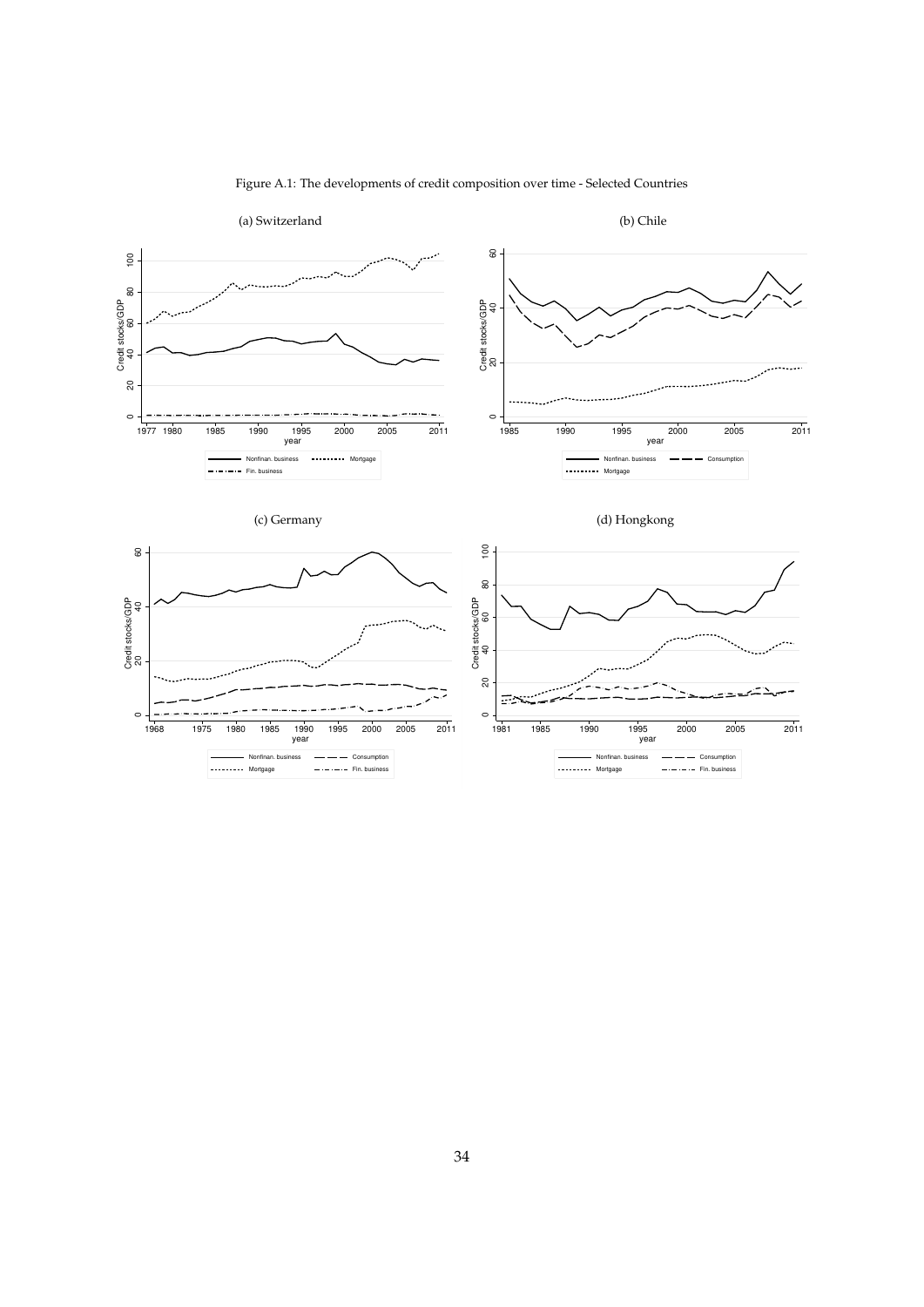

Figure A.2: The developments of credit composition over time - Selected Countries (Cont.)



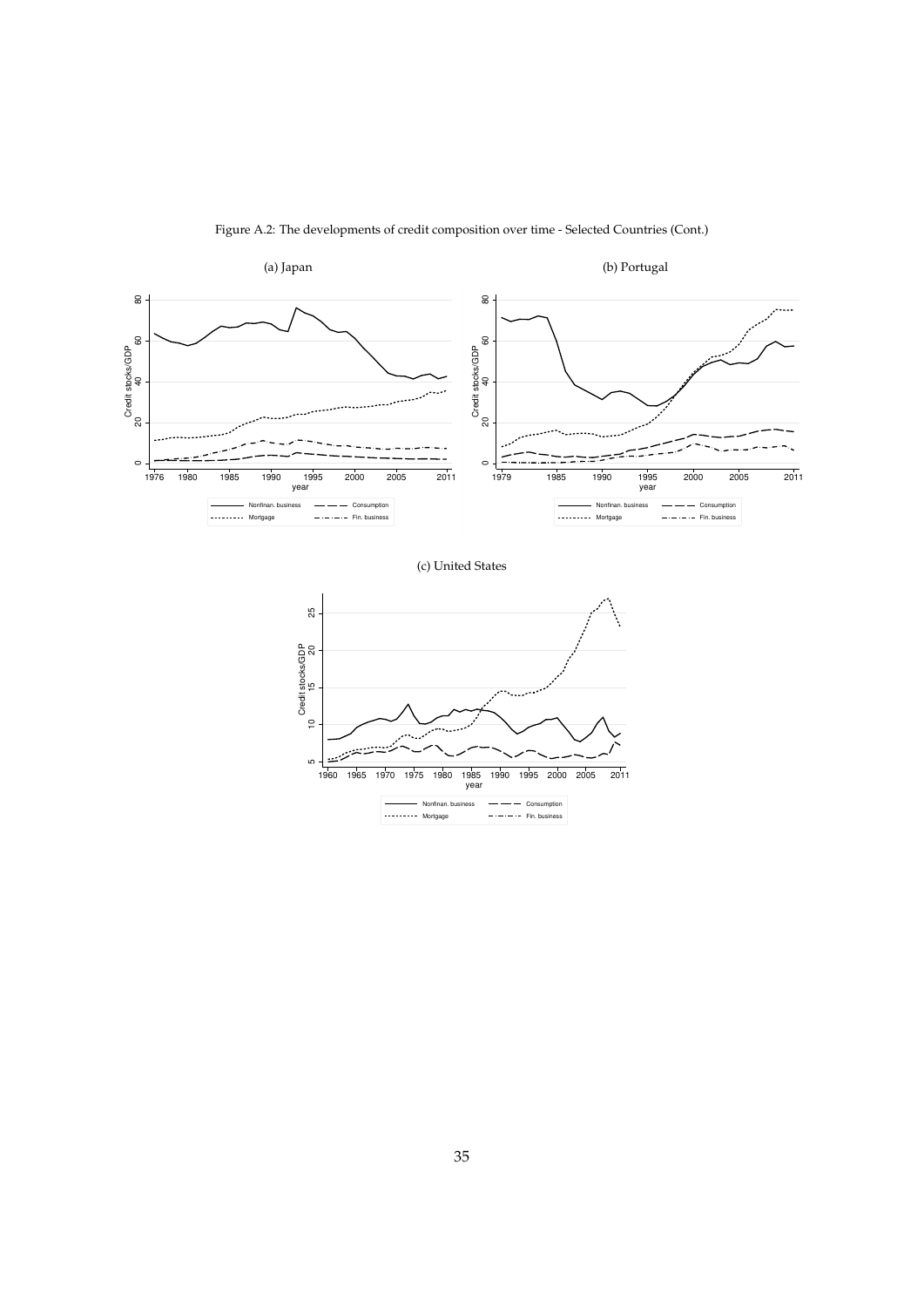Table A.3: Country coverage

AUS, BDI, BFA, BHS, BOL, CIV, CMR, CRI, DOM, ECU, EGY, FIN, FJI, GAB, GHA, GMB, GRC, GTM, HND, IND, IRL, ISR, ITA, JPN, KEN, KOR, LKA, MDG, MEX, MLT, MYS, NER, NGA, NPL, PAK, PAN, PER, PHL, PRT, PRY, SEN, SGP, SLV, SWZ, TGO, THA, TTO, TUR, URY, USA

Table A.4: Industry coverage across countries

ALB(11), AUS(36), AUT(36), BEL(36), BGR(36), BRA(12), CAN(35), CHE (18), CHL(30), CZE(31), DEU(36), DNK(32), EGY(36), ESP(36), EST(36), FIN(34), FRA(36), GBR(36), GRC(36), HKG(9), HUN(36), IDN(36), IND(32), ISL(29), ISR(24), ITA(36), JPN(36), LTU(36), LUX(29), MAR(36), MEX(36), NLD(36), NOR(36), NZL(14), POL(36), PRT(36), SGP(36), SVK(34), SVN(36), SWE(36), TWN(28), URY(33), USA(34)

Note: The number in the parenthesis indicates the number of industries available.